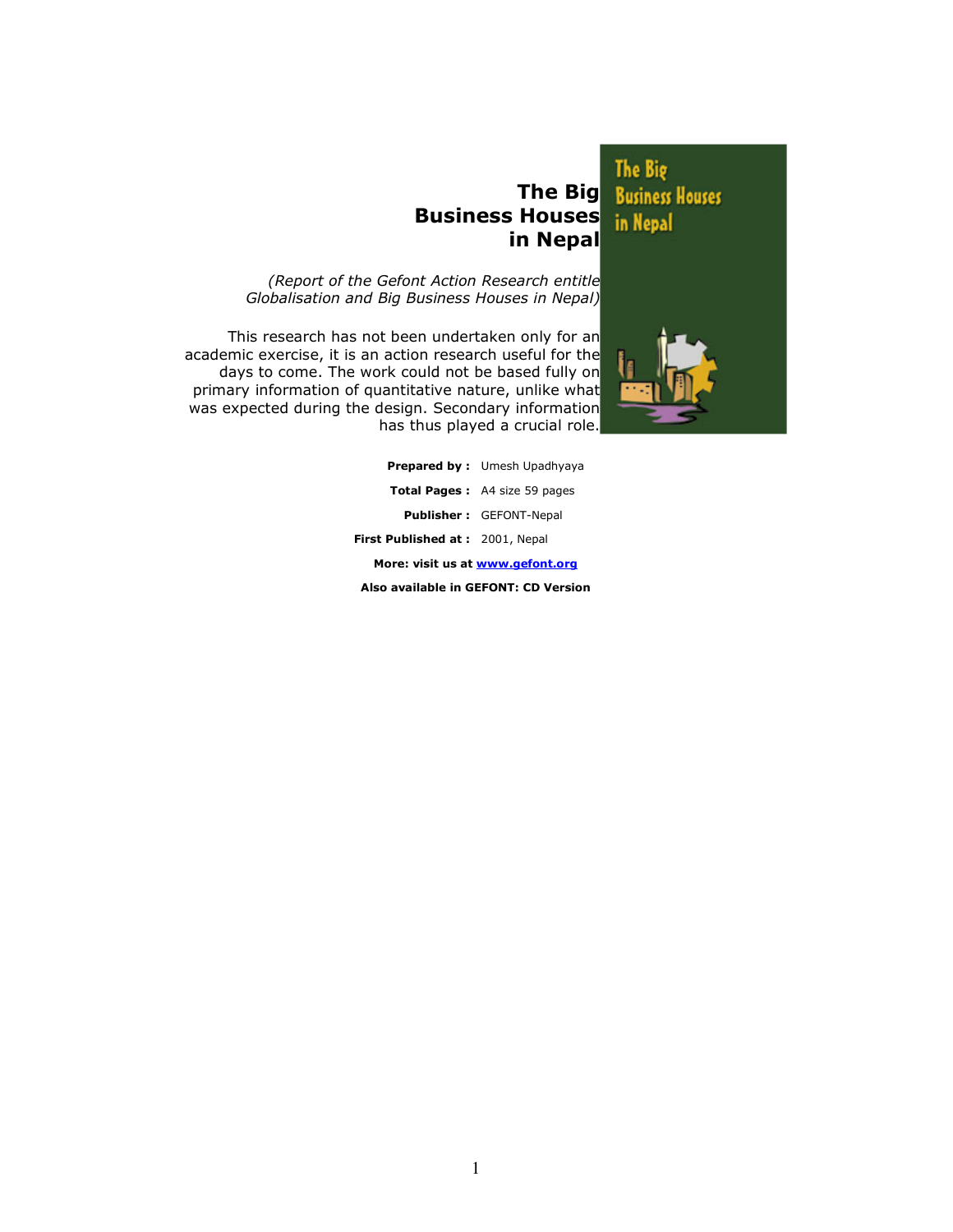# Preface

The Trade Union Movement in the contemporary world cannot confine to its members alone. The responsibility of social transformation and improvement in the quality of life also rests, although partially, on the Trade Union Movement, which forms a major part of the mainstream social movement. Working as a trade union center of the nation means a compulsion to shoulder a role of all round activities concerning different aspects of working masses, human life and the nation. No doubt research is one of the significant aspects in this regard.

This research has not been undertaken only for an academic exercise, it is an action research useful for the days to come. The work could not be based fully on primary information of quantitative nature, unlike what was expected during the design. Secondary information has thus played a crucial role.

We are thankful to all concerned who have invested their time and energy to collect primary information of qualitative nature. The period of the collection of information, analysis and final reporting became somewhat time-consuming however we are happy that the outcome is significant. This publication is a little late in the sense that the coverage of information mostly represents the period of 1997- 99. However, this research is a new of its kind and may prove useful not only to trade unions or employers but also to policy makers of the country. We hope it will also serve as a solid ground for further researches in this regard.

We are thankful to ILO-ACTRAV, Geneva and Senior ILO Advisor's Office and officials in Kathmandu for their kind co-operation. Without their support this research might not have started and come to this shape & stage. We would like to extend our sincere thanks to Bro. M. Sebastian –Deputy Director, ILO ACTRAV, Bro. DPA Naidu-ILO-SAAT, and Mr. J. Lokollo and Mr. G. L. Rajbhandari of ILO-Kathmandu as well.

Mr. Umesh Upadhyaya has played the most significant role to conduct this research not only as the Co-ordinator but also as a labor economist, we extend sincere thanks for his contribution. We are thankful to the consultants Dr. Yub Raj Khatiwada and Dr. Narayan Manandhar for their valuable contribution in spite of their busy schedule. Their contribution is reflected partly in the theoretical part of globalisation, which is already published by GEFONT in its **Proceedings** (of High Level Panel Discussion, 15-17 July 1999, Kathmandu organised by GEFONT and FES), the summarised form of which has been included here. Dr. Khatiwada has also contributed in the analysis of the Nature of Investment and Credit of Big Houses. Similarly, Dr. Manandhar has contributed to analyse the Take over of Public Enterprises and Their Performance.

Our special thanks goes to Mr. Rajendra K. Khetan, Chairman of Employers' Council - FNCCI, Mr. Binod Chaudhary, Ex-President FNCCI, Mr. Chandi Raj Dhakal, Ex-Chairman of Employers' Council-FNCCI, Mr. Subodh Pyakurel, Mr. Kishore Pradhan and Madan Lamsal for their valuable suggestions and contributions.

We would also record our sincere thanks to all the friends and comrades for their valuable co-operation.

Bishnu Rimal Secretary General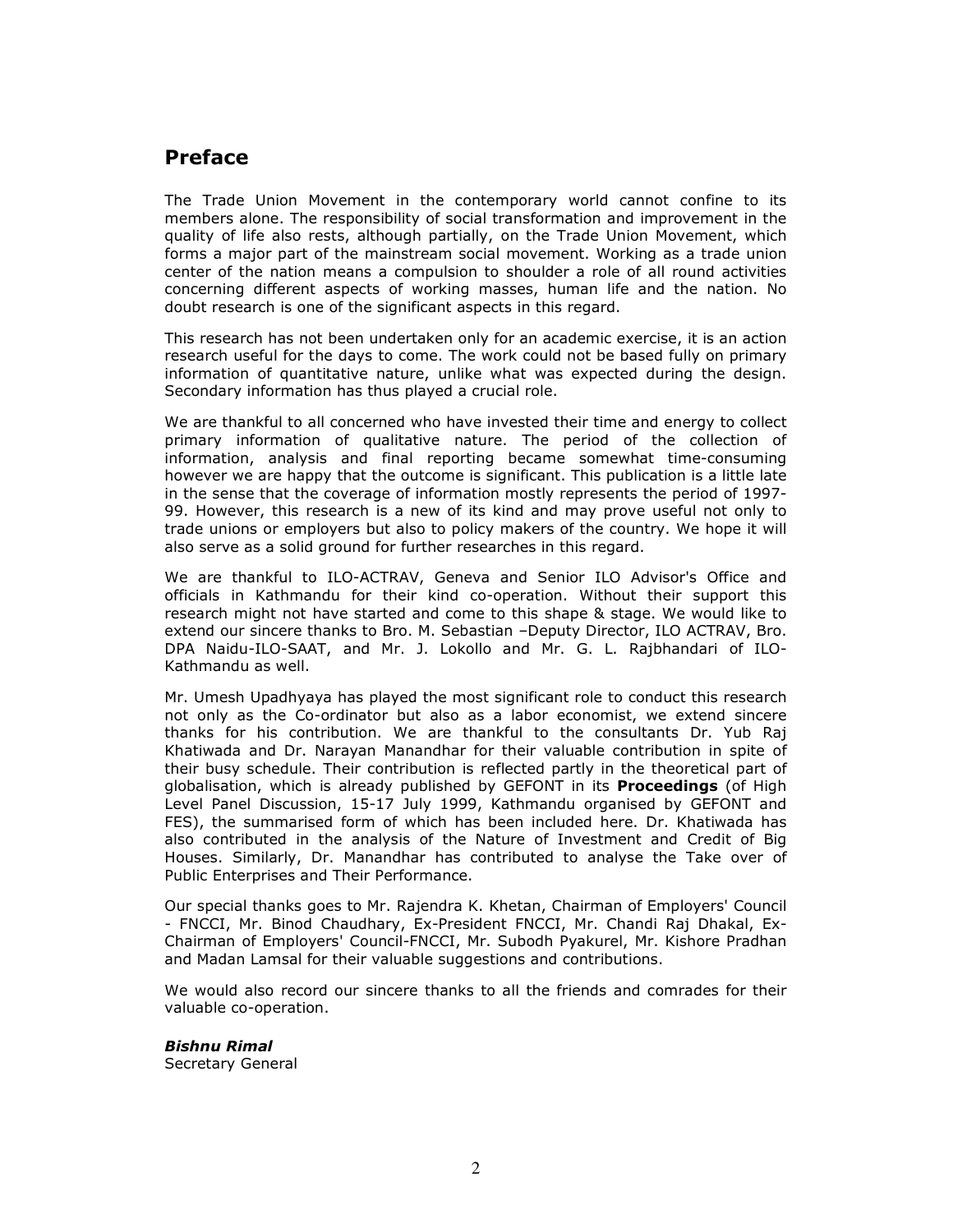GLOBALIZATION and BIG BUSINESS HOUSES IN NEPAL

# Introduction

Although the process of globalisation is not a new phenomenon, the present-day globalisation is, in its particular and technical sense, quite different. It has left quite visible impacts on the lives of the people and in the smooth functioning of the nations.

In general terms, globalisation is a natural process that is continuing from centuries. However, if it is viewed from the present day policies imposed by the advanced nations, under the aegis of IMF, WB, WTO and other TNCs, it violates the natural character and creates adversities. The carriers of this nature of globalisation can be grouped into following four categories.

- a. The giant International Institutions:International Monetary Fund, World Bank and World Trade Organisation
- b. Trans-national Corporations
- c. NGOs and INGOs
- d. Electronic Media and Mass Communication

Within national boundaries, the process of globalisation has influenced the government policies and the activities of big business groups. The basic features of this process are characterised by policy influence and intervention, and Joint Ventures and Foreign Direct Investments. Competition plays a key role in the process, with everything made marketable, in which human element becomes secondary and negligible. The process pushes even the rural layers of indigenous life to the consumerist market thereby aggravating all the indigenous socioeconomic bases. As we have visualised and experienced, the worst sufferers in the process are the working masses and the most benefited are the privileged sections of corrupt bureaucrats, politicians, Big Houses and the decisive players of the NGO community.

In this background, it is necessary to analyse the effects, both positive and negative ones, of globalisation in order to safeguard national interest and minimise its adverse impacts on the working masses. However, all the aspects and facets cannot be covered in a general study of its kind, the present study is an attempt to look at the role and contribution of big houses in this era of intensifying globalisation so that a glimpse of the condition of working masses will also be visualised As a result, policies and programs of the government as well as nongovernment sector could be pressurised to become people-oriented and workeroriented. .

### Rationale of Study

The study aims to evaluate the effects of globalisation. The especial focus of the study is centred on formal sector and big business houses. (It is because of the fact that big houses are mainly associated with Multi National Capital in the form of Joint Ventures along with market liberalisation, trade liberalisation and financial liberalisation. In addition, they are heavily focused on private sector and privatisation.)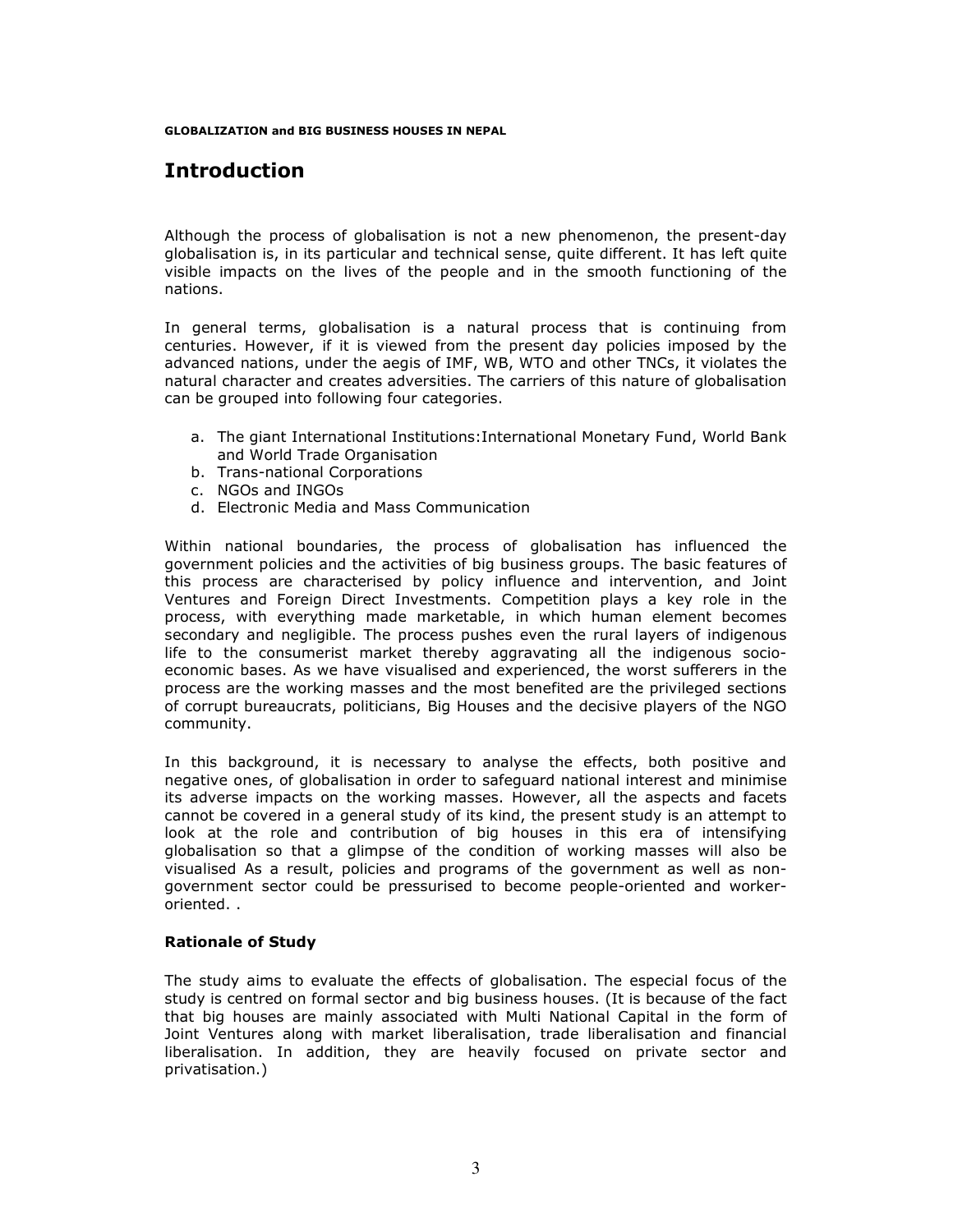On the other hand, policy changes that occurred during the period 1985 to 1999, from early days of Structural Adjustment Program to the end of the 20th Century, have definitely affected the Big Houses, workers and the entire economic activities including the industrial scenario. However, quite negligible efforts have been made so far to assess real impacts and the situation that stands now. Even a chronological study is not available addressing labour, industry and services. Studies available are in a very general form, which try to cover the whole economy.

### Limitation

- The study basically covers the two decades: 1980s and 1990s. Although we have not tried to dig out the historical aspect, information, figures and experiences witnessed in these two decades may have come in the report associated with the background of the facts referred to.
- For theoretical and general part of this study, we have limited ourselves to the available literature and observations.
- For the second part, we had assumed that we would completely rely on primary information and statistics collected through the questionnaire developed for this purpose. However, even in this part, we have been under compulsion to rely on secondary information to the large extent.
- The study covers the activities of TNCs only with reference to Big Houses.
- Although it was planned to conduct the study within a very limited time frame of six months, the non-co-operation from the target group has forced us to stretch to other six months.

### Sources of Data and Time Coverage

The study is based both on primary as well as secondary data. Theoretical part and general observation on globalisation is totally based on secondary information. Books, periodicals and a number of articles have been the major sources of information. The activities of Big Business Houses, the practical aspect of the research work, had been designed to study in the light of primary information.

For the purpose, a questionnaire was developed and the method of interview was adopted. Among the groups taken into consideration were of middle size as well as big ones. The middle size groups were considered in light of their significant role in the business community. Unfortunately, the big house bosses and sub bosses were not that much cooperative as they became more selective and secretive to give information on the realities. The bitter experience of the researchers is that the business community tried to escape the interviews. As a result, collection of information and statistics became difficult and time-consuming. Thus, the time coverage had to be extended on the one hand and, on the other, secondary sources had to be relied upon even for the information that could have been easily gathered through interviews.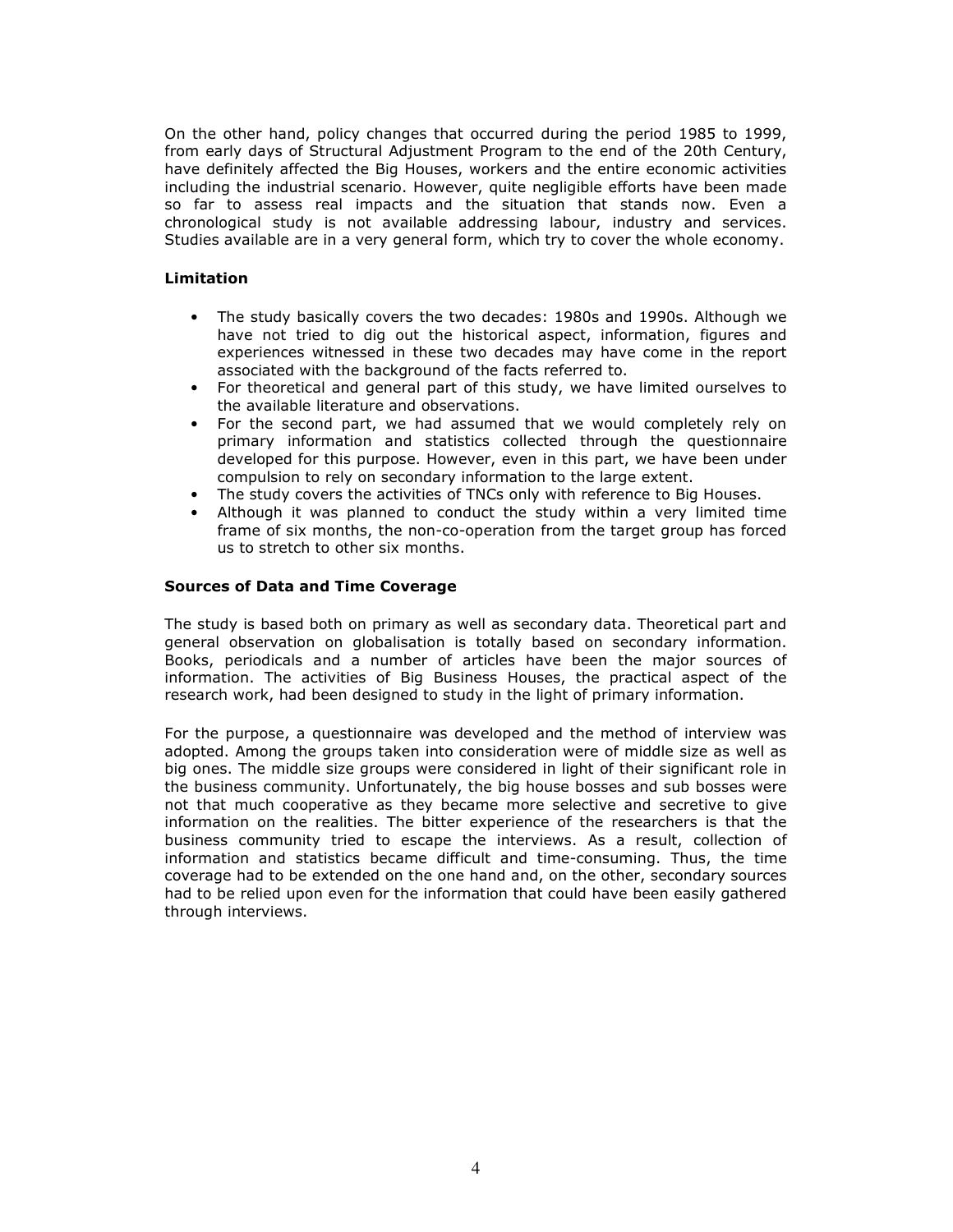# PART-I Globalisation and Nepalese Economy

# 1. Perceptions on Globalisation

Globalisation is the most talked and debated issue in the contemporary world. However, it does not mean the same thing for all. For some, globalisation is a process of opening up economies so that trade between countries could take place freely. For them increasing globalisation has helped the expansion of opportunities for nations and benefited workers in rich and poor countries alike. Stopping the process would mean stalling economic and technological progress, which is tantamount to stopping the pace of time.

However, this is not readily acceptable for all. Many think globalisation as the concerted strategy of the industrial world, particularly of the Trans National Corporations, to safeguard their interest and spur a new form of colonisation. For them, globalisation means increasing poverty and deteriorating living standard of the workers, widening gap between the rich and the poor within the country and also among the countries, and internationalisation of capital to the detriment of labour market. Even for the moderates, globalisation is a process of restructuring the world economy to find ways for business to maximise profits. The process of restructuring is led by the Trans National Corporations, the governments of the industrial countries, and the international financial institutions for their own benefit.

Without falling into a definitional debate, by globalisation, we mean a process of increasing economic and non-economic linkages across the world. This process is taking place at a faster pace despite some hitches coming from the formulation of regional trading blocks and the financial crisis in the Asian and Latin American countries. In fact, deregulation, liberalisation, and privatisation, which connote globalisation, have become some of the catchwords in the development philosophy of the contemporary world.

# 2. Dimensions of Globalisation

Globalisation, in a wider perspective, covers, at least, four kinds of activities: (i) cultural globalisation; (ii) political globalisation; (iii) ecological globalisation; and (iv) economic globalisation. Although, they are not necessarily mutually exclusive, all the four elements are closely interwoven. All of these activities have challenged the effectiveness of domestic policy actions and called for co-ordinated efforts of the countries for solving the economic, political, cultural and environmental issues.

We find that cultural globalisation is taking place with the worldwide assimilation of cultural values through communication technologies, media, tourism, consumption patterns, and international exchange of ideas. There are, however, strong countermovement trends to reinforce and preserve individual cultural identities.

Evolution of multiparty democracy, replacing both the rightist and leftist authoritarian rules, has been a feature of political globalisation. Establishment of the rule of law, good governance, protection of women's right to property, establishment of human right organisations, and promotion of decentralised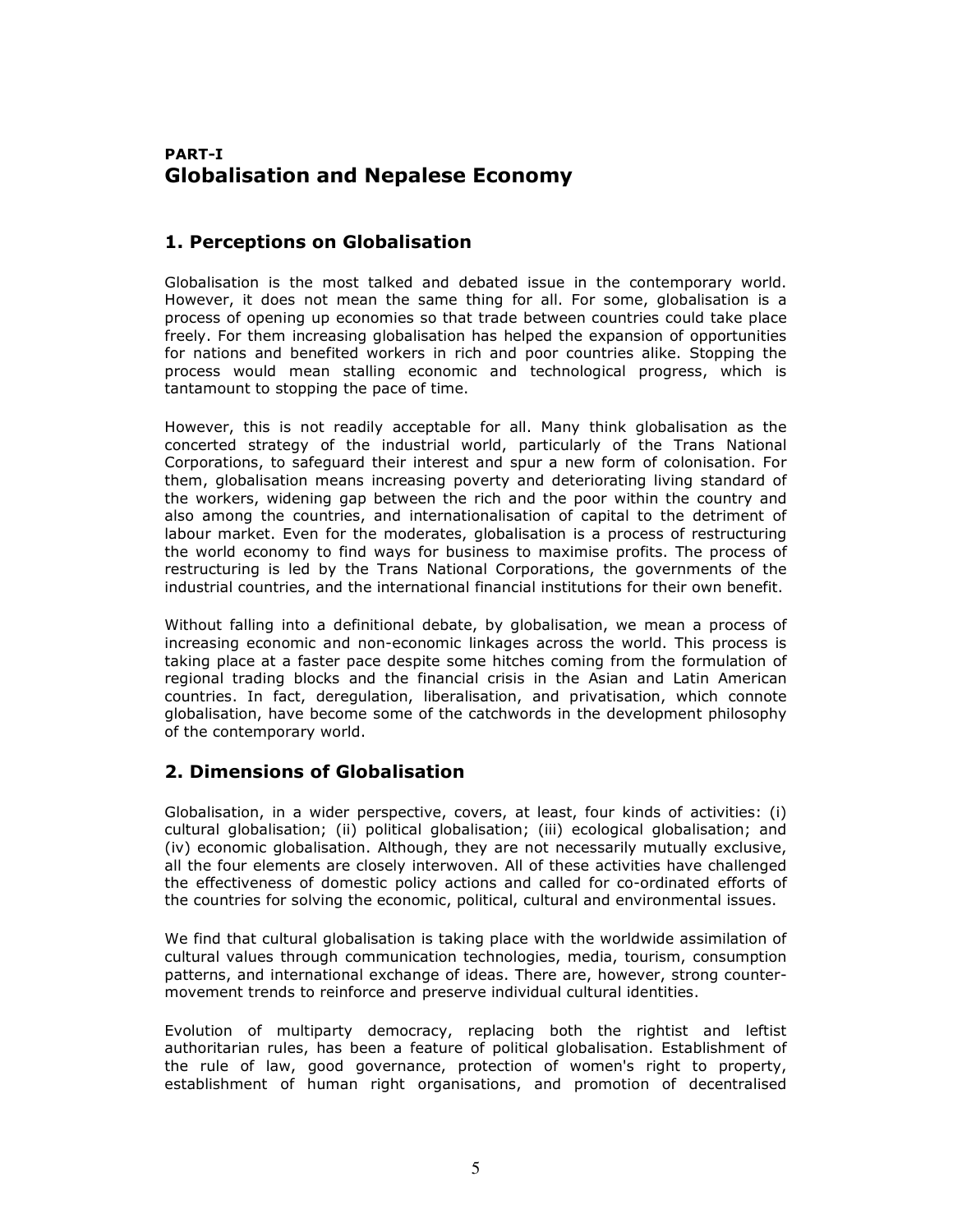approaches for empowering local government for better delivery of public goods are some of the attributes that globalisation has created.

We live in an ecologically risky society irrespective of whether we have actually contributed to any environmental degradation or not. Ecological globalisation is most obvious in the form of global warming and loss of bio-diversity. This is one area where global efforts are needed to promote specific laws, policies and programs for joint actions on environmental protection.

Economic globalisation implies increasing global inter-linkages of the markets in goods, services, capital and financing. Such a process has speeded up in the recent decade. The contributory factors for rapid economic globalisation are liberalisation, deregulation, privatisation, and declining costs of transport and communication. De-licensing, removal of quantitative restrictions, reduction in tariffs, and deregulation of foreign exchange are some of the measures, which have expedited the process of economic globalisation. In contrast, globalisation of the labour markets has so far been negligible, but adverse impacts on working masses have been visible.

# 3. Implication of Globalisation for Nepalese Economy

Nepal is one of the least developed countries of the world with per capita income of 220 US dollars, the lowest in South Asia. The economy is historically growing at a rate of 5 per cent or less, population of the country is growing at a rate of 2.39 percent and therefore per capita income has grown by little over 2 percent. Besides, the country is beset with 42 percent of the population in absolute poverty and half of the labour force either underemployed or unemployed. The distribution of income and wealth is uneven with 10 percent of the households enjoying 53 percent of the national income and 6 percent of the households occupying 33 per cent of the agricultural land.

The unemployment situation is equally alarming. The labour force is growing at a rate of nearly 2.4 percent; and current output growth can create job opportunities for not more than half of the additional labour force. If gainful employment situation is considered, the unemployment rate goes as high as 14 percent. The existing employment elasticity of output growth is very low, somewhere around 0.4 implies that each 5 percent growth of the economy can create job opportunity for only 2 percent of the labour force. In such a situation, if unemployment and underemployment rates are to be reduced, either a significantly higher economic growth rate is required, or a highly labour intensive output growth strategy has to be adopted.

It is obvious that the present growth rate of not more than 5 percent in an average, against the population growth rate of 2.39 percent, would take some 24 years for per capita income to double. Such a slow growth in per capita income is very unlikely to reduce the intensity of absolute poverty clutching nearly half of the population. Unless the economic growth rate is reasonably high, alleviation of poverty and reduction of unemployment problem are very difficult to achieve. .

While talking about globalisation, we must understand that the national economy has not even internally integrated. Market institutions and forces are yet to emerge in a competitive way. Nearly half of the population lives in absolute poverty and illiteracy. More than 80 per cent of the population earns livelihood from agriculture, which, however, constitutes only 40 per cent of the country's national income. For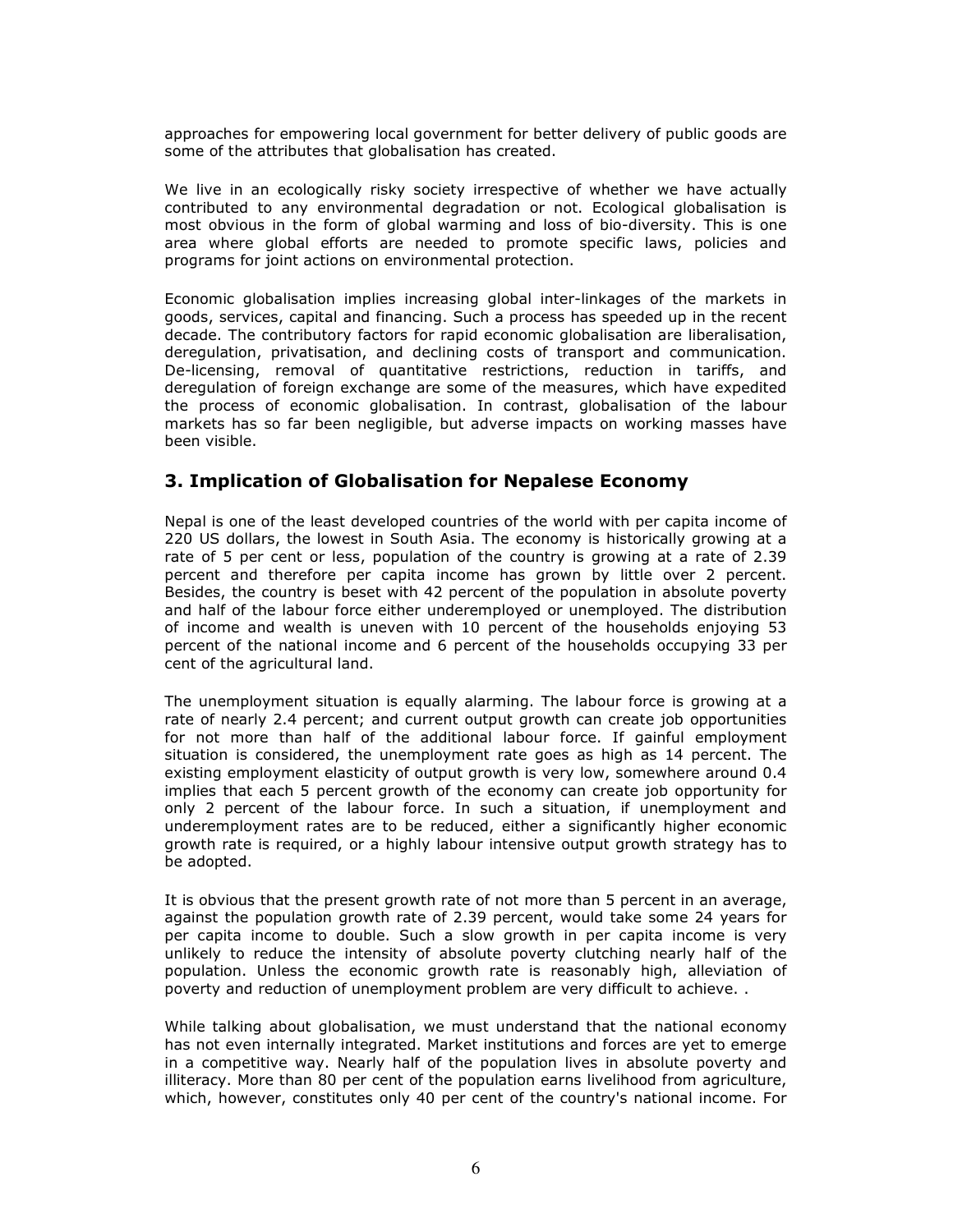want of proper planning process, commitment, accountability, and integrity of the government, and in lack of people's participation in development activities, forty years of planned development efforts have been little successful in their objectives, hence to solve the problems facing Nepalese people. In an attempt to globalized national economy, the government, elected after the restoration of multiparty democracy in 1990, moved for an open, liberal and private sector led economy. Trade, investment, foreign exchange, financial and industrial sectors were subsequently deregulated, de-licensed, and privatised. Although the euphoria brought about by economic liberalisation resulted in a satisfactory performance of the economy for a few years, the so-called success was soon over. Hasty liberalisation and improper sequencing of globalisation measures subsequently resulted in the slow down in industrial activities, low economic growth rate, and worsening income distribution.

Opening up the Nepalese economy to the global order in early 1990s created much room for foreign borrowing along with widening market for domestic products. As exports of the country went up by five folds, so did the foreign debt. From less than 37 per cent of the national income in 1990, foreign debt swelled up to 56 per cent in 1998. Part of the surge in debt is due to devaluation of the Nepalese rupee, somewhat wrongly exercised as a tool of export promotion following the outward orientation of the economy.

The transition from controlled to market oriented development policies dismantled the existing institutions without creating the market based ones. The vacuum in development strategy led not only to severe stagnation but also to a great deal of policy confusion. Now, those who once advocated economic liberalisation, privatisation, and globalisation with great enthusiasm are backing out. Implementation of value added tax resulted in confusion. Many of the privatised public enterprises did not deliver expected result. Also the report of the Auditor General pointed out the impropriety in the valuation of assets of the privatised enterprises. The failure of privatised enterprises to deliver expected result must have been an eye opener to those who think privatisation as the end rather than a means to attain broader economic goals. It is in this context that we have been insisting on selective privatisation to strike a balance between private sector development and state responsibility in uplifting the status of the population engulfed in absolute poverty.

If the experiences of East Asia, South Asia, China, Russia, and some of the Latin American countries are taken into consideration, a big bang approach to liberalisation often fails just because it dismantles all the existing institutions and safety nets without necessarily creating market based ones. And thus leaves off the weak and vulnerable class to the mercy of the market. But it has also to be realised that liberalisation has been a reality of the global development paradigm, and liberal economic policies tend to be a part of the multiparty political system we are exercising.

Thus the best option would be a gradual process of liberalisation and globalisation for the benefit of the country in terms of efficiency, adoption of new technology, inflow of capital, and market expansion. But it should not necessarily displace domestic entrepreneurs, domestic industrial bases, domestic savings and existing social safety nets. The process should be pulled towards the alleviation of poverty and towards the improvement of living standard of the working people.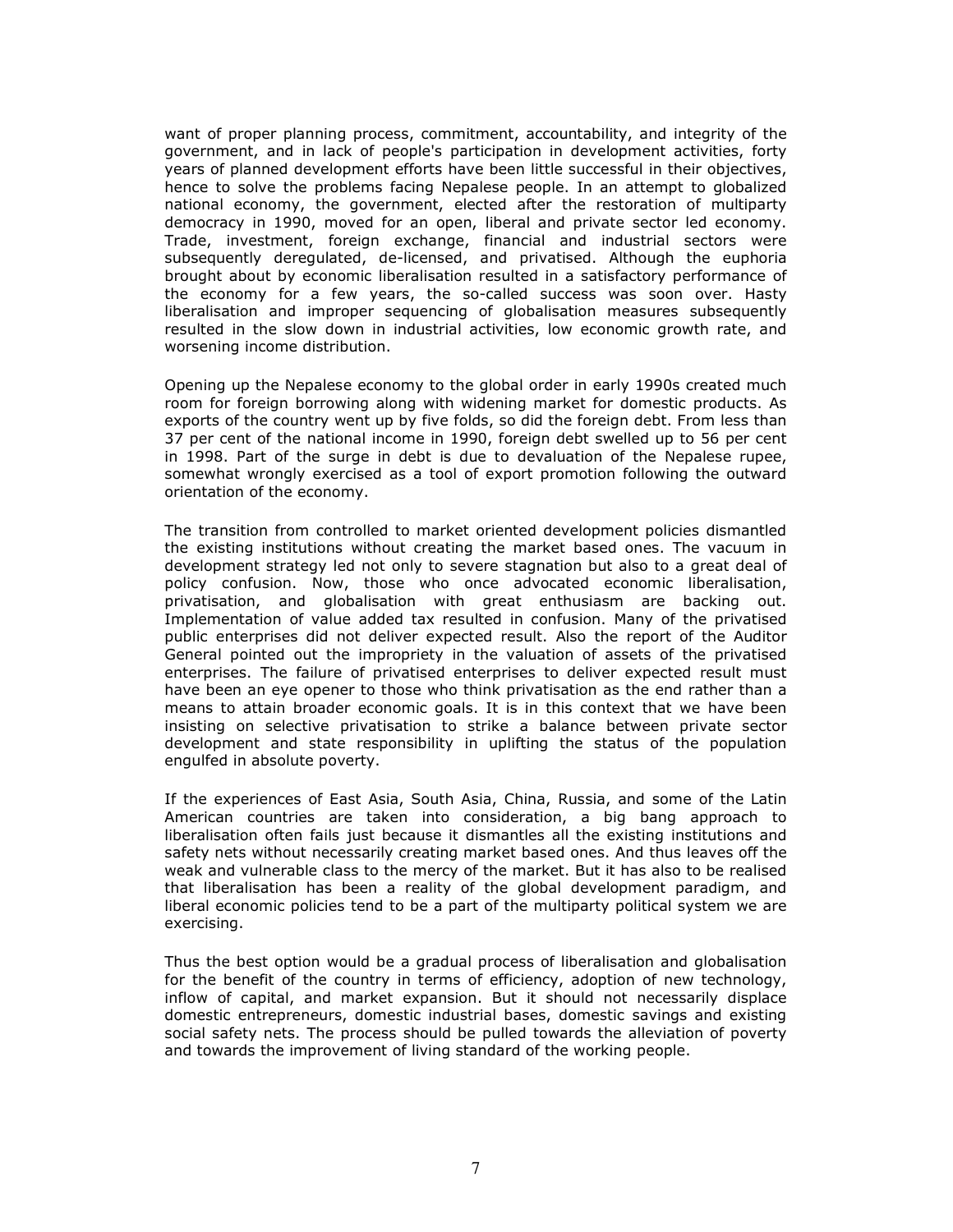# 4. Nepali Private Sector: Diverse Appearances

Private sector implies market economy and market economy refers to the interaction of demand and supplies determining prices, competition and free entry and exit from the market. Our economy is assumed to be a mixed one, but there is confusion regarding the public-private mixture. It is reflected by the fact that economic liberalisation in Nepal has been applied in a direction to minimise the role of the public sector rather than to develop the private sector. For example, privatisation is based much on frustration generated by the inefficiency of stateowned enterprises rather than a hope for private sector efficiency. The past dominating role of government was basically due to:

- i. Reluctance of the private sector
- ii. Inability of the private sector
- iii. Non-desirability of the private sector

In general, the private sector in Nepal has a trade-oriented character rather than an industrial character and hence it is reluctant to bear high risks. It seeks to harvest larger profits from a short period investment, often through small amount of share capital and big volume of institutional loans. Secondly, the private sector is in the form of family groups that has recently taken a shape of 'Business Houses'. While analysing these family groups and Business Houses, it is necessary to understand the domination of caste and ethnicity. In addition, the private sector in Nepal has the following character:

- Lack of professional managers
- Protection-habituated and low competitiveness
- Limited diversification
- Lack of transparency
- Cartel and syndication

The private sector in Nepal has to be analysed and evaluated on the basis of trade, industry, foreign investment, government deregulation and activities and the role of Big Business Houses.

Major problems in this regard can be categorised into three points:

- A choice is to be made between the underdeveloped private sector and inefficient public sector and hence terms like demand, price and supply have become a matter of secondary importance where there is 'no market' condition.
- Co-ordination between market and government is required instead of market versus government. In our case, the government is behaving not in harmony with the market and the underdeveloped private sector is trying to behave as the government.
- Problem of co-adjustment among the complicated factors like open border with India, tariffs and customs duties and the protection of national industries.

Naturally, the outcome of the privatisation of public enterprises in Nepal is frustrating as reflected in the report of the Auditor General: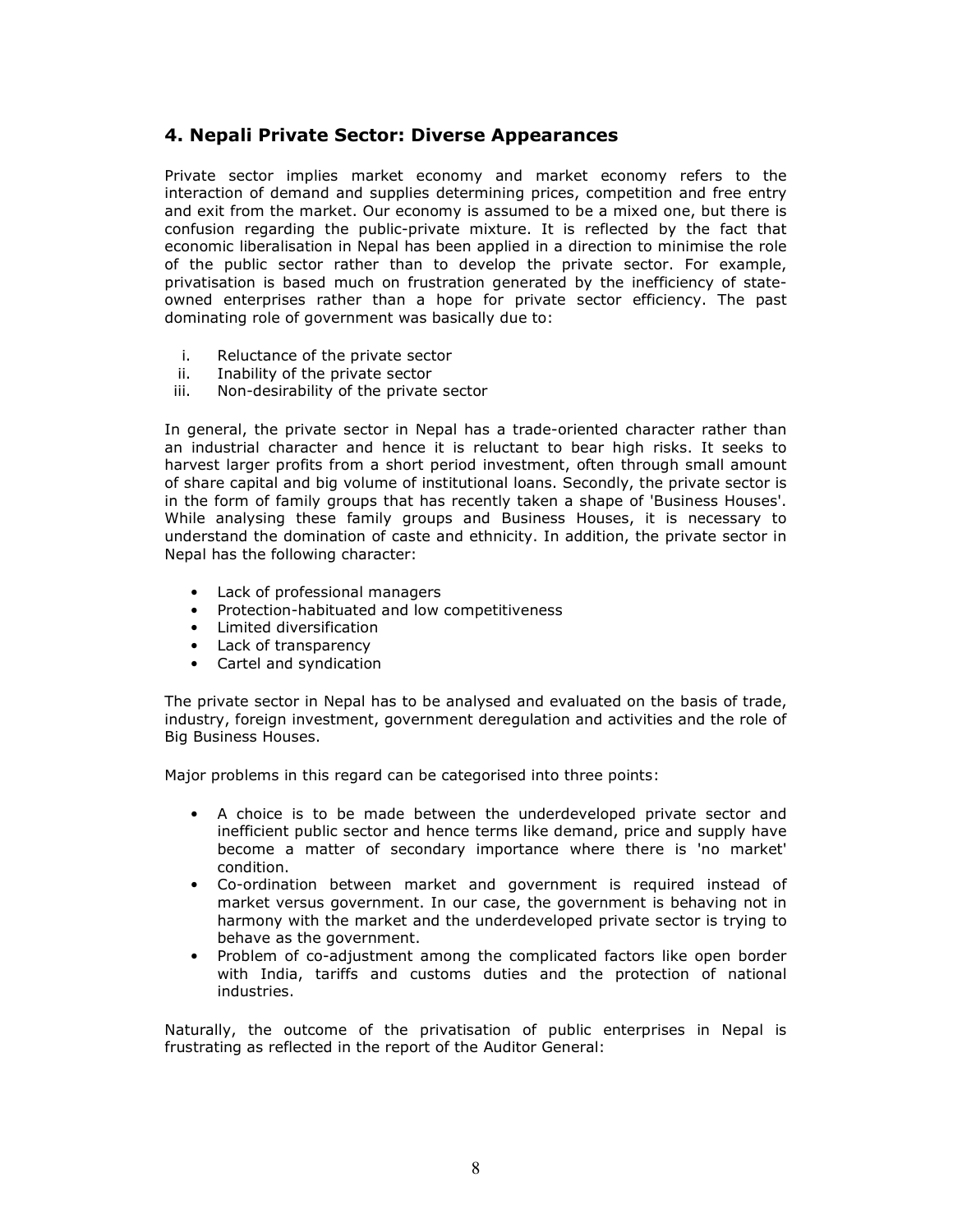- During the process of privatisation, the public enterprises were undervalued by 29.28% which has resulted into a loss of Rs. 250 millions
- Government has not collected a total amount of Rs.162 millions from the buyers, of which 50% is interest and fines.
- Up to now the government has acquired Rs. 721 millions from the privatisation of the 16 PEs, but 51% of this amount has gone as the privatisation expenditure.

### WHY ECONOMIC LIBERALISATION AND GLOBALISATION IS OPPOSED IN NEPAL?

- Poverty escalation rather than reduction
- Gap between rich and poor further widened (lowest 20 % consumes 8% and highest 20% consumes 45% of national income; moreover, in Kathmandu the highest 20% consumes 90%.)
- Inflationary pressure on prices
- Foreign dominance in decision-making
- Failure of the privatisation programme
- Urban-centred development
- Insufficient investment in the social sector
- Further marginalization of backward communities, women, children, elderly and disabled people

Besides, the two study reports of ILO and DFID on privatisation in Nepal also confirm the blindness of the privatisation process in Nepal.

### 5. Labour Issues: Past and present

For a considerably long period, labour issues had been neglected in Nepal. However, gradual improvements continued in course of time. With the reestablishment of multiparty democracy in 1990, labour matters became important agenda. Formulation of laws, ratification of ILO Conventions, restructuring and redesigning labour administration, participation of trade unions in policy matters, beginning of tripartite consultations and action against unfair labour practices have been seriously taken into attention. It is interesting to note that labour policy matters in Nepal have come in the forefront with intensifying economic liberalisation and globalisation. Thus, within the short period of eight years (1990-1998), various improvements have been observed. In this process, social actors, other than the three social partners, also came in the forefront with their contributory roles.

The relevancy of the four categories of minimum wages has become outdated. Both employers' organisation and trade union confederations are of the view that there should be a single standard National Minimum Wage. In addition, trade unions are in favour of Sectoral Minimum Wages on top of the National Minimum Wage. However, the present enforcement mechanism of minimum wages is not satisfactory.

Exploitative working hours, unhealthy workplaces, occupational diseases, negligence in safety measures, harassment in workplaces including sexual harassment, nominal paid leave facilities, lack of child care centres, lack of incentives, and a number of unfavourable factors are predominant in our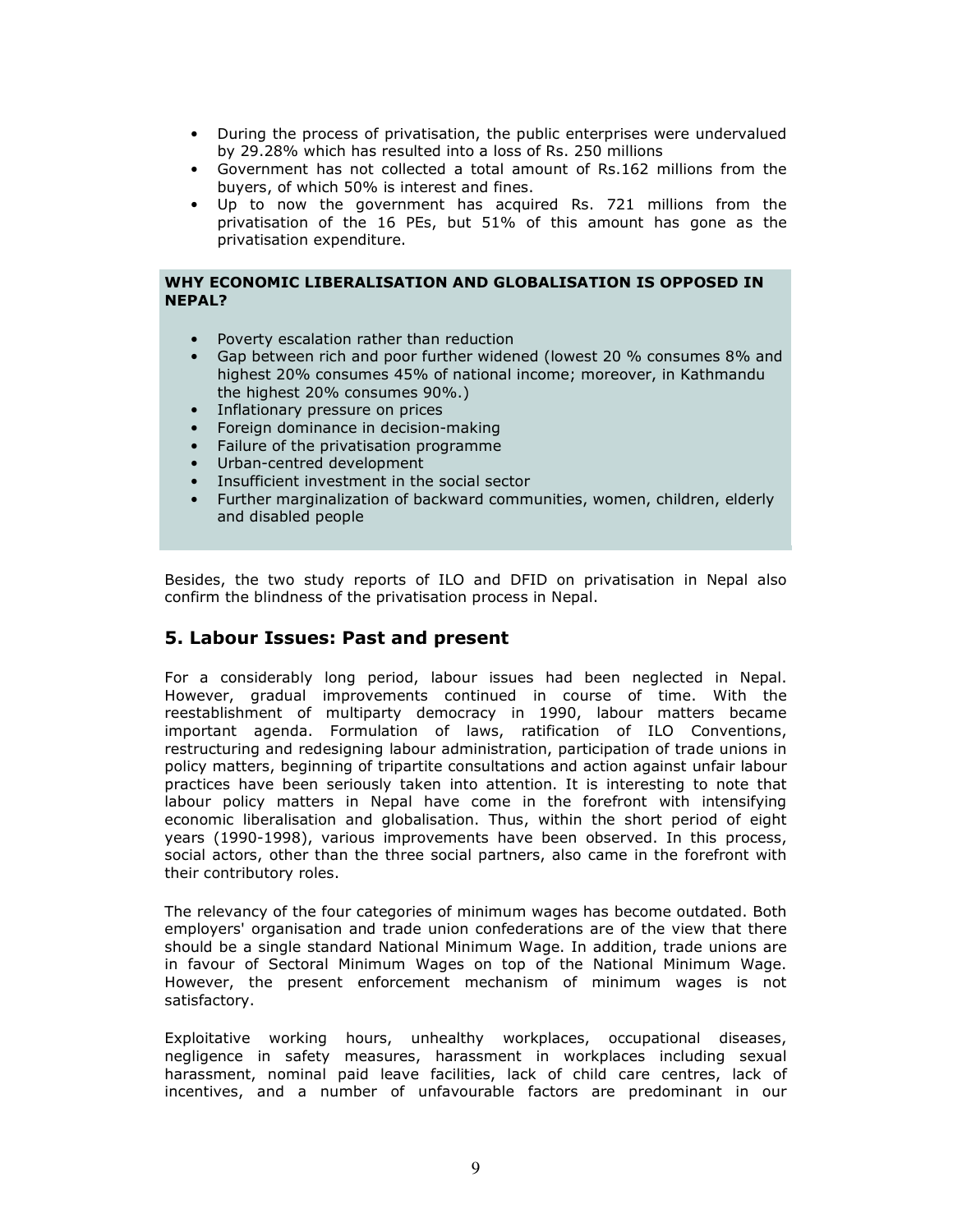enterprises. The situation is even worse in the informal sectors of employment. Lack of awareness and the fear of job losses put psychological restrictions on workers. Still we are in the preliminary phase of awareness building. Existing mechanisms for implementation and monitoring are weak.

With regard to unfair labour practices, fortunately, all the actors have been responding positively and multidimensional activities are being undertaken against unfair labour practices.

As the political environment became open and inspiring after 1990, Labour Act 1992 incorporated sound legal provisions for the national tripartite consultative mechanism such as the provision of Central Labour Advisory Committee (CLAC). It should function as an advisory body and should provide recommendations for strategic purposes including the preparation and formulation of policies and laws in the field of labour. The second is the Labour Management Committee, which works at enterprise level to create mutual understanding and co-operation between management and workers. The Committee extends technical supports.

Another policy level achievement is the first historical Labour Conference and the Declaration of Labour Policy.

The basic problems are however associated with the effective implementation of the provisions of labour laws. Problems are also at policy level. Feudal norms and traditional values existing in the business and entrepreneurial sector are other major obstacles in this respect. It sounds that laws are enacted not for genuine implementation but for the avoidance of genuine demands and voices that are coming up from the workers concerning their rights and privileges. This South Asian tendency is quite visible in the context of Nepal as well.

# 6. Impact of Globalisation: A Labour Perspective

Liberalisation, structural adjustment, and privatisation in the process of globalisation have had the following impacts on the field of labour:

- 1. With increasing liberalisation and globalisation, the employment opportunities for cheap labour became intensified in various countries. As a result, the export of labour became obligatory for the country like ours. Nepalese workers engaged in foreign employment abroad, in East Asia, South East Asia and Middle East are exemplary in this regard. This marks a distinct change in the area of employment, a shift from the long-practised military service to other sectors.
- 2. With the new Industrial Enterprise Act, protectionism in industry has been removed and foreign investment is permitted to act freely. Multi-National corporations have then entered in the investment independently as well as through Joint Ventures. On the surface, it seems that the employment opportunities are multiplied. In reality, it is not so, as the MNCS are capital intensive. It is evident if a comparative study is to make between MNCs and Nepalese industries; in the case of the former 1 employment per NRs. 500,000 has been created whereas other industries in Nepal create 1 employment per Rs. 90,000. Moreover, cottage and small-scale industries have created 1 employment per Rs. 10,000. Thus, from the employment point of view, MNCs are not much favourable, as they have indirectly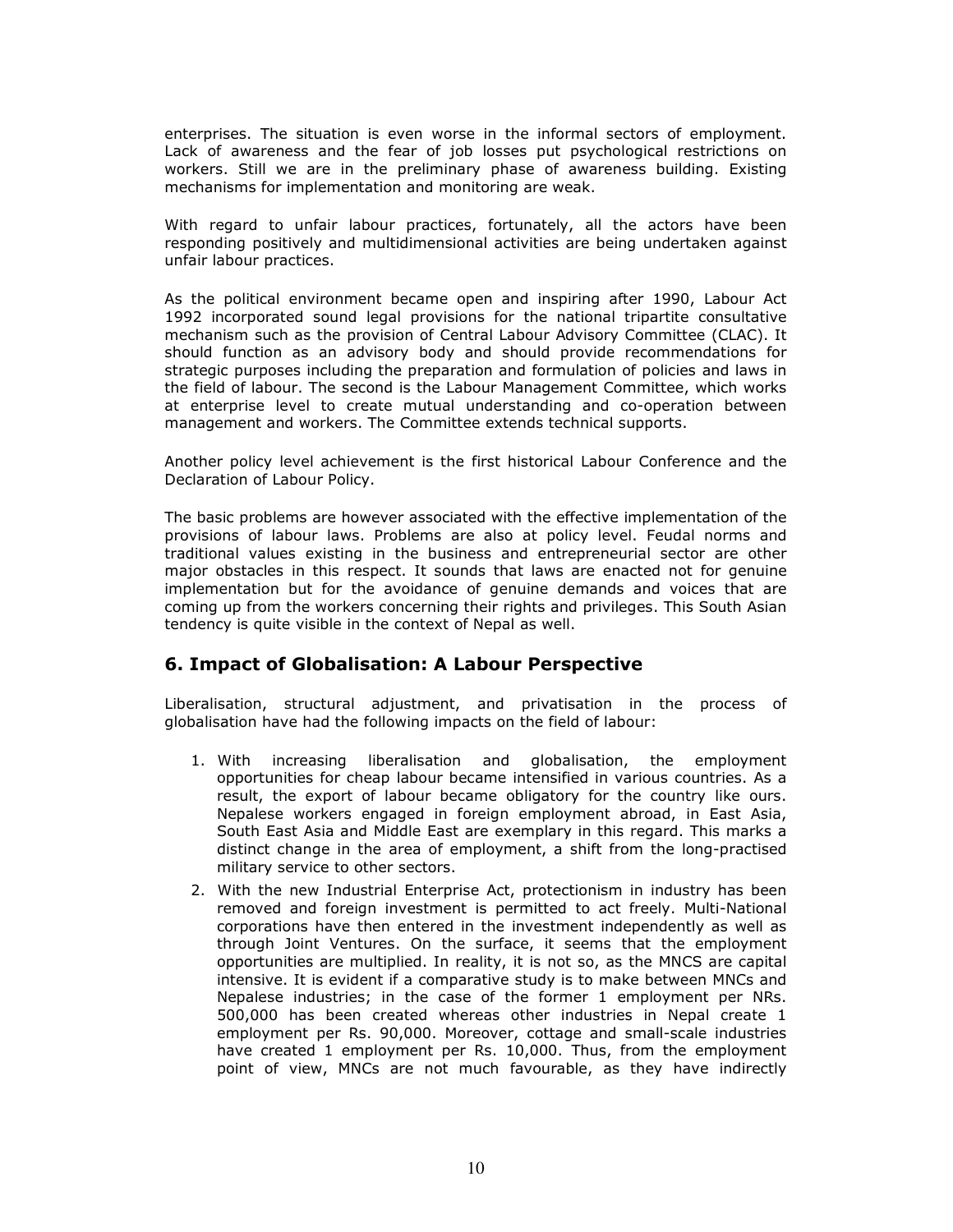contributed to the collapse of small industries resulting in more unemployment.

### MARKET ORIENTATION VS HUMAN ORIENTATION

The process of capital globalisation hits job security through casualization as it changes employment pattern and informalises the formal sector. The process has emphasised market orientation and always neglected human-orientation. Consumerism has expanded rapidly even to the remote rural areas. And hence, present consumption emphasis and present income-at-hand have been made more attractive. Thus globalisation is constantly hitting hard to the social security aspects of workers' lives leaving them without permanency of job with no old age benefits and no social security network. Looking from the other angle, thus, globalisation has created a high voltage demand for the urgent need of social security.

- 3. Competitiveness has, in the real sense, increased; skill and technological adjustment has become more essential to the workers. It has good impact on labour productivity. As exports have become extremely important with the introduction of economic liberalisation, the productivity issue has become a central point in recent economic activities.
- 4. With increased Indian investment, the use of Indian labour in manufacturing and service sectors has become more visible. One of the wrong perceptions within Nepali teritory that Nepalese labour is unskilled and less productive has resulted in the employment of Indian labour, to a large extent, keeping Nepali workers deprived of the potentials of employment. Indian labour has also snatched the opportunities of self-employment in urban and semi-urban areas.
- 5. As mentioned above, the privatisation policy, before and after the introduction of Privatisation Act 1993, has proved to be irrational. After privatisation, most of the privatised enterprises have not run efficiently, some have already been closed down. Although mass retrenchment is nonexistent, slow group retrenchment has been observed. To look at the other side, in every enterprise in the public sector, industrial relation is under heavy stress – both at the pre-privatisation and post-privatisation stage. Other PEs, not in the list of immediate privatisation, have also faced conflicting industrial relation because of the fear of job losses and adverse psychology of employees.
- 6. In order to downsize the government, in spite of privatisation of PEs, a compulsory retirement to the government employees and the 'golden handshake' policy of voluntary retirement to the PE employees have been put forward. This has contributed to the loss of efficient and experienced employees. In addition, untimely retirement of experienced ones has resulted in the depressed psychology of the other working employees that now comes their turn to go. This fear of insecurity definitely results in unproductive and insincere engagement in the work. Ultimately, all this contributes to the mass of experienced-unemployed.
- 7. With the adoption of new policies of liberalisation and globalisation, informalisation of the formal sector has become intensified. Use of labour in contract, particularly the piece rate wages, has been popularised all over the world, also in Nepal in carpet industry. Subcontracting of work by exporting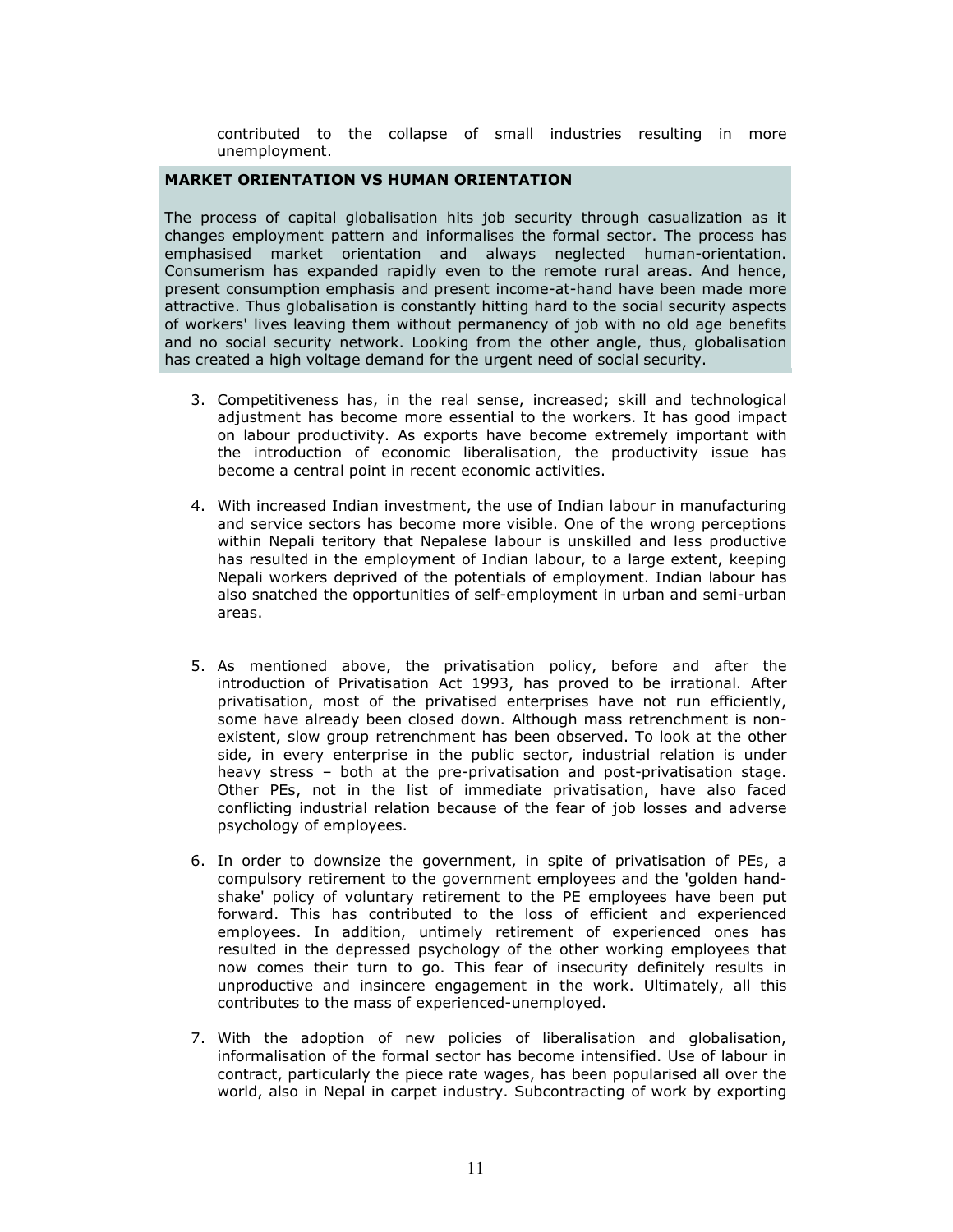enterprises to small factories (mainly home-based and family-based factories) and subcontracting of labour in large and medium level factories are widely increasing. The proportion of permanent workers has gone sharply down in carpet industry. In order to cut labour costs, the subcontracting of work and of labour is gradually expanding to other sectors, such as garment, construction and hotel-restaurant services, particularly in security services.

- 8. State has now tried to escape off from various previous functions and to adopt the role of a facilitator. Therefore, bipartism has been given more emphasis, even in the tripartite forums. The government thus is trying to have a passive role in the name of neutrality.
- 9. In Nepal, the social security system is almost non-existent as it has a very limited coverage. The government is further cutting down social and welfare expenditures, including expenditures in education and public health sectors. This has an adverse effect on the working population leading to the intensification of child labour, commercial sexual exploitation of the working females and other types of unfair labour practices.
- 10. Although there are no Free Trade Zones or Export Promotion Zones, where normal labour laws do not come into effect, efforts have been in place to chase out unions from the labour market. Harassment to the union members and union leaders is frequently reported in various enterprises. In the policy level, there is no problem. However, in enterprises, the management tries its best not to have the presence of unions. Even in formal forums, the employers have been advocating for the right to 'hire and fire' and 'factoryclosure ' as their human rights.
- 11.Women workers have been the first sufferers of globalisation in Nepal. Mostly, whether in formal or informal sectors, women workers are treated as marginal workers. Consequently, they have lost their jobs as an immediate effect. On the one hand, homebased sub contracting of work has started and thus a new avenue of women labour exploitation has been opened up. On the other hand, commercial - sexual exploitation of women, both within and outside the country, has also become an increasing phenomenon.
- 12.Because of the high unemployment rate in the country as a result of the Indian labour inflow, the enforcement of minimum wages has become extremely difficult. The fear of 'job loss' forces the workers to accept whatever is given. In such a case what is obvious is the wages lower than the minimum standard and inhumane working conditions.
- 13. It has an indirect effect on agricultural workforce as well. Because of liberalisation and the shift in policies, land reform has no longer remained a national agenda for the government. Whatever is said about land reform, as it is still a slogan of the government, neither follows a distributive nor productive spirit. Therefore, it has not been possible for the weaker sections of the Nepalese society to have access to land and natural resources. On the contrary, landlessness has increased, and thus the quality of life has sharply gone down. As a result, urban areas have become crowded with jobless masses.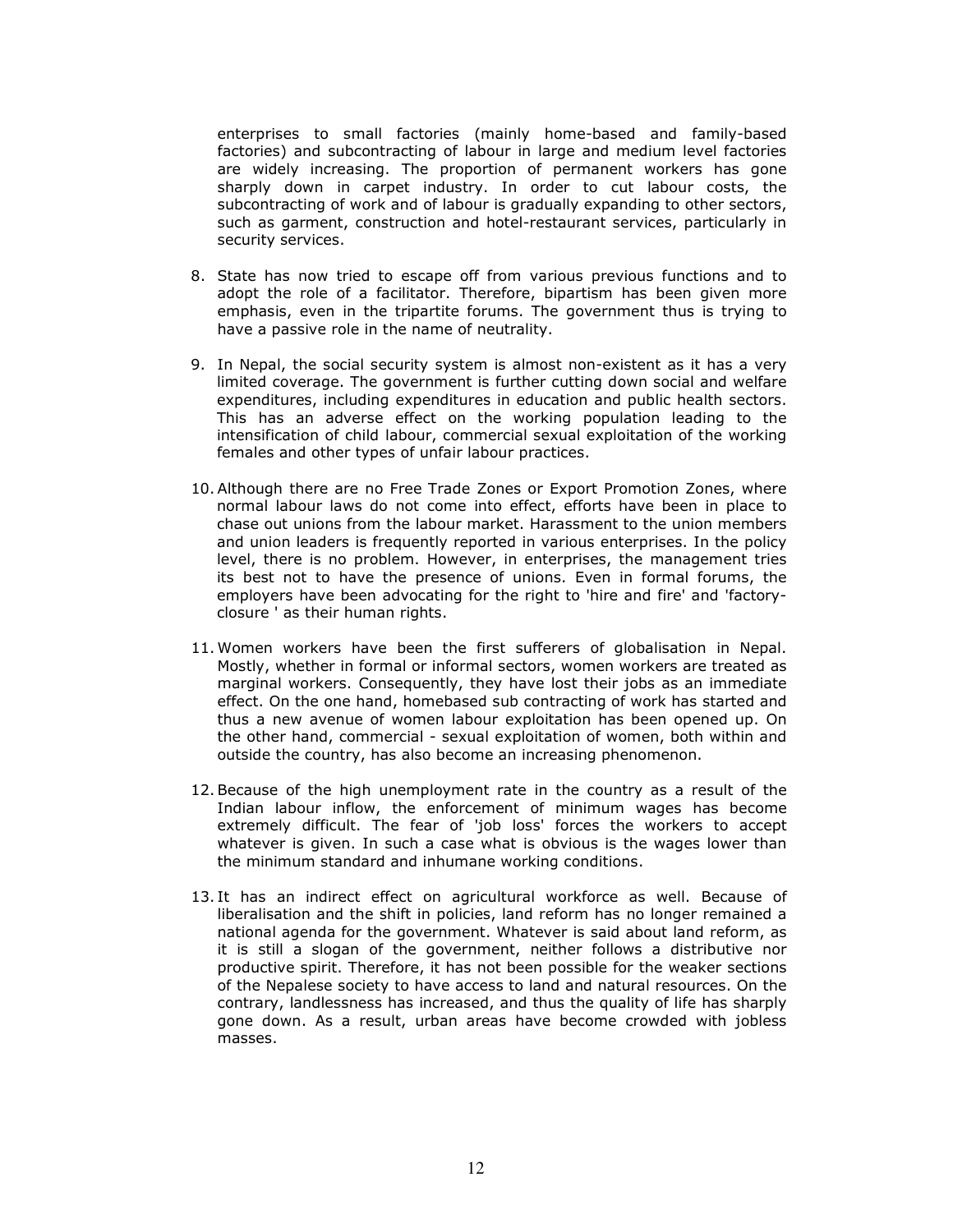# PART-II Business Houses in Nepal

# 1. Origin as the extension of Family Business

If we try to have a surface observation on the development of Big Houses, it is a common finding that all big business houses have developed from small family businesses. Excluding the outsider big bosses, if we look at the South Asian big business houses, a common conclusion can be derived that most of them developed through their small family trading. In many cases, families from especial castes have developed as the big houses. This South Asian trend is seen in India as well as Nepal. As is evident in the Indian industrial- commercial scenario, most of the major big business houses like Tata, Birla, Singhania, Goyanka, Mafat Lal, Bajaj and others are from family undertakings. None of them have developed from the real corporate structure. It is almost the same in Nepalese industrial-commercial sector. One of the basic characteristics in Nepalese context is the dominance of especial caste families, namely, the Marwaris, Newars and Thakalis/Sherpas.

The Newars are from one of the oldest and largest communities in Nepal to engage in business activities. After the unification of Nepal, the Newars established themselves as the leading mercantile community in the kingdom because of the lack of competi-tion from other communities, and the reliance of the successive ruling elites upon the Newars for their business skills. Over the last four decades, however, the Newars have been facing competition from other communities, which have outpaced them in the private sector. The Thakalis and Sherpas may be considered as the country's most successful indigenous business community. From agro-pastoralism and small trading activities, they have diversified themselves towards modern sectors including carpet manufacturing, hotel and different wings of tourism industry. The Marwaris, of course, represent the most dedicated business community with their domination in large-scale and medium-scale trading and industrial activities. It is to be accepted that capitalism has entered Nepal with the Marwaris. But their identity of Indian origin has set the Marwaris apart from the mainstream of the Nepalese society. However, their influence in the state power is ever increasing compared to that of the other business communities. Besides these castes, others have developed from landlord and ruling classes like the Ranas and Shahs.

The Jyoti Group is one of the oldest business families in the country from its five generations. The Group had started business from copper utensils and clothes mainly focused on Nepal-Tibet trade. The Khetan family entered Nepal with 31 Marwari families for business during the Rana regime, 125 years ago. It started to diversify its business from trading and later from commission agent business. The Chaudhary Group emerged basically from 1935 from the trading base. Similar is the case with the Golchha organisation, which originated from the small jute business of the Golchha family started back in 1931. Kedia family started from 1920. Whether it is the MC Group or Saraf, ICTC or the Soaltee Group or Amatya Organisation, or Panchakanya Group or Vaidya Organisation, almost all have the same type of origin and the history of their development does not go much back from the present days. Big Houses actually are the emerging ones in our business scenario and still they are not stable in their activities and coverage.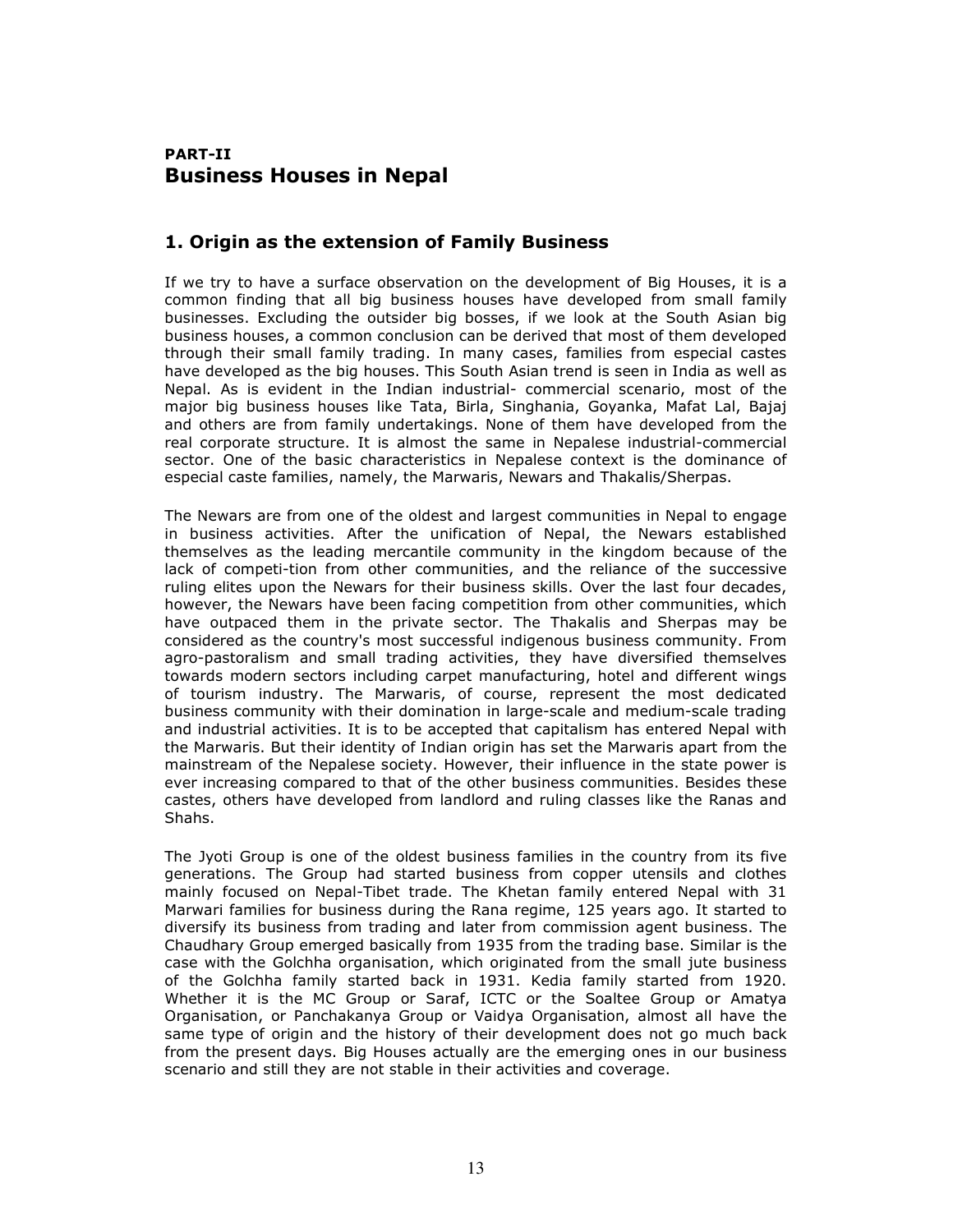#### Business and Castes in Nepal

The Newars may be regarded as the representatives of the original business community of Nepal. During the Malla period, they were on the steering of Nepal-Tibet and Nepal-India trade. The Muslims and Marwaris came later. The Marwaris first entered through the 'Panjapatra' by Rana Rulers in 1875, and gradually started to migrate towards Nepal. After 1979, the flow of other Indian businessmen has sharply increased. The Sherpas came into business only after the recognition of tourism as industry from 1960s. It is also to be noted that a considerable proportion of the Sherpas in the business community is of the former Khampas, the Tibetan Refugees. The Nepalese Feudal class also entered business in recent years as the feudal agrarian system has started to collapse. To sum up, looking from the angle of caste or community, the Big Houses developed from the following:

| <b>Newars</b>                        | <b>Sherpas</b> | <b>Feudal Class</b>       | <b>Muslims</b> |
|--------------------------------------|----------------|---------------------------|----------------|
| Panjapatra Marwaris Migrant Marwaris |                | Indian Business<br>Groups |                |

Viewing technically, it is commonly observed that most of the big houses are run as a family business with no distinction between capital and management or between promoters and managers. The promoters are also in the management of the company with family members sharing the position of the chairperson, managing director, manager and accountant. In the large size enterprises, trusted relatives are appointed in the key positions in order to maintain business secrets.

# 2. Major Business Houses at a glance

As mentioned above in Part I, Nepalese economy is characterised by a few business houses in trade, industry and other services. It is observed that more than 140 companies or firms are run by 8 business houses with an average of 20 companies per group. Those who own industrial units have also trading firms for export and import, and are also involved in various services including banking and finance.

Business Houses have evolved, but there is a question how to categorise them and their diverse characteristics. Some of the features of Big Business Houses are: heavy turnover, proper risk management through diversification of investment, well established in the market, Joint Ventures, representation of big foreign companies, increasing indirect influence in state machinery, linkages with social services and the like. However grading them is a difficult task, if not impossible. And the analysis definitely takes a subjective character.

The position of individual enterprises may be a starting point. The analysis of 1998 activities in industrial and business sectors clearly indicates the position of individual industries as follows:

| Enterprise |                         | <b>Turnover</b> | Loans<br>(In million Rs.) | <b>Employees</b> |
|------------|-------------------------|-----------------|---------------------------|------------------|
|            | Surya Tobacco Co.       | 2500.00         | 230.00                    | 425              |
| 2.         | Hulas Steel             | 1500.00         | <b>NA</b>                 | 700              |
| 3.         | Nepal Lever Ltd.        | 1100.00         | 67.00                     | 200              |
| 4.         | <b>Momento Apparels</b> | 1050.00         | 117.20                    | 2350             |
|            | Dabur Nepal             | 850.00          | <b>NA</b>                 | 300              |

### Top Individual Enterprises: Position in 1998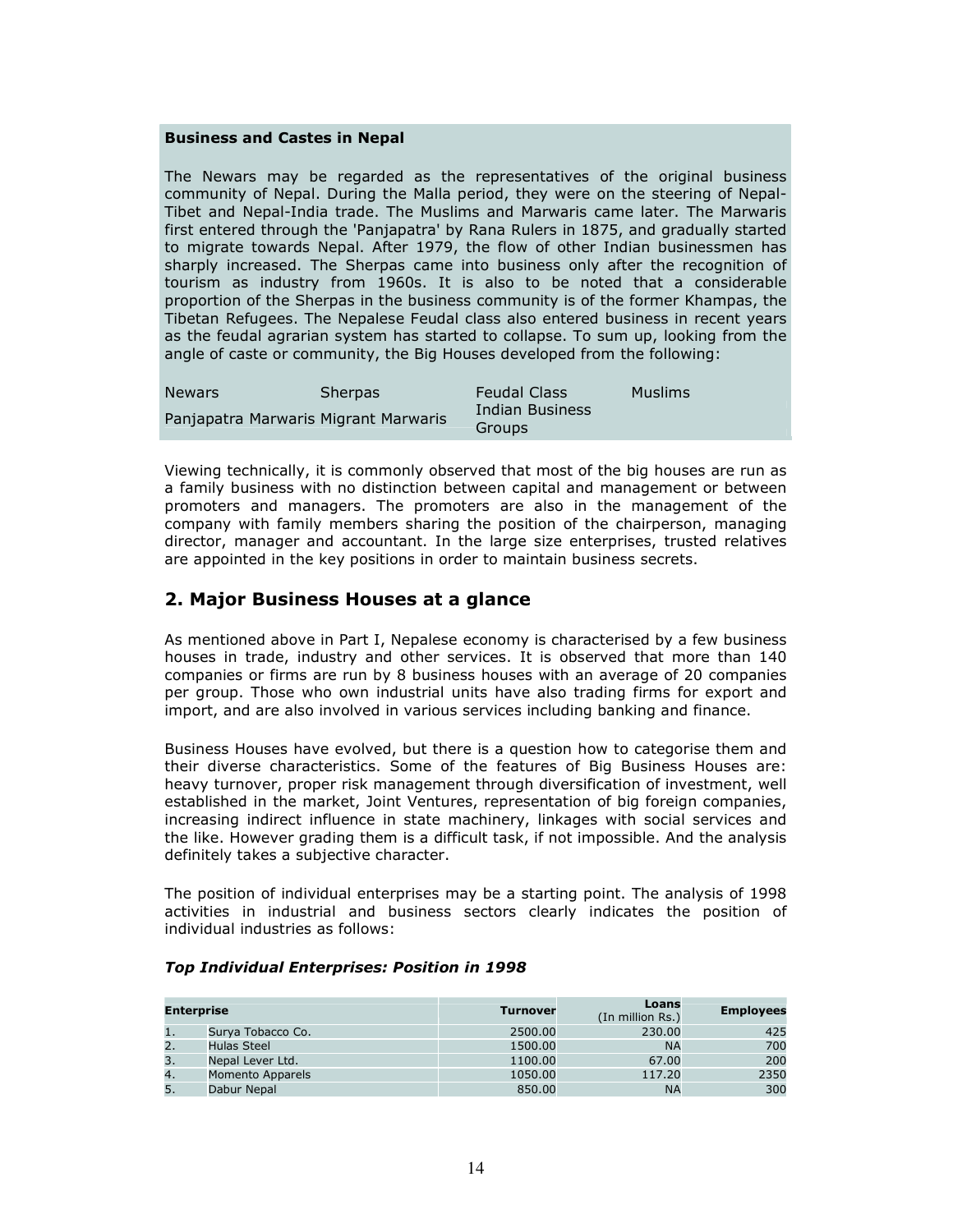| 6.  | Gorkha Brewery             | 810.00 | 155.00    | 185  |
|-----|----------------------------|--------|-----------|------|
| 7,  | <b>Arihant Multi-fibre</b> | 700.00 | <b>NA</b> | 5500 |
| 8.  | Reliance Spinning          | 650.00 | <b>NA</b> | 750  |
| 9.  | Jyoti Spinning             | 650.00 | 700.00    | 850  |
| 10. | Mt. Everest Brewery        | 650.00 | 600.00    | 225  |
| 11. | Necon Air                  | 640.00 | 240.00    | 425  |
| 12. | Soaltee Hotel              | 550.00 | 130.00    | 767  |
| 13. | Shri Ram Sugar             | 500.00 | <b>NA</b> | 800  |
| 14. | Bhrikuti Paper & Pulp      | 500.00 | <b>NA</b> | 1000 |
| 15. | Nepal Thai Food            | 500.00 | <b>NA</b> | 250  |
| 16. | Hotel Yak & Yeti           | 480.00 | 295.00    | 500  |

The fast development of big companies even within a depressed situation is significant. It is observed that the turnover of most of the above-mentioned enterprises has gone high in 1999.

#### Individual Enterprises: Total Turn over in 1999

| <b>Enterprises</b>            | <b>Amount (Rs. in Millions)</b> |
|-------------------------------|---------------------------------|
| Surya Tobacco Co.             | 2730.00                         |
| <b>Hulas Steel</b>            | 1600.00                         |
| Nepal Lever                   | 1500.00                         |
| Colgate-Palmolive             | 1500.00                         |
| Dairy Development Corporation | 1390.00                         |
| Dabur Nepal                   | 1300.00                         |
| Reliance spinning             | 1200.00                         |
| <b>Momento Apparels</b>       | 1050.00                         |
| Janakpur Cigarette Factory    | 1050.00                         |
| Annupurna Vegetable Ghee      | 1050.00                         |
| Triveni Synthetic             | 1000.00                         |
| Gorkha Brewery                | 950.00                          |

But if we add the Nepal Electricity Authority (NEA), though it does not produce any tangible commodity and cannot be termed as a manufacturer, it stands to be the largest in turnover exceeding Rs. 57,00.00 Millions.

Among the 'major twelve' of 1999 mentioned here, DDC and JCF are the famous Public Enterprises (probably 'on a sale status' within a couple of years), whereas Surya Tobacco, Hulas Steel, Reliance Spinning and Gorkha Brewery belong to the Soltee Group, Golchha Organisation, Golyan Group and Khetan Group respectively. Likewise, Annapurna Vegetables and Triveni Synthetic Yarns are under the ownership of the Triveni Group. But Nepal Lever, Colgate-Palmolive and Dabur Nepal are purely Multi National Enterprises.

Although individual enterprises present a kind of picture, it does not give a real account of the big houses. On the basis of annual turnover in manufacturing, trade and services, including agency services, Big Houses may be mentioned as follows according to the FNCCI sources:

- 1. Golchha organisation
- 2. Chaudhary Group
- 3. Soaltee Group
- 4. Khetan Group
- 5. K.L. Dugar Group
- 6. Triveni Group
- 7. Amatya Enterprises
- 8. Jyoti Group
- 9. Vishal Group
- 12. Mali Ram Shiv Kumar (Pashupati Group)
- 13. Sharada Group
- 14. T. R. Dugar Group
- 15. Panchakanya Group
- 16. Kedia Organisation
- 17. Kabra Group
- 18. Golyan Group
- 19. Murarka organisation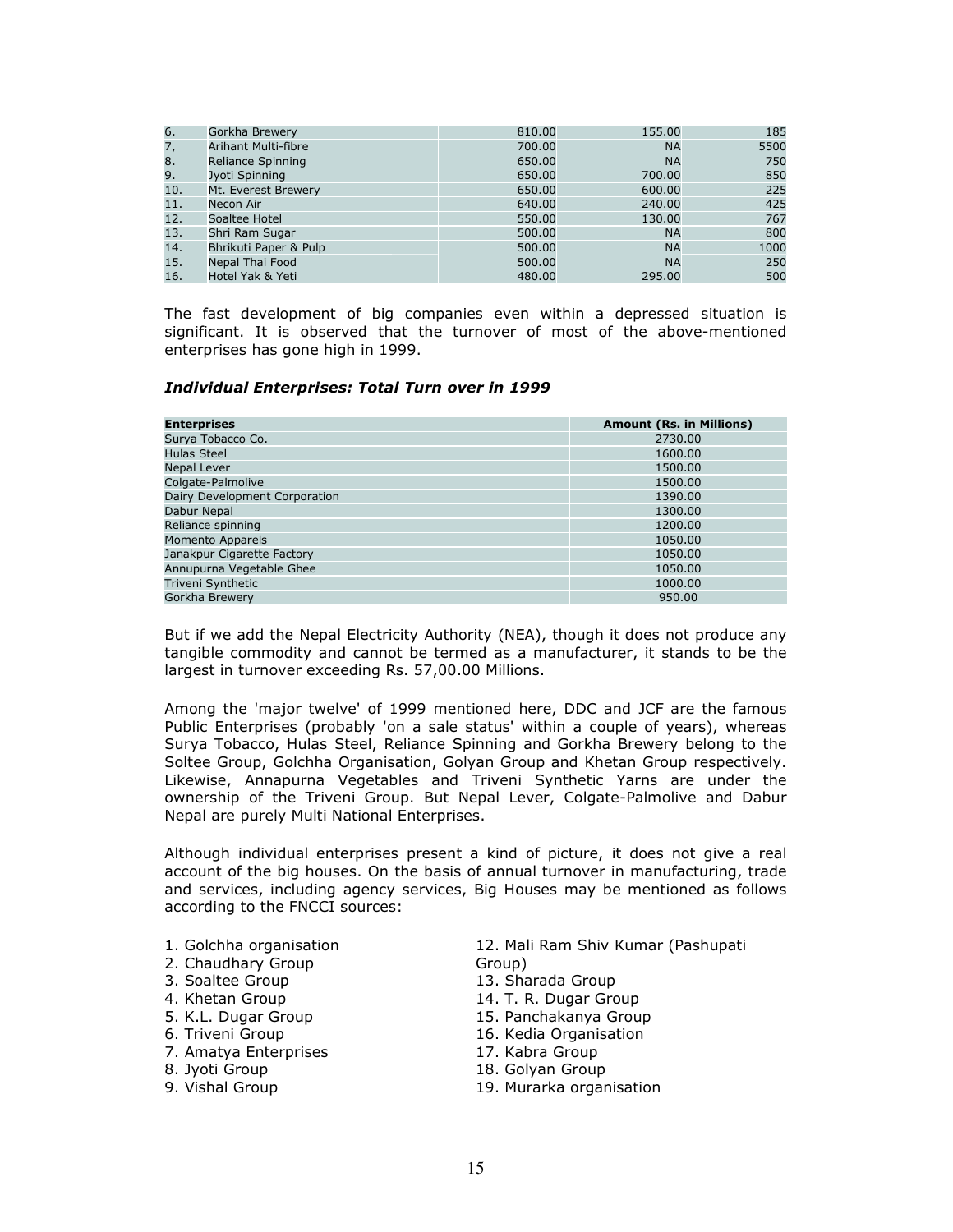10. M .C. Group 11. Saraf & ICTC Group 20. Tandon Group

- 21. Vaidya Organisation
- 22. Mercantile Organisation

Although MNCs like Nepal Lever, Colgate Palmolive Nepal and Dabur Nepal can be ranked very high, they are not shown as the original big houses of Nepal.

Other groups, which have a significant role in different sectors of industrial and commercial activities, can also be mentioned as follows:

| 1. Sunrise Group    | 13. Indra Bhakta Family          |
|---------------------|----------------------------------|
| 2. Himalayan Group  | 14. Chachan Group                |
| 3. Everest Group    | 15. Namaste Group                |
| 4. H.C. Dugar Group | 16. Thapaliya Group              |
| 5. Baid Group       | 17. Rugnta Brothers              |
| 6. Dhanawat Group   | 18. JD Group                     |
| 7. Jatia Group      | 19. Gadia Group                  |
| 8. Mittal Group     | 20. Judha Bahaur Shrestha Family |
| 9. Sakha Group      | 21. UB Group                     |
| 10. NB Group        | 22. Shakya Group                 |
| 11. N.E. Group      | 23. Khanal Group                 |
| 12. Rathi Group     | 24. Vasuling Sugar & Chand Group |

On the other hand, a survey conducted by 'Business Manager'- a business world monthly – has ranked top ten business houses on the basis of Sales in 1997 (published in BM Vol. 1, No. 3, Sept. 1998) in the following manner:

### Industrial Houses and Sales in 1997

| <b>Industrial House</b> | <b>Sales in NRs.</b> (millions) |
|-------------------------|---------------------------------|
| 1. Golchha Organisation | 5000.00                         |
| 2. Chaudhary Group      | 2000.00                         |
| 3. Jyoti Group          | 1800.00                         |
| 4. Soaltee Group        | 1750.00                         |
| 5. K.L. Dugar Group     | 1700.00                         |
| 6. Mali Ram Shiv Kumar  | 1400.00                         |
| 7. Amatya Organisation  | 1370.00                         |
| 8. Sharada Group        | 1350.00                         |
| 9. Nepal Lever          | 1250.00                         |
| 10. Dabur Nepal         | 1100.00                         |

It is to be noted that groups are also working in collaboration and some sorts of cartel practices have been observed in existence. Groups are assimilated into one another in opening and operation of some enterprises. The NIC Bank, Swadeshi Cable, Nepal United Limited Company and some Banking institutions are good examples in this regard. This newly emerging tendency has made it difficult and complicated to observe an individual and separate position of Business Houses. However, viewing on the basis of loans, the position of some Houses has been found as follows:

#### Business Houses and Loans

| <b>Business House</b>   | Total Loans*<br>(in millions) | Total Loans**<br>(in millions) |
|-------------------------|-------------------------------|--------------------------------|
| 1. Golchha Organisation | 2500.00                       | 3250.00                        |
| 2. Sarraf & ICTC Group  | 1900.00                       | 1900.00                        |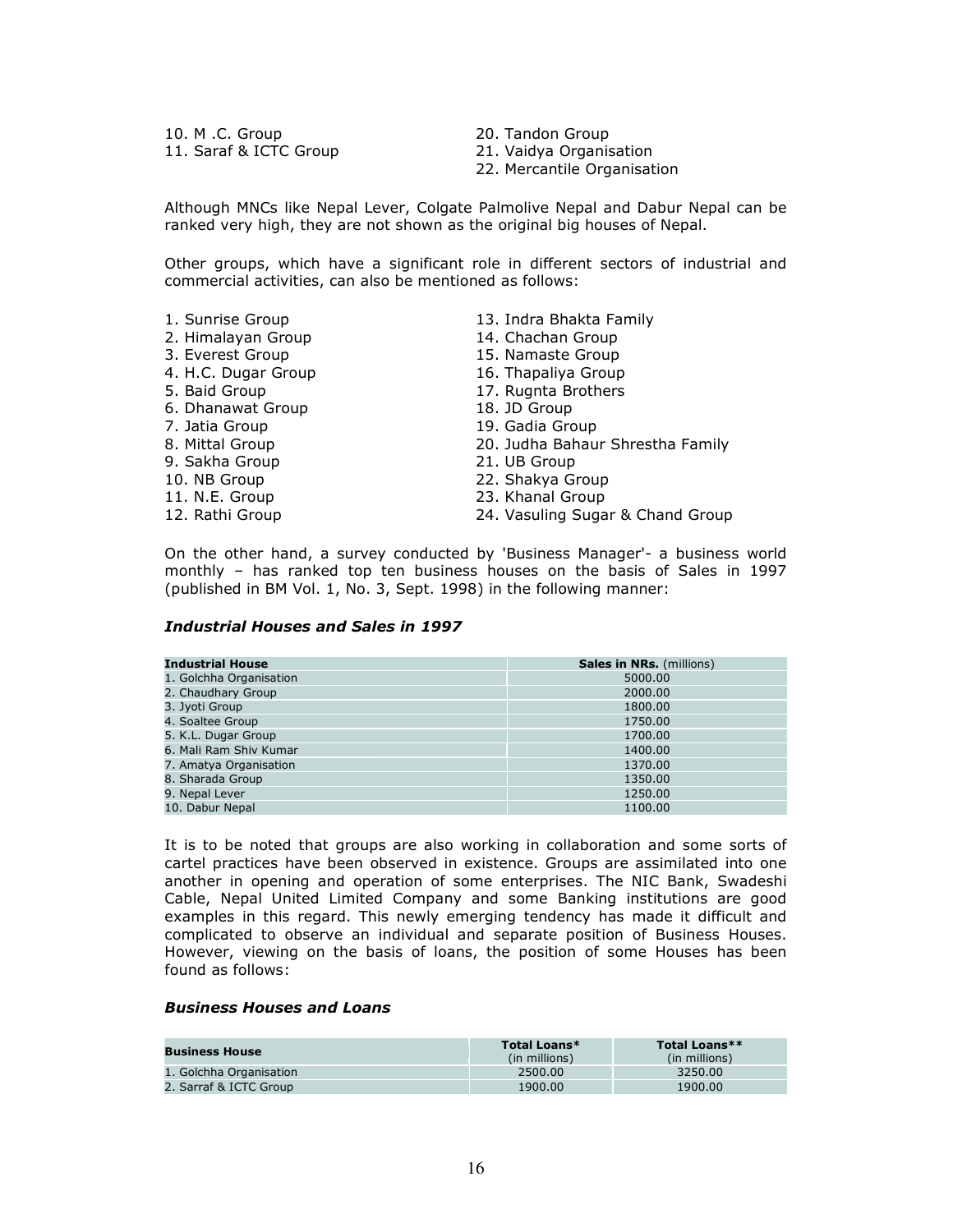| 3. Amatya Organisation                  | 1600.00                  | 1800.00 |
|-----------------------------------------|--------------------------|---------|
| 4. Maliram Shiv Kumar (Pashupati Group) | 600.00                   | 1400.00 |
| 5. Himalayan Group                      | 800.00                   | 800.00  |
| 6. Chaudhary Group                      | 650.00                   | 650.00  |
| 7. K L Dugar Group                      | 650.00                   | -       |
| 8. Jyoti Group                          | 600.00                   | 600.00  |
| 9. Soaltee Group                        | 400.00                   | 400.00  |
| 10. Vasuling Sugar & Chand group        | 400.00                   | 400.00  |
| 11. N. B. Group                         | 350.00                   | 350.00  |
| 12. Khetan Group                        | $\overline{\phantom{0}}$ | 100.00  |

\* Based on Aajako Samacharpatra, Feb. 22, 1999

\*\* Based on FNCCI sources and interviews, December 1999

The Big Business Groups, which are expanding very fast with high investment projects, are in a high debt position. Only the Chaudhary Group seems in a lower debt position even in a position of fastest expansion and diversification in comparison to others. The Amatya Organisation is facing difficulty due mainly to its Fulbari Resort project. The group is shouldering a debt burden of an estimated Rs. 1 billion in this project only. As a result, Amatya Organisation is under the interest burden of Rs. 11.5 millions per month approximately. Heavy expansion has thus been a problem for the Big Business Houses.

### 3. Nature of Investment and Credit of Big Houses

The big business houses are involved in multifarious industrial and business activities ranging from common food processing industry to heavy ones like iron and steel, sugar, textiles, and paper industries. The food processing industries include rice, oil, flourmills, vegetable ghee, noodles, biscuits and confectioneries, and fast food. In the services sector, their involvement is quite diverse ranging from banking and insurance to airlines and hotels. Some have even gone for commercial educational institutions and nursing homes; a few have established charity hospitals. Some business houses are found involved in as many as 20 different activities.

These business houses can be characterised by two types of financings. The first involves self-finance as the major capital for business and industrial activities. This group, which mainly comprises of the local ethnic community, prefers to resort to self-financing of enterprises with no exposure to banks and stock market. This group wants the business to go without much publicity. This group, sometimes, resorts to bank financing for fixed and working capital need, but exposure to debt market (borrowings) is limited and within a tolerable range. The other group is over leveraged in terms of exposure to debt market. Dominated by the migrated community, this group broadly intends to put less equity and resort to more debt financing of industrial business activities. The consequence has been the vulnerability of the investment of the financial institutions, which have heavily lent to such business group.

Except for financing norms, these two groups of business houses are almost the same in terms of other attributes like legal status, tax compliance, transparency, and corporate governance. Most of such business houses opt for registering their enterprises as private limited companies. In fact, as most of such enterprises are private limited, they do not qualify for being listed in the stock market for the public issue of shares. The reasons for preferring to operate as private entities to public companies are many.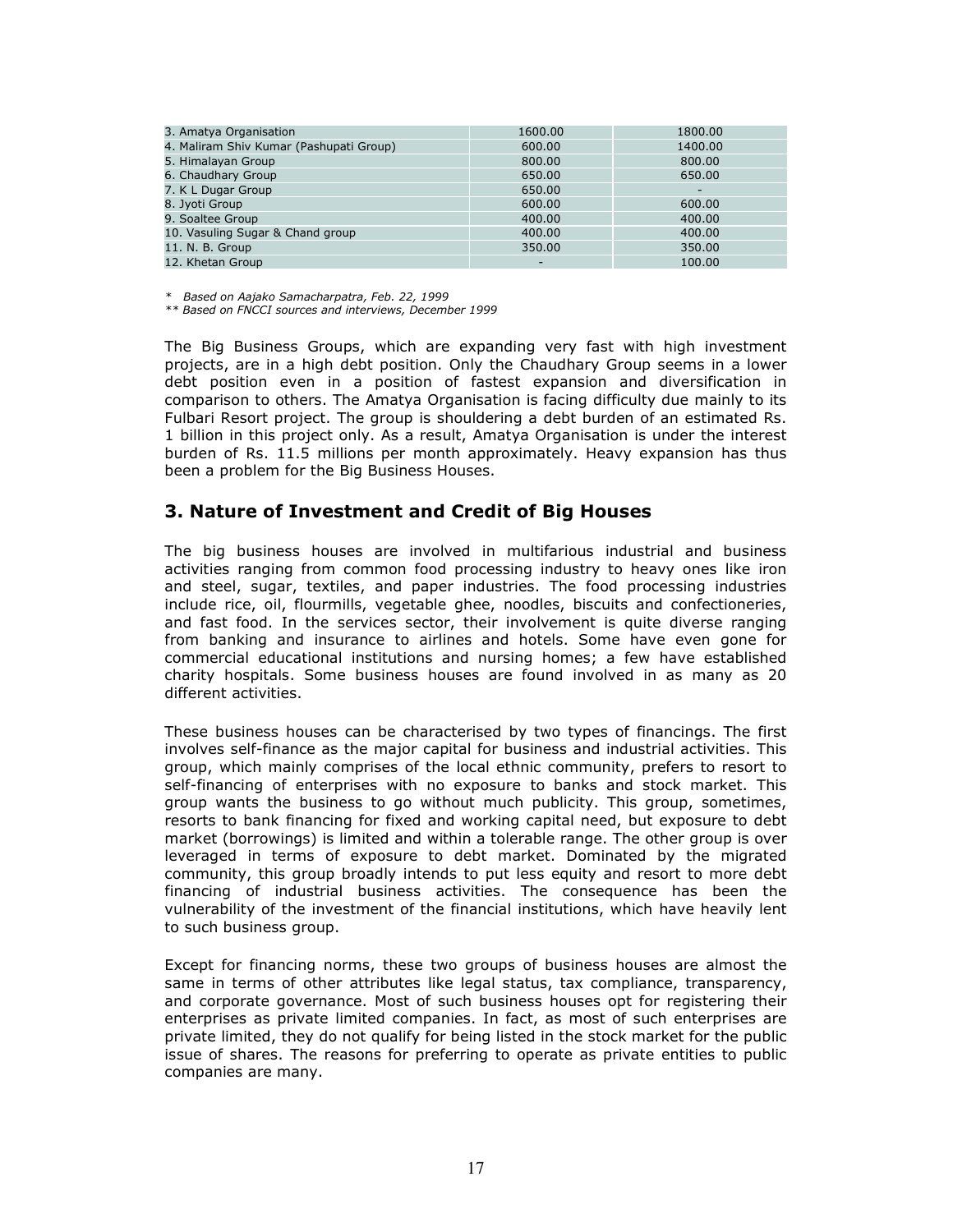### Big Business Chain



First, public companies have to disclose or publish their balance sheets and profit and loss accounts, which can reveal much of business information to the public inviting competition and future threats.

Second, public companies have to be more accountable in terms of tax compliance. As such companies have to get their financial transactions duly audited and published, it is difficult to evade tax liabilities as the private companies can do. Public companies however do not have any additional incentives in tax payments. The corporate tax rate is the same for public and private companies. The exemptions and rebates given to specific industries are also not differentiated by the legal status of the enterprises, both the public and private enterprises get the same tax concessions if they are applicable to any specific industries.

Third, there is no financing problem of the enterprises so far as banks and other financial institutions go on making loans available to these enterprises breaching the usual debt-equity norm. In fact, debt financing to some enterprises is as high as 90 percent of the equity. And if 80-90 per cent of the capital need can be met from borrowing, the business houses do not feel the urgency of putting more equity capital and go for the public limited company for mobilising share capital

A unique character of Nepalese big business houses is that they have involved themselves in most of the services they need for running enterprises. First, they open an industry with heavily borrowed capital and go for registering trading firms in order to import raw materials for production or to export finished products. Next, they feel the need for insurance of their trading and production activities, see much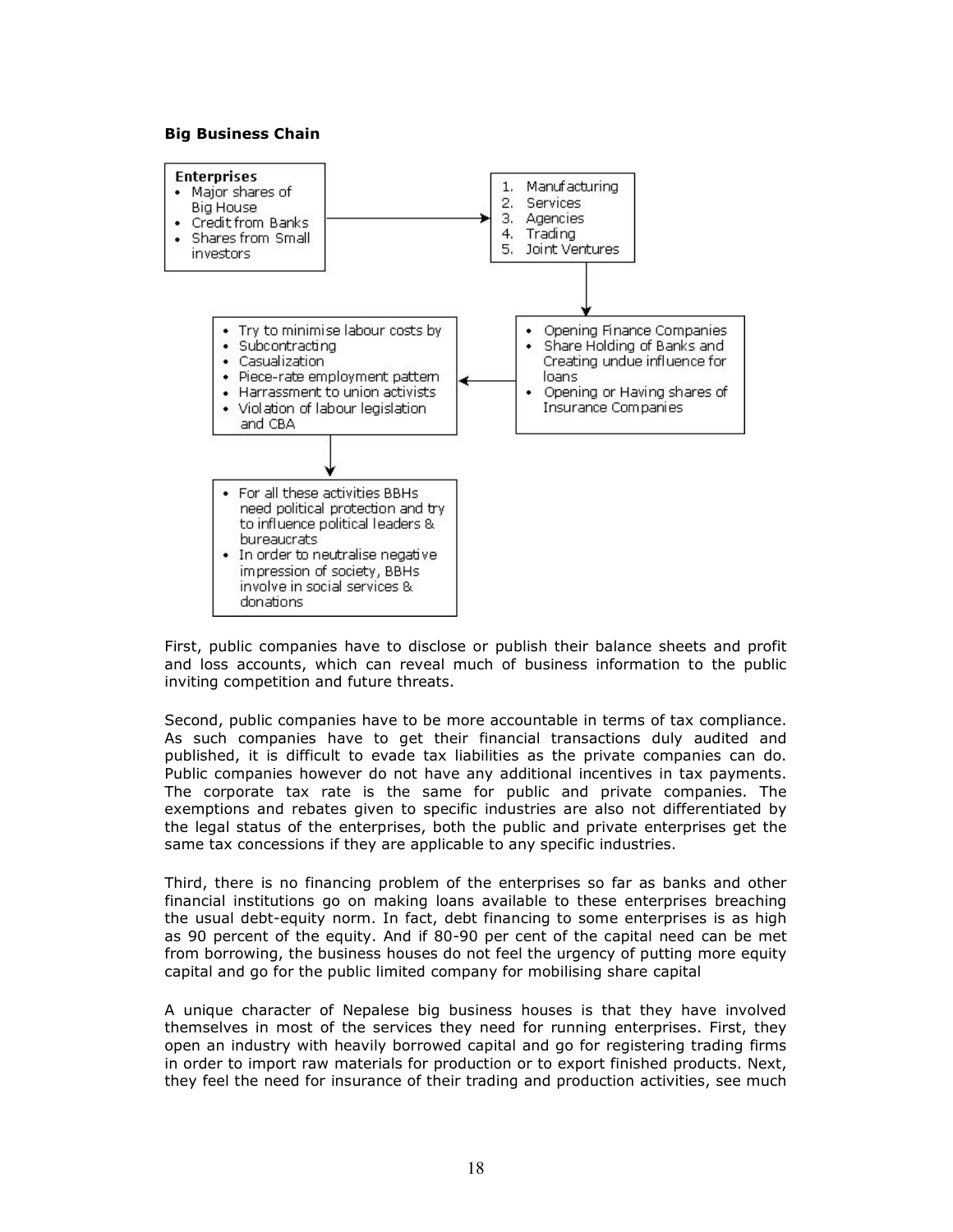profit in it and then promote insurance companies on their own, of course in collusion with few other business houses. Then, they see growing profit in airlines with the promotion of business activities, and open airline services. As these activities need more bank financing, the same groups open commercial banks. As the spill over of banking business has to be tapped through the finance companies, they also go for opening finance companies. This is how big business houses are involved in manufacturing industries, trading firms, insurance companies, airlines, commercial banking, and finance companies.

Many of the Big Houses have been playing foul with regard to the use of credit and in the operation of individual enterprises. The intention behind such a foul indicates towards the manipulation of credit for easy money by using the funds in an unfair manner. The chart given below is an attempt to clarify the process of the foul play:



Such a conglomerate of business activities is likely to invite crisis in the economy at any moment. Except for the public limited companies in which the exposure of the business houses is limited to their equity capital, the private limited companies may create a chain of shocks if any of them fails. The over-leveraged exposure to the debt market would then create loan default. And in the absence of adequate collateral, which happens to be the case for many houses, which have been able to make overvaluation of their property or pledge the same property to many institutions, financial institutions would definitely be in greater trouble.

A look at the exposure of big business houses to financial institutions reveals a terrible story. Some houses have borrowed from all financial institutions including commercial banks, Nepal Industrial Development Corporation, and Employees Provident Fund, and the total borrowing stands as much as Rs 4 billion. A sizeable portion of such a loan has also remained overdue posing a lot of questions on the credibility of the big business houses and a set back to the banks exclusively relying to these houses for banking activities. Mostly the Joint Venture banks, which have been going for wholesale banking business and lending activities confining to big houses only, seem to be in an awkward situation with their trusted clients being loan defaulters.

In practice, giant and big investors with their hold in management gradually lead the enterprise towards collapse, and swallow the investment of small and mini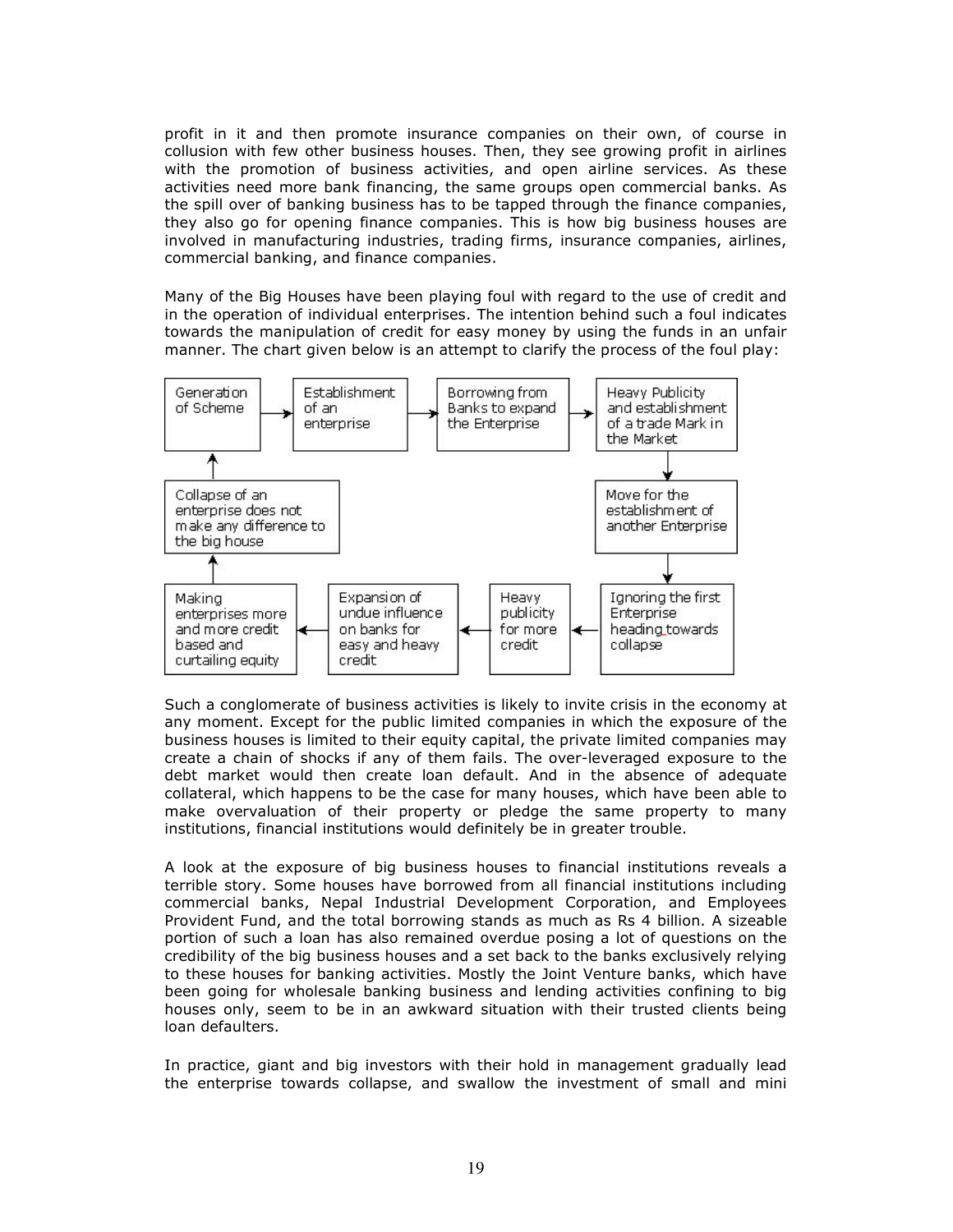shareholders and Bank loans. Indreni Soybean is perhaps a good example of the case.

Informal sources indicate that Golchha, Amatya, Jyoti, Chaudhary, Kabra, Sharada, MC, Dugar, and Kedia groups are the major borrowers from the financial institutions with their borrowing ranging from Rs 500 million to 4000 million. About 25 business houses are reported as having outstanding bank loans and other liabilities of more than Rs 14 billion, which is one fifth of the total credit outstanding of the commercial banks. The concentration of bank resources to these few business houses reveals the fragility of the banking system and limited coverage of banking services despite such a proliferation of financial institutions after liberalisation.

An irony with some of the business houses is that they have invested some of their bank borrowings in real estate of which the prices have crashed down. With losses in real estate business, they have been unable to repay the bank loan in time. This has made the banking community more conservative in lending activities following the growing portfolio of bad loans. But this has left banks with excess liquidity and subsequent downward revision of deposit rates. The whole banking system is thus now in trouble for want of good clients and fast recovery of overdue loans. The Nepal Bank Limited is an outstanding example in this regard. Of the total loans of Rs. 8.5 billion, 3.1 billion is covered by collateral and 5.4 billion is uncovered. Out of this, 33% is concentrated in the top five big business groups. Golchha organisation alone covers 39% of the total loans of these five groups, almost equivalent to Rs.1 billion. It is to be noted that 6.6 billion is the bad debt under this 8.5 billion loans. It is clear that the major portion of the bad debt is associated to big houses. It is interesting to see that, in spite of being the largest shareholder after the government in NBL, the Golchha Organisation is under a heavy debt position in the same bank. However, there are some very genuine cases whereby business houses have not been able to repay bank loans due to business and industrial slow down after the Asian crisis. This has handicapped the healthy growth of financial system in the country.

# 4. Take-over of Public Enterprises and Performances

Privatisation program, initiated in early 1990s, provided another opportunity for Big Business Houses to expand their activities. If used properly, privatisation could be an effective tool for private sector development, by inviting private ownership and management in already established government run business units. Privatization could boost private sector activities in the country. Instead of taking a long and arduous route of journey for a new company, Privatisation eases the prospective investors to invest in a readymade business enterprise.

Different modalities have been adopted in the process of privatisation of 16 public enterprises. Three units were privatised under the 'sale of assets and business method', nine under 'sale of shares method', one under 'management contract' and one under 'lease out method', while two units have been liquidated. However, liquidation is an indirect process of promoting private sector activities. In both of the methods of the sale of assets and business and sale of shares, the government has transferred a large proportion of shares, entailing controlling interest in the company, to a nucleus of businessmen or a group. In addition, management contract and lease out method have also been used to attract the private sector.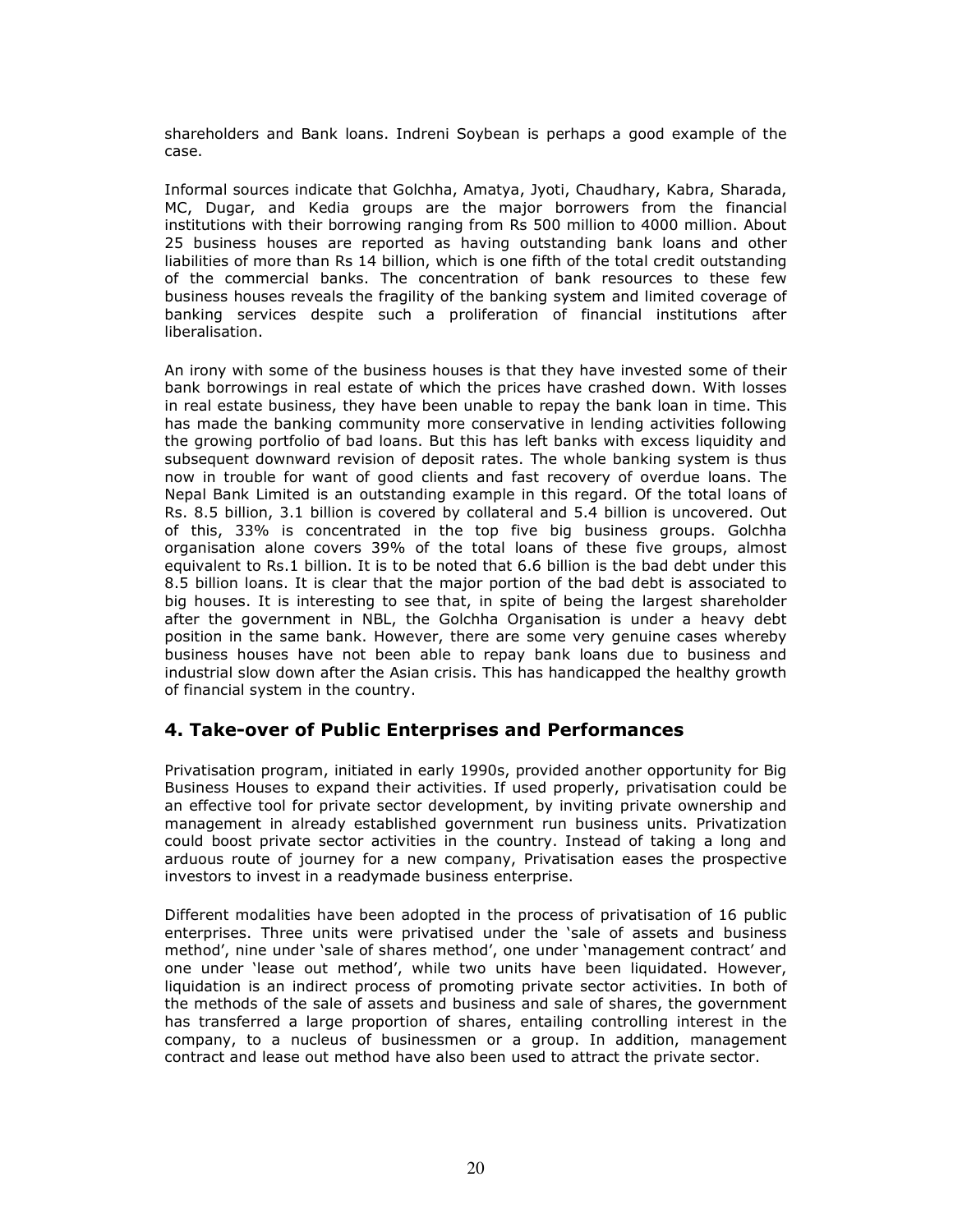The response of the private sector to the government call for privatisation has, however, been mixe. A number of factors account for this.

First, to reduce budget deficits, the government is primarily interested in selling loss-making units. But the private sector is not interested in taking the sick units unless there is substantial scope for company turn around in future. Therefore, profit-making units were also put in the sale-basket.

Second, as controversy mounted over privatisation process and modalities, the private sector also found it less attractive to invest in PEs. Clauses like 'no redundancy', 'no reduction in salaries and facilities enjoyed' also created detraction as PEs in Nepal are notoriously renowned for overstaffing, obsolete and outdated technology and protected market.

Third, the widespread public accusations over the lack of transparency and corruption in privatisation deals have also dampened, if not discouraged, the private sector investment.

Fourth, Due to the lack of consensus at policy-making level, the privatisation decisions are enormously delayed. The delay has further tarnished the image of privatisation program of government during recent years. So, the private sector is accusing government of using privatisation as a 'load shedding' device rather than a true mechanism for 'private sector development' in the country.

At the initial stage, interests of the private sector were drawn towards privatisation programs. This is evidenced by the formation of consortiums and groups to take over the company under sale. The total number of bidders participating in the takeover bids also reflects the interest of the private sector. For example, as many as 11 bidders participated in the privatisation process of Bhrikuti Pulp and Paper Factory in the first phase of privatisation. Even in the smaller company like Nepal Lube Oil, 14 bidders participated. Within next couple of years, the response of the private sector became different. In case of Raghupati Jute Mills, the company was sold to the lone bidder even after repetitive bids were made to sell the company. The huge financial investment required to take over Public Enterprises also prohibited the domestic investors. The only alternative remained was to look for foreign investors.

Due to the lack of the post privatisation monitoring system, it is very difficult to assess the actual situation of the enterprises sold off to the private sector. The progress report published by the Privatisation Cell of Finance Ministry records positive performances of the privatised units. Other various studies have noted negative results, however. General reluctance on the part of the management of privatised units to disclose company information has also made evaluation efforts an uphill task. The available information shows that some gains have been recorded particularly in the sphere of increased investment, output, changes in productmarket situation and widening of capital markets - the positive signs. However, these gains have been achieved at the cost of reduction in the overall employment figure and increase in output prices. The majority of privatised units are still under financial crisis either due to heavy debt burden or due to lack of market and inefficient operation. Bhrikuti Pulp and Paper Factory, although often taken as a successful case of privatisation, is facing deep financial and operational problems.

In almost all privatised units, the bargaining power of workers has weakened due mainly to the lack of job security and toughness of the private sector management.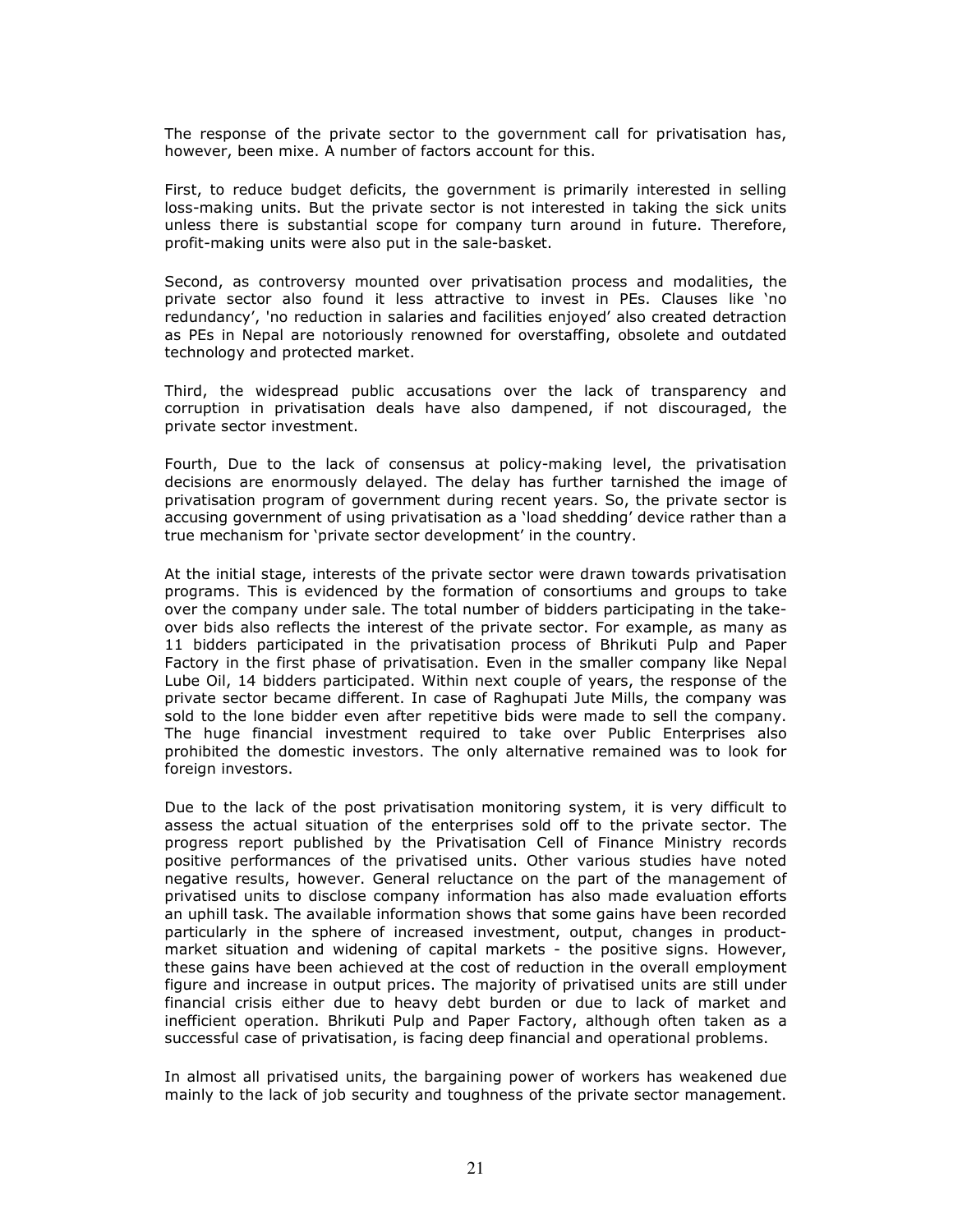As generally expected, the private sector management has not been able to contribute much to the enterprise performance. This is also exemplified even by the failure of both management contract and lease out methods. Aside from selling a few units to the private sector, privatisation has not been able to contribute to the development of private sectors. Involvement of big houses and their performance in the process of privatisation is, thus, not of much significance. The Houses seem to be interested in running their own units rather than active engagement in the take over of government companies, a short-term phenomenon though it may be.

## 5. Foreign Direct Investment, Joint Ventures and Big Business Houses

After the end of cold war, changes in the nature and quantity of international official aid flow has been a noticeable feature. There has been an increasing conviction in the international aid community towards 'trade, not aid'. Drive for trade has created investment flows by multinational companies in developing countries to tap cheap labour, natural resources, and weak environmental laws. Moreover, an accelerating global trend in favour of liberalisation and globalisation of economic policies and opening up of capital market have created conducive environment for the rapid flow of foreign capital, particularly after the mid 80's.

Along with direct capital investment, foreign companies have their existence in merger and acquisitions, financial collaboration, technical collaboration, management contract and patent / trade mark agreements. As most of the countries - developed, developing, least developed, centrally planned or market economy countries - are nowadays more receptive to FDI, some of them are more selective with respect to allowing foreign investments in prioritised or desirable sectors of the economy. Similarly, some of them have reserved few indigenous and sensitive sectors for domestic investments on grounds of infant industry, public health or national security.

Nepalese economy had been opened up for private foreign capital since early 1980's in the financial sector when foreign direct investment came in commercial banking with the participation of big business houses in equity capital or share issues. Foreign investment was fully permitted in almost all sectors of the economy since early 1990's with the enactment of new acts, formulation of new industrial policies and amendments in existing regulations. The process was further consolidated in 1992 and in 1996 with necessary amendments in the relevant acts and regulations, ameliorating remaining obstacles for the easy flow of foreign funds into the real economy. The tax and foreign exchange regimes have also been streamlined further in the process.

The policy of opening up the economy to foreign capital investment had been pursued with the objectives of benefiting the economy with advanced technology, managerial and entrepreneurial skills along with capital, the dearth of which has constrained the economy for a high economic growth. Expanding exports with export quality products through advanced technology, and creating exportable surplus with increased production capacity were also the objectives implicit in the policy.

As a move to invite foreign capital, the elected government after the restoration of multiparty democracy in 1990 moved for an open, liberal and private sector led economy. Trade, investment, foreign exchange, financial and industrial sectors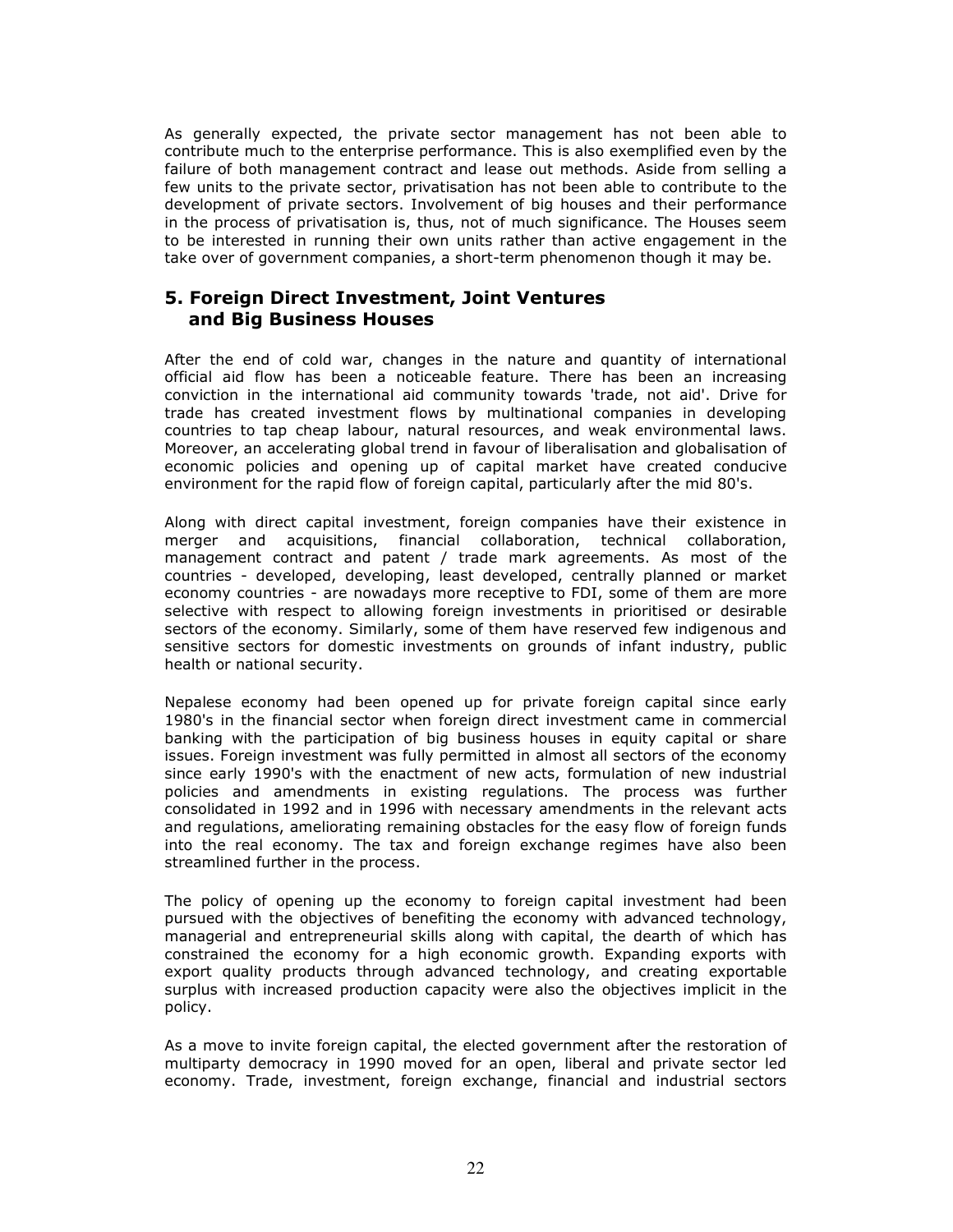were subsequently deregulated, de-licensed, and privatised. Opening up the Nepalese economy to the global order created much room for foreign investment. Nepal encouraged foreign investment as joint venture operations with Nepalese investors or as 100 per cent foreign owned enterprises with broad areas opened for foreign investment including manufacturing, energy based, tourism, mineral resource based, agro-based and service industries. However, cottage industries, personal service business (such as hair cutting, beauty parlour, tailoring, driving training etc), arms/ammunition and defence industries, industries related to radio active materials, real estate business, security, printing, currencies and coinage business, retail business, travel agency, trekking agency, tobacco, alcohol (excluding those exporting more than 90 per cent), and consultancy services such as management, accounting, engineering and legal services are preserved for Nepalese nationals only.

The involvement of big business houses in these foreign investment projects is rather limited. The main reason is that these joint ventures are mostly the public companies, which need transparency in their operation, fully comply with tax laws and also labour laws. But the response of the Nepalese business houses towards these issues is ambiguous. They are often found violating tax and labour laws. Besides, as big business houses in Nepal are inclined to trading rather than industrial activities, it is obvious that they have low participation in foreign direct investment. The inclination to trading activities has emanated from the restrictive trade regime before 1990s, which used to give higher and quicker profit in trading rather than in industrial activities.

The impact of foreign direct investment in collaboration with existing business houses could be judged on two grounds. The first is whether or not such investment has been instrumental to generate broad-based high economic growth. And the second is whether or not this has created gainful employment opportunities and wider revenue base for the government to support social sector development programmes. Gainful and dignified job is the most effective means of social security.

In this context, relating foreign investment to social and economic development needs examination of the issues like employment intensity of investment, safety at work, job security, level and growth of wages, and other incentives like medical, maternity, and old age pensions. In fact, creation of gainful job opportunities should have been the major reason behind inviting foreign investment. But what we should also realise that one of the major reasons behind FDI flows to Nepal is the unorganised labour market with excess supply of labour force, and this force willing to work at a wage which is not enough even to meet the poverty threshold level of consumption.

Nepalese labour market is characterised by higher growth of labour supply in relation to demand, thus causing more unemployment and underemployment. Among the employed workforce, most of the workers are in the unorganised sector and in self-employment. Thus, the impact of foreign investment in collaboration with big business houses in the labour market has been limited.

Nevertheless, the process of inviting foreign investment has had the following effects in the Nepalese labour market:

First, this has encouraged the entry of multinational companies as a sole proprietorship or joint venture in industrial activities. But the employment intensity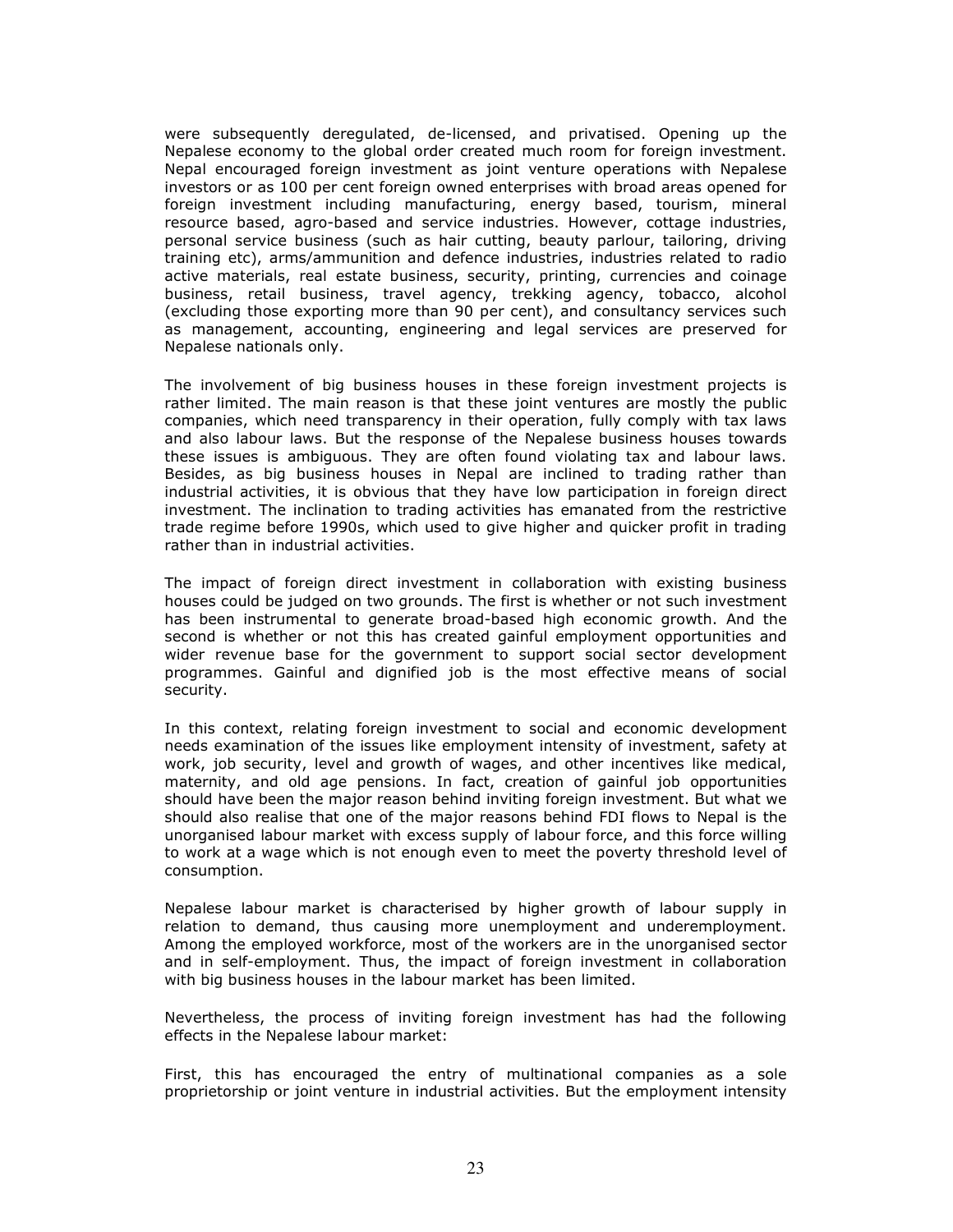of foreign capital is observed very low-- one employment per Rs 500,000, as compared with Rs 90,000 in organised domestic industries. The capital-intensive nature of foreign capital has created limited employment opportunities. Some ventures with foreign capital have been able to generate one employment for as much as Rs 3.1 million of fixed capital investment whereas a cottage industry can generate one employment for not more than Rs 10,000.

Second, the process of foreign capital coming in has suddenly dismantled high level of protection provided for a long time to the domestic industries and eroded their competitiveness in the domestic market. As a result, many import substituting industries, particularly the cottage and small industries have become redundant and many people involved in these areas have lost their job. The so-called technological shift has also encouraged the use of foreign labour.

Third, as a means to enhance foreign investment, privatisation has been opted for as a major policy instrument. But the practice of privatisation has not proved to be beneficial, both from the production point of view as well as the employment point of view. Also there has been a number of labour unrest in PEs and privatised PEs.

Fourth, the MNCs are also found to be exploiting labour by hiring labour on contract and sub-contract, on daily wage basis or on temporary basis, by employing foreign labour and by subcontracting production itself. Foreign migrant workers are also encouraged because they are hired on contract; thus are easy to fire. There is no risk of unionisation and labour unrest with them.

Nepal's labour law and labour policy have evolved in line with the norm of the constitution, which allows workers to unionise. There are also protective provisions against a random dismissal from the job. But the investors have been advocating for a hire and fire policy. Growingly, concerns are also expressed against the labour right for unionisation. The investors view that labour law and policies are biased against them and go strongly in favour of labour. They cite this as one of the reasons for low foreign capital inflow in the country. The financial institutions have been blaming trade unions for the poor performance of the institutions. Thus, pressure is mounting for more liberal labour laws ensuring the right of the employer to lay off labour at its discretion. This is likely to undermine the creative role that trade unions can play for the growth of the enterprises along with protecting their own interests.

### Big Business Houses and Investment

Big Business Houses are imitating the path of the government, to look from an odd corner. The government budget does not rely on its internal resources as it highly depends on loans, grants and deficit budgeting. It is the compulsion of the government, but BBHs are intentionally curtailing and minimising their equity by increasing their bank loans and using joint venture vapital in their favour. BBHs are pushing banks and financial institutions towards hardships and failures on the one hand, and evading taxes on the other. Thus, their investment in average is not nation-friendly and people-friendly.

Foreign direct investment has a significant bearing on labour market, industrial relation, trade union activities, and the process of unionisation as well. The multinationals seek a right to hire and fire, ban unionisation in the pretext of either export promotion or supply of essential services, encourage contract and sub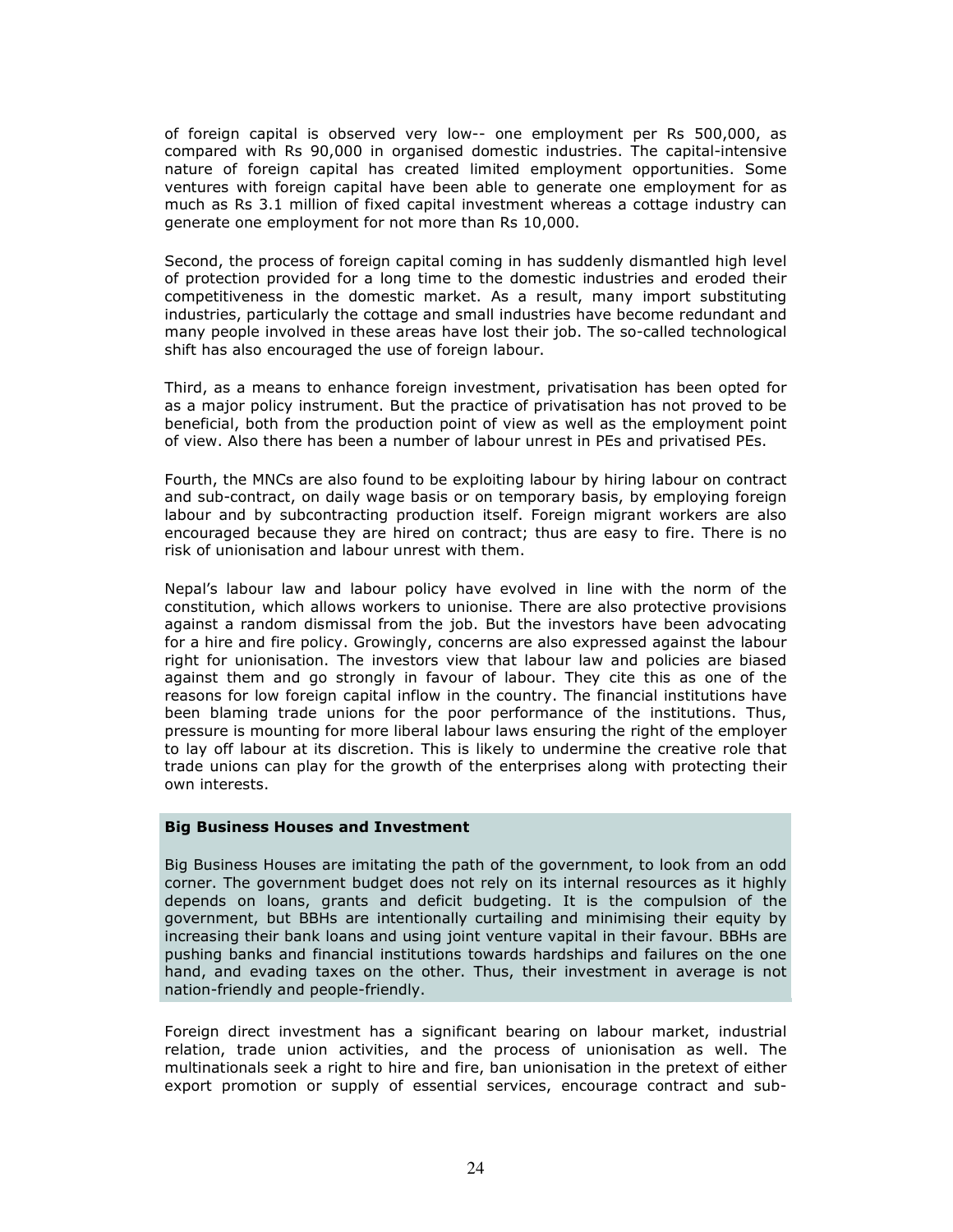contracting of labour, pose a threat to close down the industrial plant, and use foreign labour. The beginning of such a practice has taken place from the financial institutions where joint venture financial institutions have been able to suppress union activities. This has been followed by some manufacturing industries by hiring foreign labour and using Nepalese workers as casual labour.

As regards to the achievement on wooing foreign capital in the real sector, an observation in the issuance of licenses for the investment reveals the number of projects containing foreign capital investment tremendously increased in the '90s. The number of projects approved for foreign capital investment, which was only 57 up to 1989, increased to 527 till August 1999, registering a 10-fold increase in 10 years. Of the total project cost, of Rs. 62 billion, foreign capital stood at Rs 14 billion accounting for more than a quarter of the project cost. But only 224 of the approved 527 industrial projects were in operation with foreign investment of Rs 3.8 billion. The projects generated employment for around 38 thousand persons.

By type of industries, if we go through the decade, manufacturing remained the most attractive sector for foreign investment with 51 percent ventures followed by tourism (25 percent) and other services (19 percent). Others included mineral based and agricultural enterprises. Similarly, by country of origin (source) of the investment, India has been the single biggest investor in Nepal with 169 (34.6 percent) of industrial joint ventures having foreign capital investment of Rs.4.5 billion (35.0 percent of total foreign investment). In terms of the amount of foreign investment, USA comes second (18.0 percent), followed by British Virginia Island (7.7 percent), Norway (6.7 percent) and Japan (5.7 percent). By the type of collaboration, of the total industrial ventures, 60 percent are financial followed by technical (25 percent) and others (15 per cent) including management, patent, and trademark and joint agreement

However, the business activities have been highly diversified during the eighties and nineties compared to the previous decades. It is clearly observed that the activities are highly tilted towards services in comparison to manufacturing in recent years. After 1995, it is reflected also in the operation of Joint Ventures. While viewing the activities of JVs particularly in 1997 and 1998, heavy emphasis of big houses is observed in the tourism sector especially in hotel, motel, resort and restaurant. Second grade emphasis is found on the construction sector and the third on commercial banking. The JV in commercial banking is heavily based on South Asian partners with high investment by investors from India, Bangladesh, Sri Lanka and Pakistan in comparison to other Asia-Pacific and European countries.

Basically, the types of collaboration are found to be of four types – financial, technical, marketting and management. The study of the nature of the JV collaboration shows the following micro-categories.

| Financial              | Technical /Marketing   | Management/Trademark  |
|------------------------|------------------------|-----------------------|
| Financial & Technical  | Technical & Trade mark | Technical & Marketing |
| Financial & Management | Technical & Management |                       |

An analysis of the 214 JV enterprises operating in 1998 shows that financial collaboration covers 148 (69%), whereas Technical, Technical & Marketing and Financial & Technical cover only 17 (8%), 15 (7%) and 13 (6%) enterprises respectively.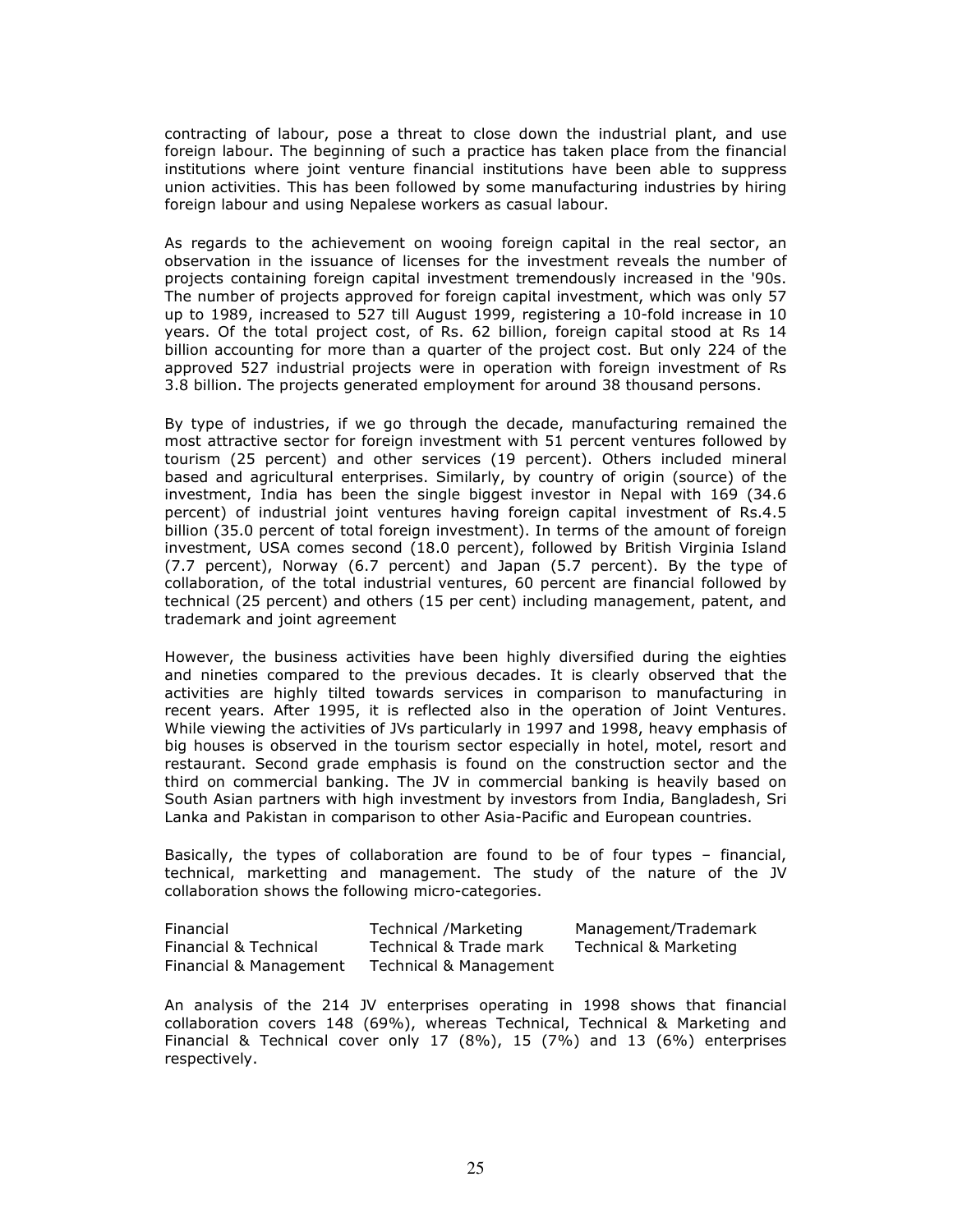Viewed from the standpoint of authorised capital of currently operating ones, the JV figures of 1998 clearly indicate that the collaboration with Indian companies covers 41.38 percent of the total joint venture capital, whereas it is 8.12 with USA, 4.95 with China, 4.8 with Japan and 4 percent with Philippines based companies. In case of the JVs under construction in 1998, 33.11 percent of the total authorised capital is covered by the ventures with USA and 32.17 percent with Norway based multinationals. The share of ventures with Indian companies is found to be 21.98 percent and 6.43 percent with Singaporean companies.

Of the aggregate authorised capital in JVs just licensed in 1998, the share of ventures with Indian companies covers 25.19 percent. With British companies it is 22.2 percent. In case of Chinese and Japanese companies, however, it is only 7.18 and 4.47 percent respectively. The shares of ventures with companies associated with Norway, Singapore, Italy, the Netherlands and S. Korea have been found to be 6.7, 6.53, 6.52, 6.02 and 4.9 percent respectively.

Investment in co-operation with Indian companies seems very high and highly considerable in the JVs just approved in the year 1998. It covers 75.14 percent of the proposed total authorised capital. The JVs with companies of Thailand, UK and Japan, on the other hand, cover merely 4.78, 4.36 and 4.25 percent respectively.

| <b>Companies from</b> | currently operating under construction |       | <b>Licensed</b> | <b>Approved</b> |
|-----------------------|----------------------------------------|-------|-----------------|-----------------|
| India                 | 41.38                                  | 21.98 | 25.19           | 75.14           |
| <b>USA</b>            | 8.12                                   | 33.11 |                 |                 |
| China                 | 4.95                                   |       | 7.18            |                 |
| Japan                 | 4.80                                   |       | 4.47            | 4.25            |
| Philippines           | 4.00                                   |       |                 |                 |
| <b>UK</b>             |                                        |       | 22.20           | 4.36            |
| Norway                |                                        | 32.17 | 6.70            |                 |
| Singapore             |                                        | 6.43  | 6.53            |                 |
| Italy                 |                                        |       | 6.52            |                 |
| <b>Netherlands</b>    |                                        |       | 6.02            |                 |
| South Korea           |                                        |       | 4.90            |                 |
| Thailand              |                                        |       |                 | 4.78            |

### Country-wise position in total authorised capital of JVs between 1 Jan 1998 – 1 Jan 1999:

(Figures are in percentage and figures less than 4 percent are not mentioned here)

Indian dominance in joint ventures is thus a clear phenomenon. It is also indicative of the fact that big business houses in Nepal are in close connection with Indian business houses. Unfortunately, the close connection of Nepalese big houses with their Indian counterparts has not been successful to serve the interest of Nepal.

Indian JVs operating on January 1, 1998 were 66 in number. Those under construction, approved and licensed were 13, 17 and 36 respectively. On the same date next year (1 January 1999), the number of operating, under construction, approved and licensed rose to 73, 17, 14 and 39 respectively. It clearly indicates that the influence of Indian JVs has been increasing in every status (except the approved ones) year after year.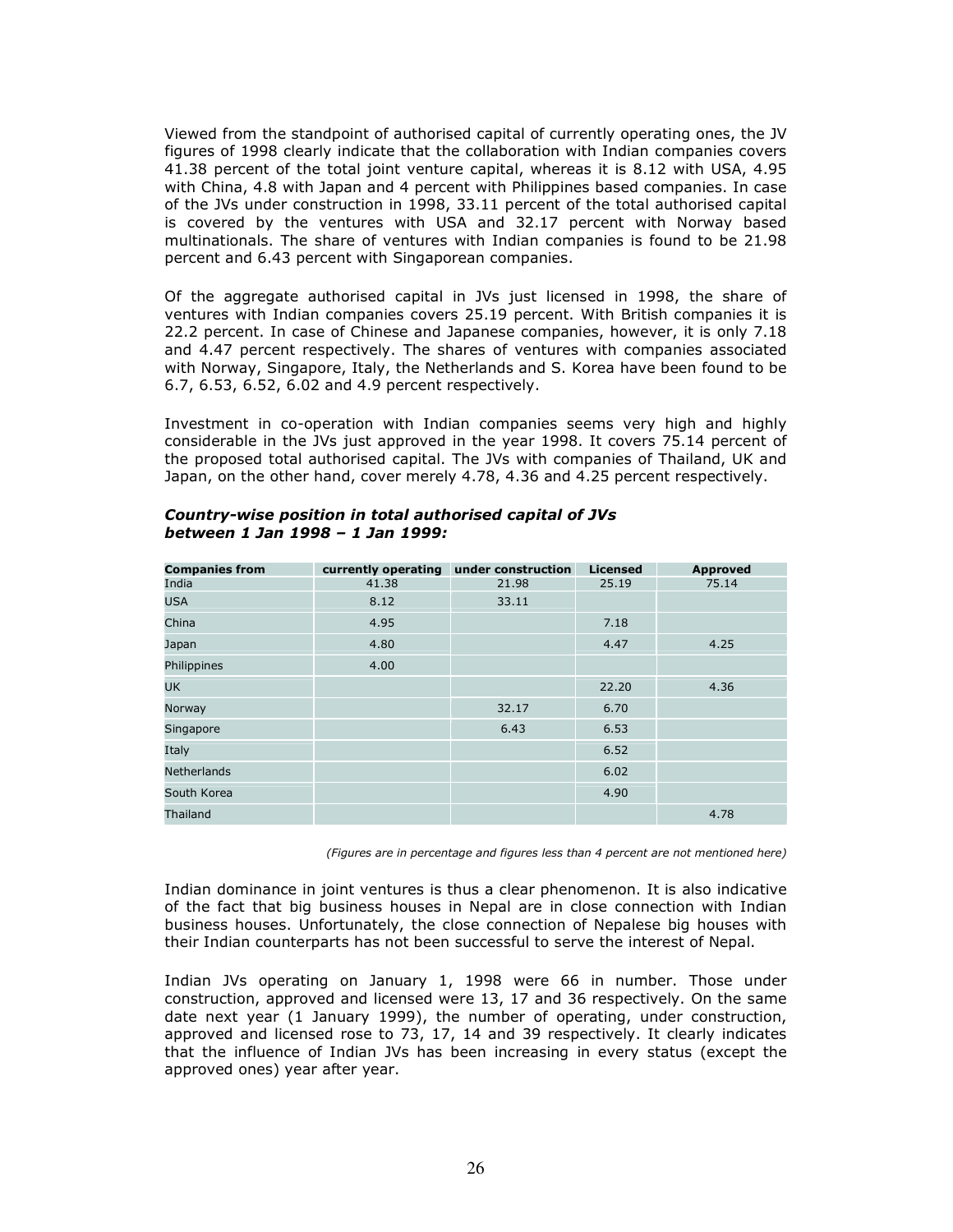As it is seen, investment through Indian JVs has increased despite various adversities. However, a large portion of such investment is concentrated on trading and services, quite less in manufacturing. This justifies the general Nepali hypotheses that Indian capitalists are basically interested in capturing the market of Nepal. In the name of Nepal, or through Nepal, they are exploiting the export potentials in the third country market, as is in the garment industry.

| <b>Status</b>             | Year | <b>Number</b> | <b>Authorised Capital (Rs.in Million)</b> |
|---------------------------|------|---------------|-------------------------------------------|
|                           | 1998 | 66            | 10935.32                                  |
| Operating                 | 1999 | 73            | 12371.71                                  |
| <b>Under Construction</b> | 1998 | 13            | 3240.65                                   |
|                           | 1999 | 17            | 3524.02                                   |
| Approved                  | 1998 | 17            | 1040.43                                   |
|                           | 1999 | 14            | 1088.79                                   |
| Licensed                  | 1998 | 36            | 5287.88                                   |
|                           | 1999 | 39            | 4203.87                                   |

### Number of Indian Joint Ventures and Authorised capital

Although a major connection of Nepalese big houses is with Indian joint ventures, it looks natural to be so in view of the Indo-Nepal trade relations, Nepalese big houses have started to diversify their investment and expanded their business status in co-operation with third country investment other than India. However, it is difficult to acquire information on their total investments, their holdings and positions in different JV companies. The major business houses involved in foreign Joint Ventures are the Golchha and Chaudhary groups. The former is in collaboration with foreigners in paper, jute, sugar, steel, and vegetable ghee industries. The Chaudhary group is involved in foreign collaboration in fast food, oil, and beverage industries and recently in real estate, too. Similarly, Amatya, Khetan, and ICTC groups are also involved in joint venture business and industries such as hotels and beverages. Excepting the Golchha Group, other big business houses are found not much involved in heavy industries. They are more inclined to services like hotel, nursing home and financial institutions, and beverage industries like beer and liquor.

# 7. Geographical Coverage of Big House Activities

Naturally, the geographical coverage of big house enterprises is mostly centred in urban areas. From the early days of industrial activities, Biratnagar, Kathmandu and Birgunj have been the focus areas. Later on, Kathmandu became the most important centre for commercial as well as industrial activities for many years. But when the business families started to modernise their business through their new generation and to expand themselves in the form of Big Houses, their activities moved towards rapid diversification. Hence they started to scatter their enterprises even towards semi rural-semi urban areas. Therefore, the whole of Terai Region, Kathmandu and Pokhara valley have been covered by them. Today, Balaju and Hetaunda industrial estates have been proved to be major ones in comparison to other industrial estates.

The Big House coverage can be observed as follows:

| Golchha              | East and Central Development Region, particularly Biratnagar |
|----------------------|--------------------------------------------------------------|
| <b>Organisation:</b> | and Kathmandu                                                |
| Chaudhary            | Central and Western Development Region, particularly         |
| Group:               | Kathmandu, Chitwan and Nawalparasi.                          |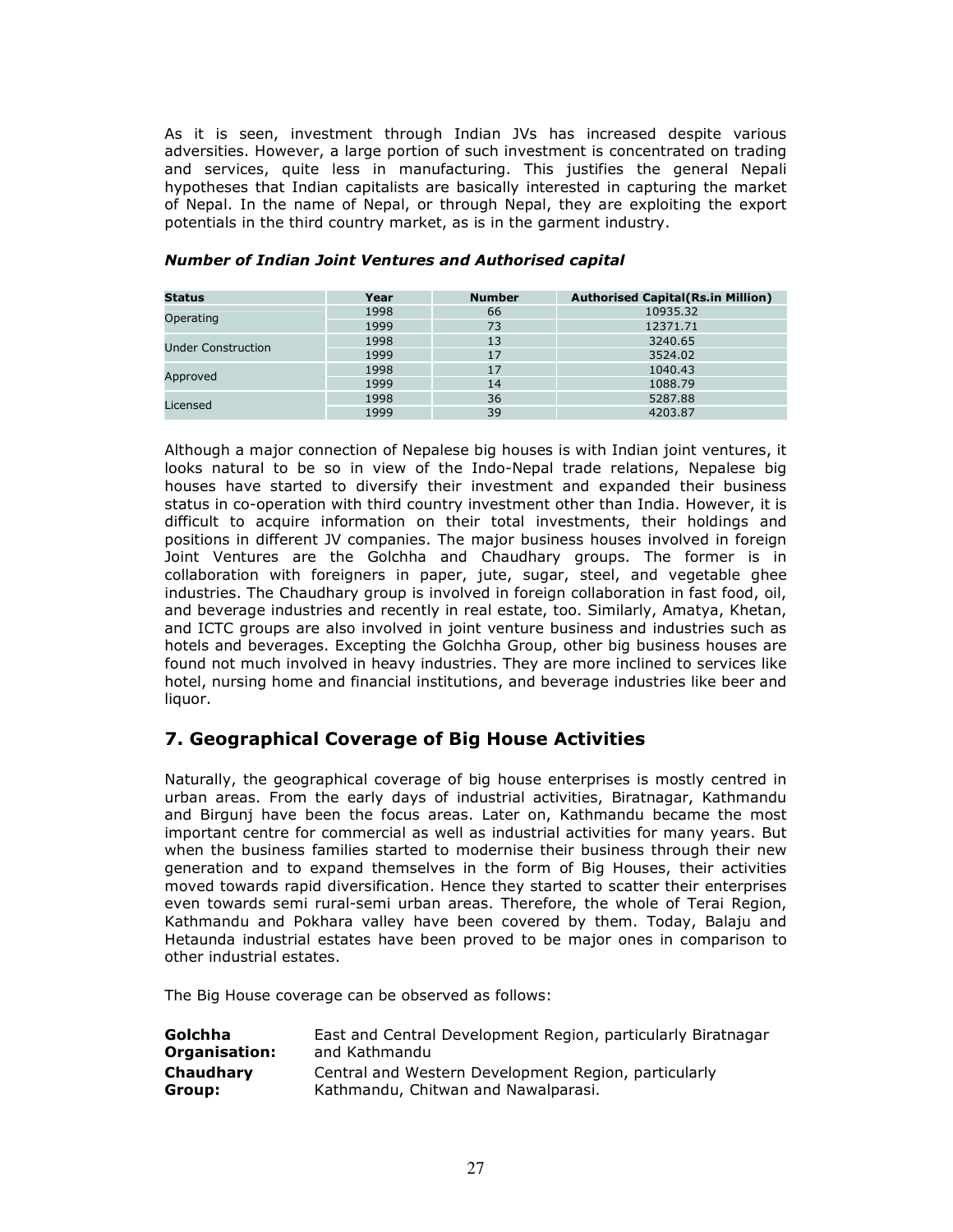| Jyoti Group:                       | Central Development Region, mostly in Kathmandu and to<br>some extent in Biratnagar.                      |
|------------------------------------|-----------------------------------------------------------------------------------------------------------|
| Amatya<br>enterprises:             | Kathmandu and Pokhara                                                                                     |
| <b>Soaltee Group:</b>              | Eastern and Central Development Region especially in<br>Kathmandu, Biratnagar and in Narayani Zone.       |
| <b>Khetan Group:</b>               | Central Development Region, particularly in Kathmandu.                                                    |
| <b>Dugar Brothers:</b>             | Eastern Development Region, mostly in Biratnagar, but<br>expanding to Kathmandu also.                     |
| <b>MC Group:</b>                   | Eastern and Central Development Region located in Biratnagar<br>and Kathmandu                             |
| <b>NB Group:</b>                   | Central Development Region, particularly in Kathmandu.                                                    |
| <b>Triveni Group:</b>              | Central Development Region, particularly in Kathmandu and<br>also expanding to Eastern Development Region |
| <b>Sarraf &amp; ICTC</b><br>Group: | Eastern and Central Development Region, particularly<br>Biratnagar, Kathmandu, Chitwan and Birgunj.       |
| Vaidya<br>Organisation:            | Central Development Region, particularly Kathmandu                                                        |
| <b>Vishal Group:</b>               | Eastern Development Region                                                                                |
| <b>Sharada Group:</b>              | Eastern Development Region, basically in Sunsari                                                          |
| Panchakanya<br>Group:              | Eastern and Western development Region mostly located in<br>Jhapa, Ilam and Bhairahawa                    |
| <b>Tandon Group:</b>               | Mid Western Development region concentrated in Nepalgunj                                                  |
| Kedia<br>Organisation:             | Central Development Region particularly in Birgunj                                                        |

# 8. Mode of Production and Production Relation

Technology and Human Resource: Through the observation and informal discussions, it is found that the big houses are fastly adopting new technologies. After 1990, the process of technology transfer has increased largely. With the establishment of Joint Ventures, labour intensity of products and services has started to decline. However, because of the nature of some industries, labour intensive character is dominant in some enterprises as in jute, carpet, garment and tea.

However, orientation towards human resource development is weak. In the absence of a concrete national training policy and HRD policy of government, big house investment is limited to a small extent. Critical skill needed for the industrial growth is lacking. As a result, foreign manpower has become necessary in some cases to adopt new technologies. Indian manpower is used mostly in the managerial wings of big houses. Also in the labour wings, migrant workers from India are involved. However, it is extremely difficult to estimate the exact extent of the involvement of Indian labour.

The big house enterprises place much emphasis on imported raw materials, instead of the use of local raw materials. Big Houses in Nepal are basically trade oriented – mainly import oriented. A few have shown their export orientation, but it is also limited to a very few items from the real industrial production. And most of the items have been primarily agro-based and forest-based. But it is to be noted that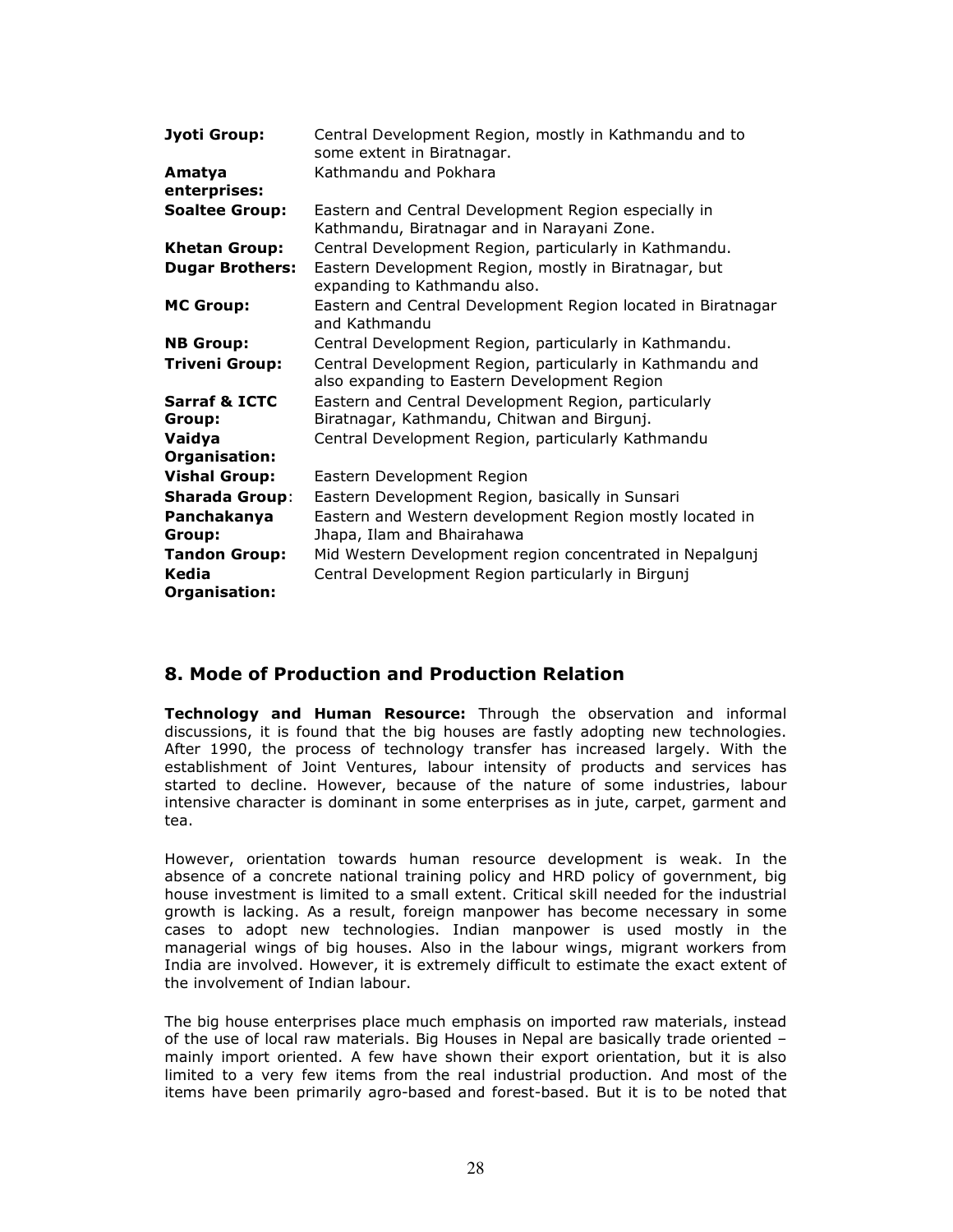the total value of export is heavily dominated by industrial production, basically woollen carpet and readymade garments. It is a positive factor. The other side, however, is bleaker. As the internal market has been a major point of concern for most of the big houses, their dominant trade oriented character does not show keen concern for technology transfer and human resource development. Another ugly feature is that the big houses have an inherent anti-union feeling with no respected place for labour–management co-operation. All this has promoted the use of Indian labour and has created a hurdle in the investment for HRD.

**Dilemma of liberalisation and Protection:** With the process of liberalising the Nepalese economy and integrating it into the global economy, Nepalese Business class seems to have fallen into the regime of a heavy confusion. It is being reflected frequently on what they say outside and how they work within institutions; often contradictorily. The big houses in JVs are in a convenient position and they do not have to look for protection. But when it comes to the businesses and enterprises of their own, competitiveness is quite weak. As a result, a double standard comes in practice in the business community.

Most of the big houses are not transparent and most of them do have two types of accounts - real and fake ones. In a recent interview, the chairperson of the Employers Council publicly accepted the fact that the business community is also responsible for heavy corruption. As the business class lacks transparency in financial and other matters, they promote corruption in bureaucracy and political institutions as well as they resort to unfair methods of dealings, such as bribing officials, to clear out hurdles in term of tax and other liabilities.

The business community asks for protection against easy imports of those goods which they produce themselves within the country. At the same time, they argue for 'no tariffs' to the import of those goods, which they trade, but do not produce within the country. Formally, the business community has endorsed market economy. They have resolved in the FNCCI-organized Socio-Economic Summit of February 1999 –'We cannot afford to go back to the old days of control and command and stagnate by remaining in isolation from world community.... It is in our interest that we continue with the liberalisation process and integrate Nepalese economy into the global one'. It is also reiterated with firm determination that 'FNCCI fully endorses market economy and believes that decisions arising out of non market mechanism cannot be optimal'.

In practice, most of the big houses jump towards easy and quick profits. Easy Trading, Agency Services, Service Sector Orientation and Convenient Joint Ventures are their priorities. Industrial investment and activities with a long term and strategic perspective is missing, if their activities are to be watched closely. Therefore, neither full liberalisation nor control and protection has served the motive of the business community. Confusion, Contradictory Expression and highly Opportunist Business Behaviour is thus a common characteristic of the big houses in Nepal. This dilemma has also affected the mode of production, the use of technology and human resource development in the real sense and thus the production relation between the actors.

Feudalism and Industrial Relation: Socio-economic and cultural backwardness of our society is reflected in almost all classes and segments in our country. Whatever may be the living standard of the family and the level of adoption of the ultra modern consumption pattern, the mentality is basically under feudal domination. Equality and humane feelings are always hurt by the higher stratas.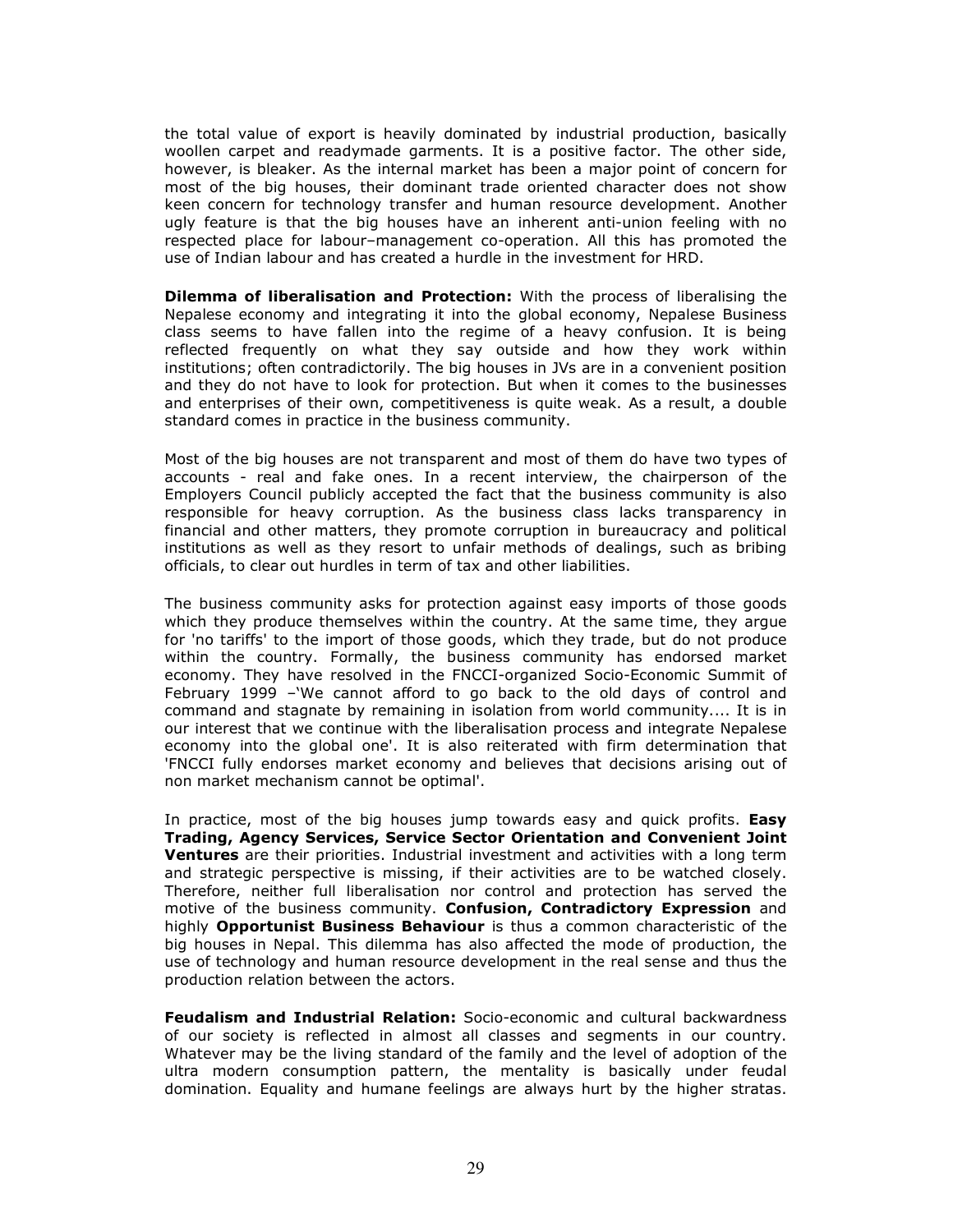Every upper layer tries to have undue domination on every lower layer in the society. Industrial relation, too, is not an exception to this tendency.

As mentioned earlier, family businesses from a small scale trading position have developed themselves into big houses in most of the cases. The land base is also an important character of business groups and many of them have come in the business sector by accumulating investible funds through the sale of the land under their ownership. The feudal character of the families is reflected in their business behaviour as well. Thus, industrial relation and industrial democracy as expected in modern business has been a far cry in our context. However, with the growing new generation in business community the possibility of gradual decay of feudal mentality is inevitable which is a positive point for sound labour-management relation. But still it is a fact that the new generation with the speedy globalization urges more vigorously for hire & fire and informalization and casualization of labour thus creating complications in industrial relation. Looking from another angle, naturally the family based business groups do not use highly skilled management professionals and run the business by the family members. In the cases of the use of management professionals, it is mostly seen that they restrict the decision making power of the persons. Thus it is clear that BBHs in Nepal may not change rapidly with regard to industrial relation in near future.

Although the Trade Union Act and other related laws have made sound provisions to achieve sound industrial relations in industrial-commercial scenario of Nepal, feudal mentality predominant in the entire business community has been a hurdle in this regard. Negative feeling of workers against employers is another obstacle. It is to be noted that efforts from the part of ILO have been significant to motivate government to develop tripartite mechanism and ratification of various important ILO Conventions, which have highly contributed to the development of good industrial relations in Nepal. The provision of minimum wages, from as early as 1965, and the provision of 'works committee' at the enterprise level and the Central Labour Advisory Committee at the national level have contributed much in this regard. But the absence of an effective collective bargaining mechanism in the industry level, and a complete emphasis on collective bargaining at the enterprise level have not been favourable to fostering good relations. In the policy level, tripartite consultations between government, employer's organisation and trade union confederations have played an outstanding role. But the need of the day is quite different, new ways and methods are necessary in this age of globalisation. Separate bargaining with big business houses for their entire enterprises and MNC enterprises, even at sub regional, regional or international level may prove fruitful in the new situation.

# 9. Role and Contribution of Big Business Houses

Production, services and international trade: As mentioned above in the analysis of the nature of investment and credit position of the big houses, all big houses have their engagement in both types of industrial and commercial undertakings. Big houses are also involved in philanthropic activities. Their major concentration is as follows:

Golchha organisation: Pulp & paper, steel & wire, food grain processing and oils, sugar, biscuit & confectioneries, plastics & teen packaging, particle boards, jute, aluminium, TV & electronic assembling, furniture, knitwear, vehicles, agricultural tools & equipment etc.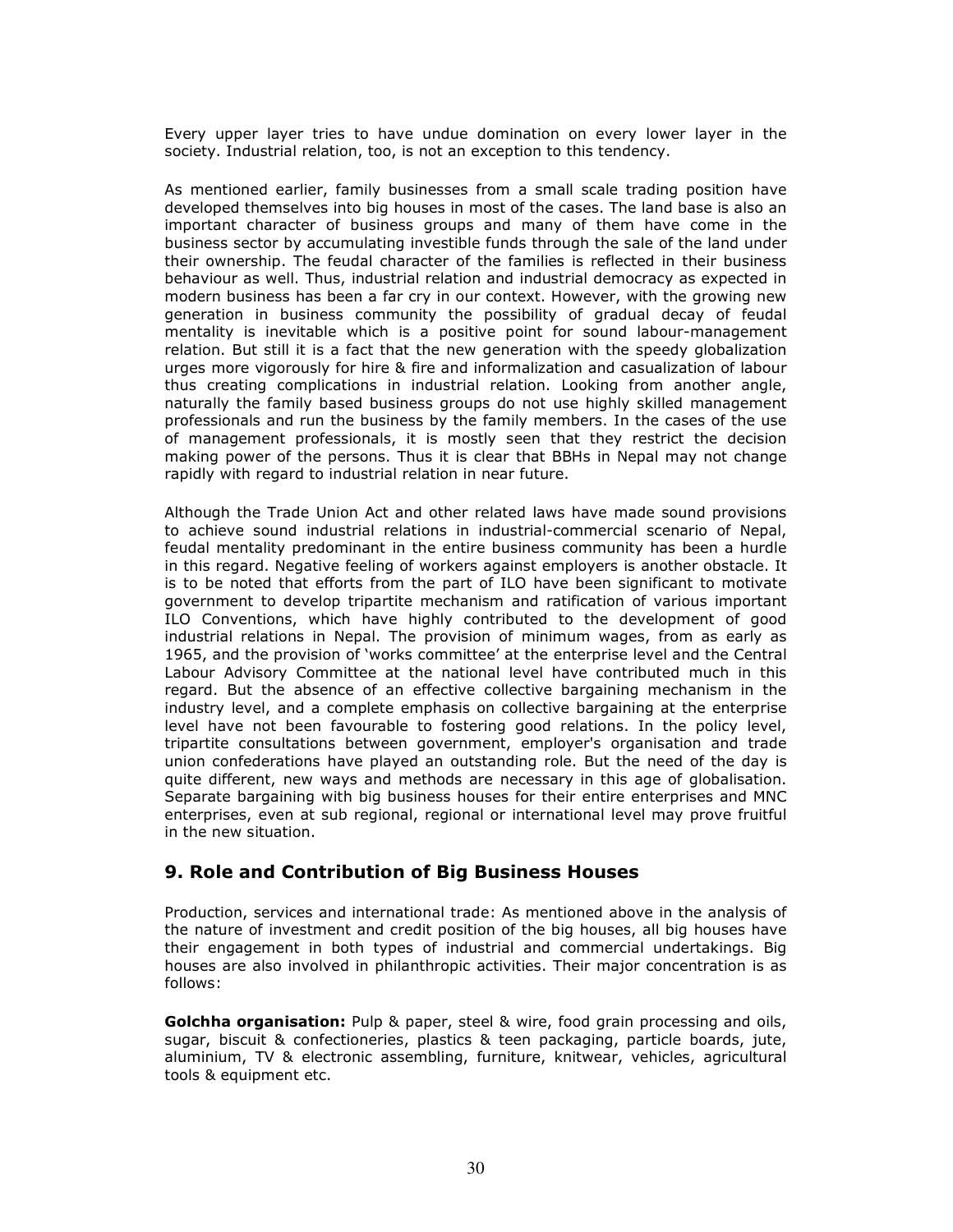Representation of outside companies covers ION Exchange Limited, Bajaj Electrical Limited, Daewoo Motors, Daihatsu Motors, Ahuja, Usha Shriram, Bharat Bijlee, and Grasim Cement etc.

Focus of the Golchha organisation is on industrial and trading services, not on other types of modern services.

Jyoti Group: Industrial and medical oxygen, steel products & foundry, wires, yarns, decorative terracotta tiles, wool, tours, travels & air ticketing, hire purchase loans & business finance, transportation, management consultancy, agency services for custom clearing, forwarding & transportation to make export-import easy (especially at the Calcutta port) etc.

Representation of outside companies covers Massey Ferguson, Phillips, Ashok Leyland, Usha, Dunlop, Lucas TVS, AM Repco, CAV Lucas etc.

Chaudhary Group: Food processing, beer, electronic assembling, instant noodles, sugar, medical equipment, pharmaceuticals & health care, cigarettes, automobiles, lubricants, garment, biscuit & confectionery, paper & wrappers, wool & woollen knitwear, stainless steel utensils, power development, education & publishing, hotel, land & housing, finance & insurance etc.

Representation of outside companies covers Matsushita Electric Company & Suzuki Motors, Maruti Udyog Ltd., Ashok Leyland, Elder Pharmaceuticals, LG Electronics etc.

Khetan Group: Food & beverage, vegetable oil, refilling LP gas, metal work, orient magnesite, banking, finance, insurance, investment & management service, tourism (particularly travel & aviation).

It has the representation of the Carlsberg International.

**Soaltee Group:** Cigarette & tobacco products, shipping, power, tea plantation & packaging, hotel, tours & travels, trading etc.

KL Dugar Group: Food & beverage, vegetable & mustard oil, plastic & steel container, tea packaging etc.

Triveni Group: Edible oil, pulses, sugar, cooking gas, yarn, fabrics, furniture, cement, photography, plastic, tea plantation etc.

Mali Ram-Shiv Kumar: Sugar, acrylic & p/v yarn, corrugated sheet, iron rods, textiles, plastics, Steel, rolling mills etc.

Amatya Organisation: Beer, iron rods, Steel, trading & agency services, ice cream etc.

Sharada Group: Sugar, food processing, soap, vegetable oil & ghee, GI wires, cables, iron rods, rubber & plastics, carpet, electrical, footwear etc.

Saraf & ICTC Group: Beverages, banking, insurance, tourism, hotel, marketing services, construction & real estate etc.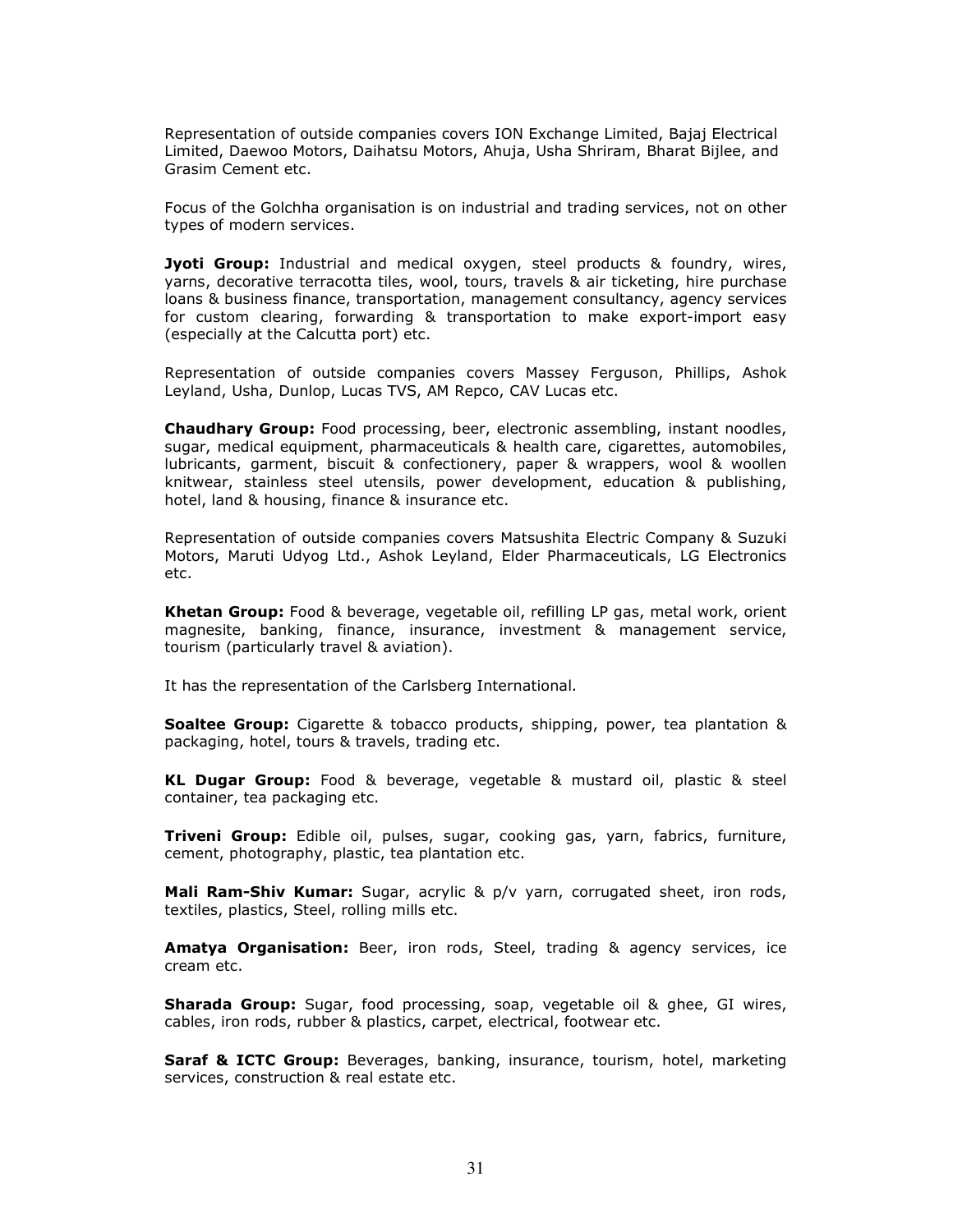**Dugar Brothers:** Food grains processing, oils, iron & steel, pharmaceuticals, mineral water etc.

MC Group: Food grain trading, beer, Pepsi, marble mining, spinning, plastic, pulses etc.

Kedia Organisation: Oil, milk, Vegetable Ghee, Food processing, Nails & Wires, Zinc Oxide, stainless steel & iron, steel furniture, synthetic carpet, wool products, Pashmina, candles, mineral water, Alcohol & Liquor etc.

Kabra Group: Soap, Packing, biscuits, pharmaceuticals, sugar etc.

**Murarka Organisation:** Edible oils, iron & steel, wires, paints, food processing, tea etc.

**Vaidya Organisation:** Supply of agro products including vegetables & fruits, orthodox tea, hotels & mountain resorts, construction etc. It has representation of Toyota.

NE Group: Soap, detergent powder, toothpaste, steel, textiles, export of garments carpet, agency of Brook Bond tea etc.

Representation of Hyundai Automobiles.

Rathi Group: Electrical, wire, paper, food processing, footwear etc.

**Vishal Group:** Battery, iron & steel, rolling mills, plastics, mat, spinning etc.

Mittal Group: Garment, textile, plastic, pharmaceutical, food processing etc.

Roongta (Chaosati Group): Spinning, food processing, general trading

Golyan Group: Handicrafts, textiles, iron & steel, plastic product, pasmina etc.

Chachan Group: Food grain processing, oil, pulses, leather etc.

Gadia Group: Textile, food processing, general trading etc.

**Mercantile Organisation:** Information technology services, tourism, real estate, finance and agro-forestry.

Big house concentration is being focused gradually in sectors of banking and tourism. One of the recent examples is the NIC Bank, where the share position of Vishal Group, Golchha Organisation, Triveni Group and Golyan Group is 42.03, 16.82, 15.38 and 15.38 per cent respectively. Investment in manufacturing is, however, going towards a stagnant position, if viewed from the angle of big houses.

The picture of the international trade is not inspiring. The export and import position of Nepal shows chronic trade deficits to see the trade with India or other countries. However, the deficit has started to decline slightly from the year 1996/97 in case of India and the trade shows same trend with countries other than India. Nepal's foreign trade position shows considerable dominance of trade with India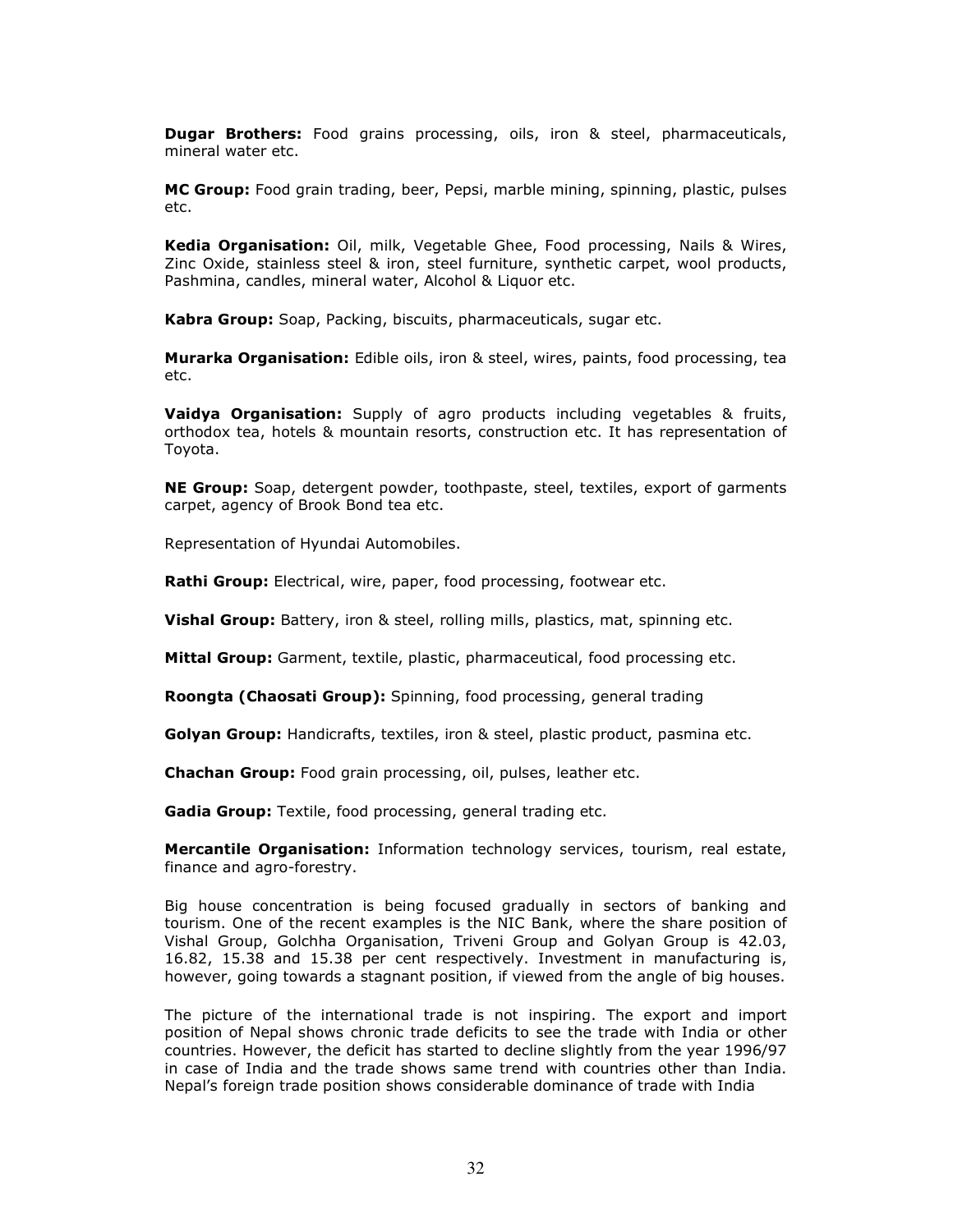#### Nepal's foreign trade, 1999/2000

| Particular          | To India | <b>To Others</b> |
|---------------------|----------|------------------|
| Export              | $44\%$   | 56 %             |
| Import              | 38 %     | 62 %             |
| <b>Total Volume</b> | 33 %     | 67 %             |

Looking at the total volume of trade, major export items of Nepal as observed in 1998/99 statistics are as follows:

| Woollen Carpet          | 27.00 percent |
|-------------------------|---------------|
| Readymade garment       | 26.80 percent |
| Vegetable Ghee          | 8.00 percent  |
| <b>Tooth Paste</b>      | 3.60 percent  |
| <b>Pulses</b>           | 3.30 percent  |
| Jute & Jute goods       | 2.40 percent  |
| <b>Toilet Soap</b>      | 2.00 percent  |
| Hides & Skin            | 1.10 percent  |
| Handicrafts & Jewellery | 1.10 percent  |
| Polyester Yarn          | 1.00 percent  |
| Miscellaneous           | 23.80 percent |

Total export value was equivalent to NRs. 36236.30 millions.

On the other hand, major import items of Nepal as observed in the statistics of 1998/99 are as follows:

| Gold                       | 9.60 percent  |
|----------------------------|---------------|
| Petroleum Products         | 9.40 percent  |
| Machinery & Parts          | 5.80 percent  |
| Transport Vehicles & Parts | 5.10 percent  |
| Medicine                   | 3.90 percent  |
| <b>Textiles</b>            | 3.70 percent  |
| Electrical                 | 3.20 percent  |
| <b>Chemical Fertiliser</b> | 2.30 percent  |
| Raw Wool                   | 2.00 percent  |
| Miscellaneous              | 54.90 percent |
|                            |               |

Total import value was found to be NRs. 87345.70 millions. The miscellaneous items cover the largest portion in import and considerable portion in exports.

But the coverage of big houses in totality in the total volume of international trade cannot be estimated through secondary sources. It needs a separate survey for this. However, it is evident that big houses and the JVs with their involvement are the major shareholders in the export as well as import trade. Though export orientation is increasing in the business community, it is to be accepted that the big house interests are dominant in the import trade.

Sickness of Industries: As a natural outcome of the unequal competition created by present day globalisation and liberalisation, sickness of industries has become a common phenomenon. JVs with outside companies or MNCs are on an easy go, but enterprises facing competition with JVs and facing market adversities because of trade liberalisation are getting sick. It is also important to note that their capacity and intensity towards human resource development is limited, which is reflected in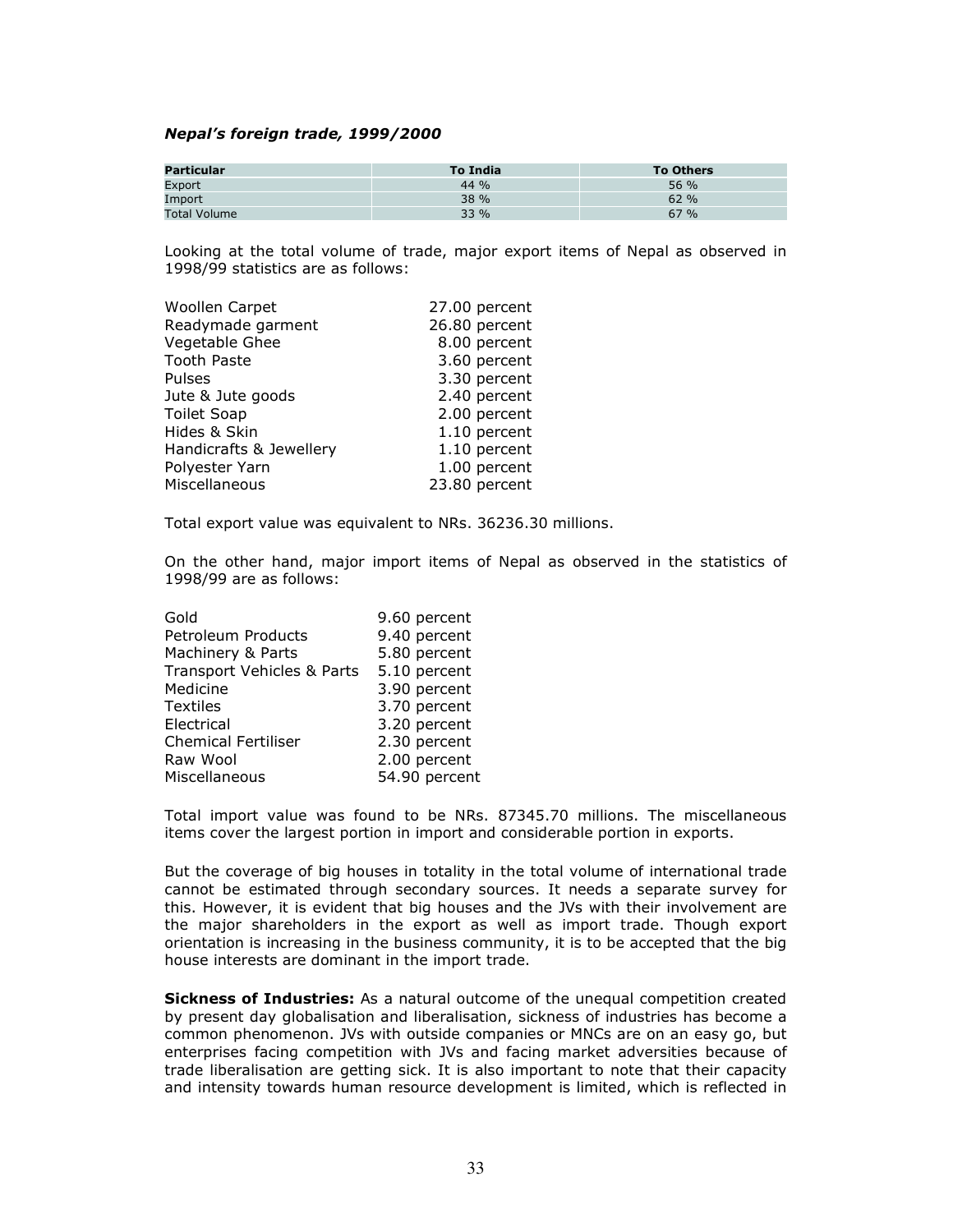low productivity, weak efficiency and very poor incentives in the part of not only workers but also of the managerial wing. On the other hand, misutilization of credit facilities acquired in the name of the particular enterprises is frequent.

Similarly, most of the privatised PEs taken over by the private entrepreneurs have been found under sickness conditions. The researches conducted by Development Associates Nepal (DEAN) in co-operation with Industrial Relation Forum and by International Labour organisation and DFID have separately indicated that the process of privatisation in Nepal have been haphazard and that the PEs in private hands have become more and more sick. Even the successful Bhrikuti Pulp & Paper has now entered the regime of adversities. The story of Bansbari Shoes & Leatherage and Agricultural Input Corporation is well known to all.

On the other hand, the whole textile industry is under heavy sickness and does not seem to revive. The jute industry is also one of the sick industries, but the Golchha Organisation has somehow managed to lead ahead. Jyoti Spinning of the Jyoti Group is also on the verge of collapse as revealed by the facts. According to the estimates, it is under an accumulated loss of Rs. 240.00 millions. It is important to note that the paid up capital is equivalent to Rs. 130.40 millions, whereas its outstanding loans are equivalent to Rs. 737.40 millions.

Similar is the case of Nepal United Company limited, where medium size groups have shares under the lead of Golchha organisation. The share of the Organisation is 28.76 percent, whereas the shares of Bachha Raj, Jhumar Mal and Tiberewala groups are 16.78, 10.20, 7.53 percent respectively, and the rest is covered by other private entrepreneurs and public shares. Its current assets and properties are equivalent to Rs. 14, 924, 257.81 whereas the total liabilities have reached Rs. 13, 256, 108.43 including the tax liability of Rs. 5, 259, 009. This trading company is going towards liquidation in order to escape the tax liabilities and other promoters are pressing the Golchha Organisation to support liquidation.

Even the Nepal Bank Limited is under crisis because of its considerably high volume of bad debts mainly because of the credits of big houses and big house shareholders.

While summing up the observed situation on sickness of the industry as a whole or individual enterprises, the effect has been multifold. The immediate effect is unemployment to the workers followed by deducted supply of the concerned products and services creating an environment of more import of those.

Sickness has also given fruits to the Big Business houses where sickness is brought intentionally on the one hand. On the other hand imitating the liberalism as prescribed by the international financial institutions in a manner of an obedient child by the government has pushed industries in the ultimate sickness

**Employment and Labour Welfare:** While looking at the nature of big house activities, one of the clear conclusions is that they are labour intensive. Even multinational joint ventures are operating on labour intensive tilt as they are working on comparative advantage potential based on cheap labour. But it is a real fact that capital intensity is gradually increasing in a natural manner and labour intensity of output declining every year. Statistics reveal that with the increase in number of establishments, the number of employees per enterprise has sharply declined during the recent years. This also implies that the interest to spend on labour welfare programs & schemes is sharply going down.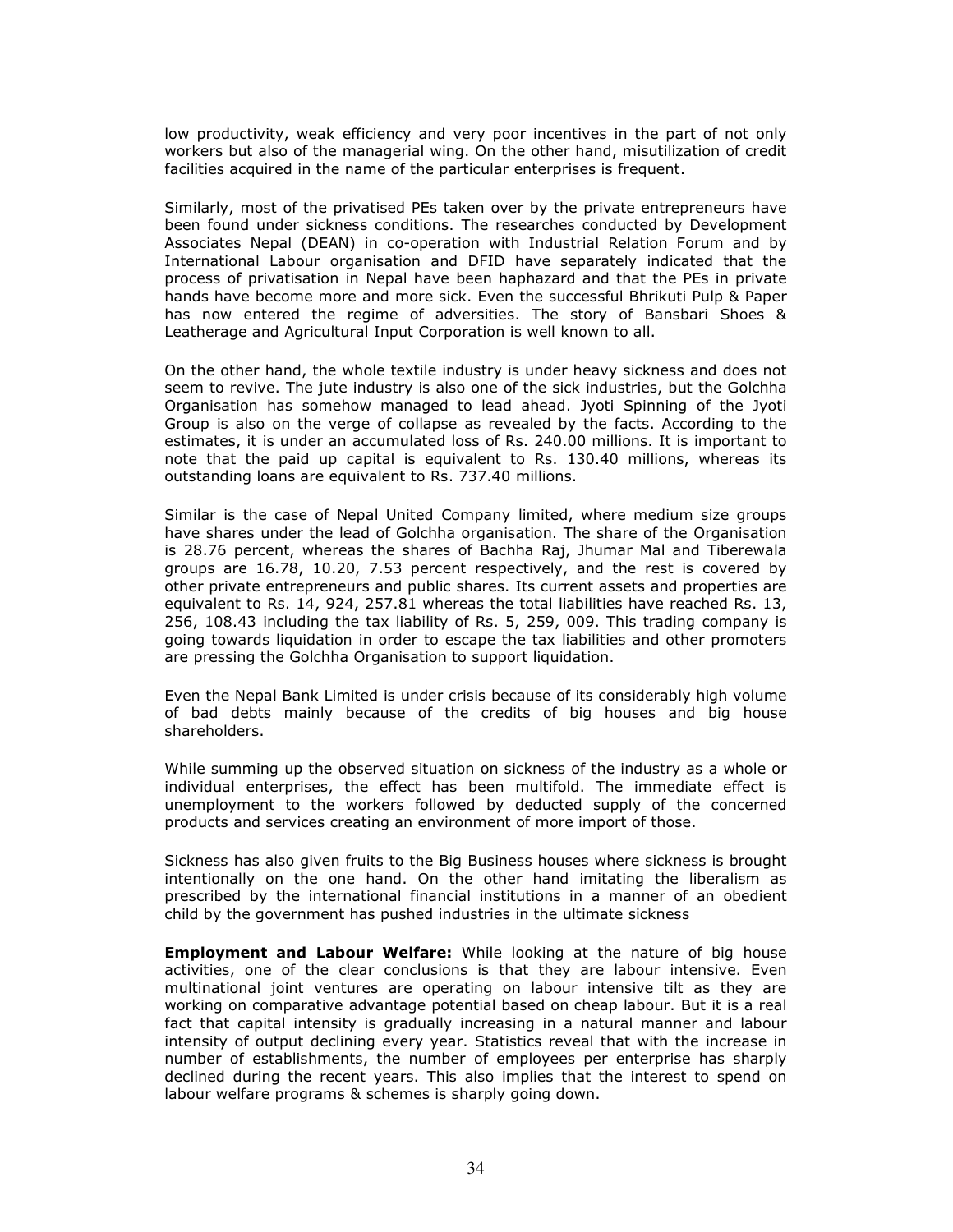Comparing the situation of wage employment, the share of big houses still seems to be very low and in a declining trend because of capital intensity and fast changing technology with high emphasis on automation. As mentioned above, small and cottage industries generate one job through an investment of Rs. 10,000, whereas big and medium level enterprises and TNCs create one job with an investment of Rs. 90,000 and Rs. 500,000 respectively. Big houses are in a trend to move fast towards capital intensity and towards JVs. Hence their contribution to employment generation is declining. But it is also to be noted that their diversification may develop more new enterprises creating thereby more jobs within their fold. However it is to be noted that such type of expansion of jobs may take an informal shape mostly concentrating on informal sectors of work.

With the increasing informalisation and casualisation of labour, social security responsibilities and labour welfare expenditures of the enterprises are diminishing. But even then, in order to ensure more competitiveness through curtailed labour cost as compensation to the inefficiencies of the management, subcontracting of work is being intensified. Home based and family based subcontracting is being exercised particularly in carpet manufacturing and garment industries. It naturally reduces the formal sector employment. At the moment, we cannot estimate the extent, but can feel the trend. However, industries like jute, carpet, garment and tea plantation are labour intensive by nature and big houses in these sectors cannot curtail employment to the desired extent.

Although the process of informalisation of the formal sector employment is being intensified, informal sector employment is expanding rapidly. The extent of wage employment is sharply increasing. Whether the share of wages in the total national income increases or not is a question. This cannot be answered at once in the economies like ours. But it is evident that the proportion of wage dependants in the total labour force is likely to increase. With the commercialisation of agriculture and gradual expansion of the construction sector, both rural and urban informal sectors will have an increased role with regard to employment. So, it is visible that big houses may have contribution to expand gainful and quality employment, but quantitatively less significant.

In recent years, the trade union movement has grown fast, particularly from 1990, in Nepal, because of the long period ban and heavy restrictions imposed by the former dictatorial political system. During those years of banned unionism, employers did not have to spend on social security or labour welfare. Their nexus with the then rulers had put them in a highly privileged position. But after 1990, with the open trade union activities in collective bargaining and negotiations, they have been compelled to spend more. However, this has not cut their profit margin. They have rather expanded because of the liberalisation policies of the government and the easy global trend. But their attitude is not positive towards more gainful employment and more labour welfare.

**Tax Contribution to the Nation:** The tax administration of Nepal is generally criticised as inefficient and corrupt. The widespread corruption has always affected almost all aspects of our national life. Violation of rules and regulations has been observed everywhere in the present day life of Nepal. In this situation, there are obviously two or three types of accounts in enterprises in order to exercise effective tax evasion. The businessmen too accept it, although informally.

Surprisingly, 'No VAT' has been a major slogan of industrialists as well as traders. They also launched movement against the implementation of VAT through FNCCI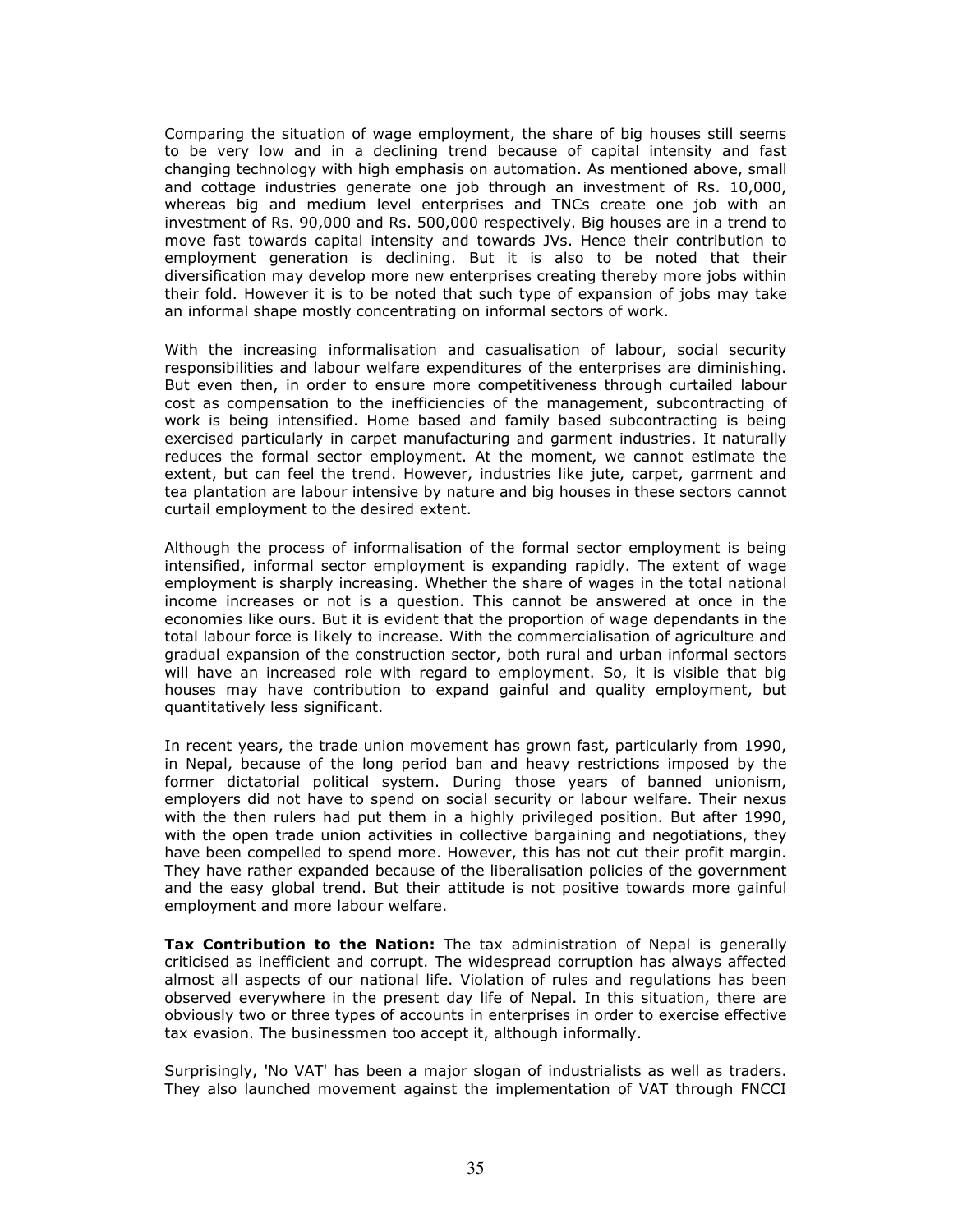and Nepal Chamber of Commerce. Because of the lack of transparency, it has become a problem. NCC also admits the fact about transparency that 'The situation at present is such that neither the businessmen nor the government can convince each other of being fully transparent and accounts-based. Both sides have yet to take many other steps. Complete transparency is still a far cry.' Anyway the government and the business community reached to negotiation for gradual and easy implementation, which did not take care of the citizen-consumers.

On the one hand, a low morale of the business community like other sections of the society has created a feeling that they have the right to evade taxes. On the other hand, they prescribe high-sounding recommendations for comprehensive tax reforms. The FNCCI is in favour of widening the tax net, increasing tax revenues and curtailing subjectivity in determining the tax amount. It is of the opinion that dependency on import-based taxes hinders industrialisation. It prescribes a priority to the collection of indirect taxes for the next 10 years with lower weightage on import revenues and better collection from domestic production and consumption through a fair and efficient tax collection system. It has also prescribed a flat rate of income tax/corporate tax at the rate of 10 percent. It is also important to note here that a paper presented by FNCCI in socio-economic summit of February 1999 has expressed that FNCCI and other professional groups should lead a social movement against corruption. The FNCCI and the business community need to promote ethical business practices among the members. However, the practice is quite different, and the tax evasion and lack of transparency have dominated the scene.

# 10. Politics and Big Business Houses in Nepal

The present day scenario is quite different from the previous days, also in the sense that every section of the society needs a policy influence at national level more than ever before. Policy intervention, in one way or another, is a significant part of the activities of every organised segment or class of the society. So it is equally important for peasants, farmers, landlords, workers, intellectuals, traders, industrialists, women and youths.

The former landlords are gradually losing their strength and dominance in the state power. The space created by their decline is naturally being compensated and filled up by the emerging business class. Feudalism as the system of the national way of life, both for the rural and urban structure of our society, has now become very week, although it does not seem so at a glance. Still the mentality is highly dominated by feudal norms, but the economic aspect of our national life is gradually being out of the feudal circumferences. Under this objective reality, it is evident that the landlord class is also compelled to transform it into the business class. As a result, the top ranking ruling classes from the feudal tradition, primarily the Ranas, Shahs, former principality kings, former top Chhetriya officials and palace-associated Brahmins, have started to change them into a new business profiteering class. But most of them have remained in lower strata of the business class and very few have come to the level of big houses.

The business class, basically the big house bosses, has high influence on the state power now. This kind of influence, although it was limited before 1990, suddenly highly expanded after the restoration of multiparty democracy. With a high-volt emphasis on privatisation after 1991, lobbying activities of big houses have increased manifold.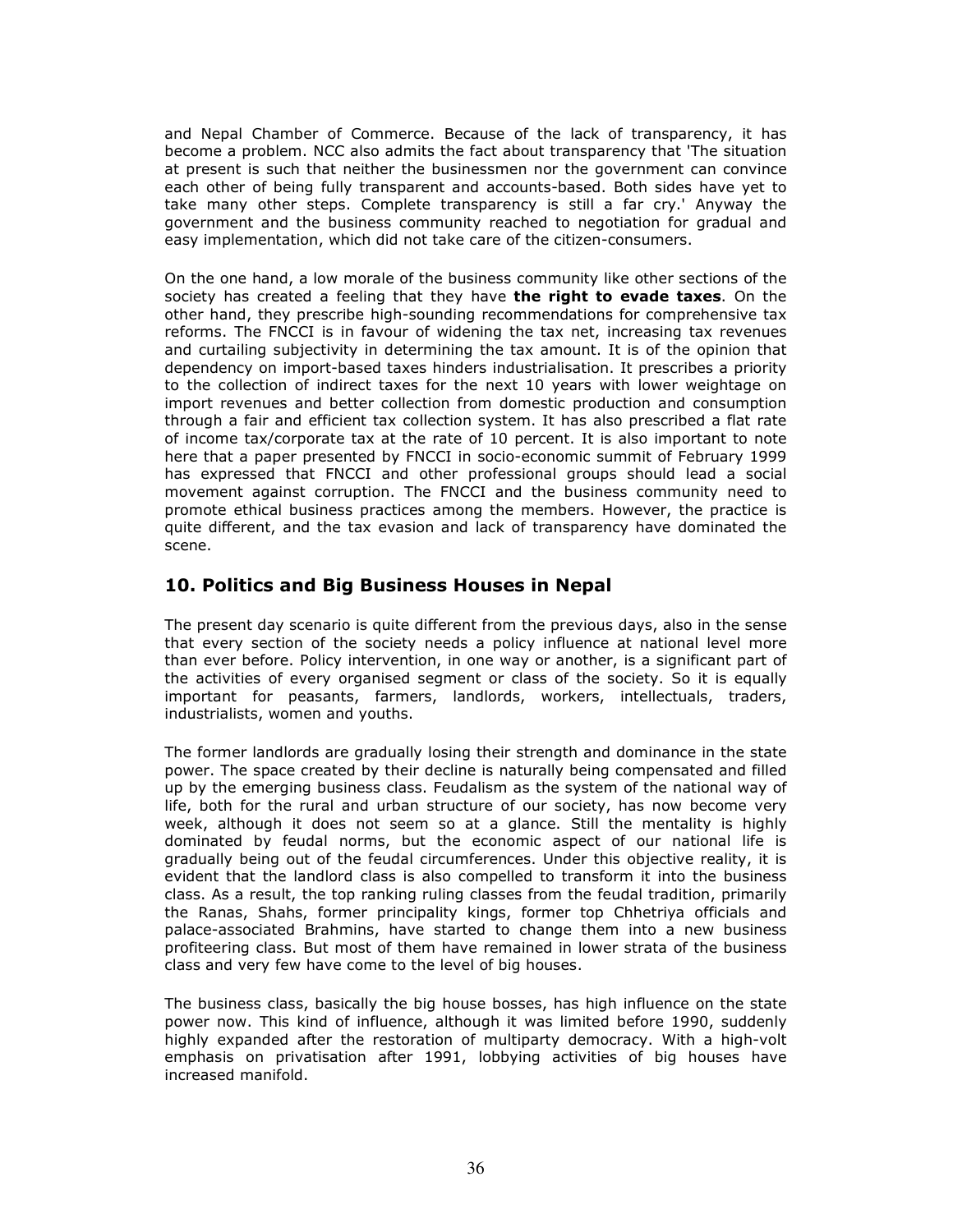With the adoption and ratification of the ILO Convention concerning tripartite consultations, formal process of consultations between the government and employers had started. But the relation of the business community with the politics and government is not new. Looking at the long list of the royal awards, Gorkha Dakshin Bahus and the likes, the extent of the business class coverage seems considerable.

The big houses have close links with all national political parties. Political parties, without any hesitation, frequently get financial assistance by the big houses. Even political leaders get financial assistance on their individual basis, mainly during general elections. The linkages of business class with bureaucrats and politicians have become further stronger nowadays. Chanda, commission and regular dinner parties have highly significant and far-reaching roles in safeguarding the interests of big houses through the mobilisation of bureaucracy and power politics. It was highly evident during the frequent exercises of 'No Confidence Motion' tabled in the parliament in 1997 and 1998. In those exercises, involvement of MPs in corrupt activities and horse-trading had been quite controversial. Some big houses were involved very much in the supply of currency in order to reshuffle power equations. The huge expenses by big houses in such practice are also indicative of their involvement in under-cover illegal businesses. The misuse of foreign currencies by Big Houses has become nude in various L/c cases. On the contrary, ironical is the fact that some of them, the Big Bosses, have also been working as the honorary consulate for various countries.

Thus, the role of big business houses does not seem much favourable to foster National interests. It also indicates the failure of our bureaucracy and political leadership to mobilise the contribution and activities of BBHs in favour of the nation and the people. In fact the business community itself can never have a patriotic role and it has to be dragged to that end through various measures by political leaders and bureaucrats. Unfortunately, it is one of the mentionable lacunas in Nepal.

In recent years, Opinions of big house businessmen have frequently come in public that persons from business community should get representation in Parliament to solve the problems faced by the economic sectors in the country.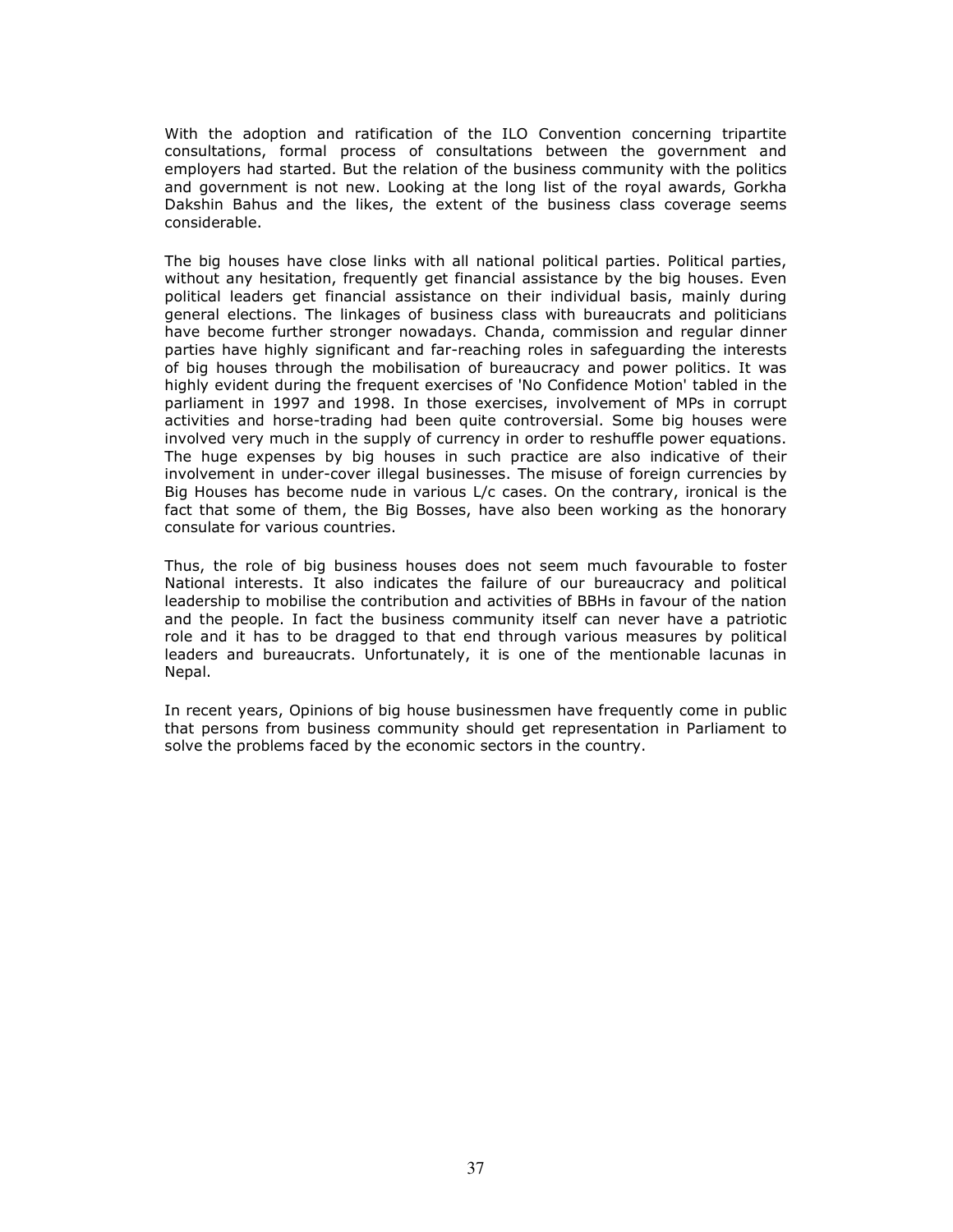### THE SUFFERING NATION



More serious issue is that multinational companies have come into political scene by favouring one political party or the other, helping them by financial and other means to win the election and come to power. In poor countries where people's franchise can be manoeuvred by money, such companies turn to be the deciding factor to make any party win the election. This has turned detrimental to the process of democratisation, self- governance, and people's empowerment. When political parties are not democratic within themselves, have no transparency in financial transactions, and have no popular support, they manage to come to power with the funding of multinational companies and yield to them for policy decision while running the government. Nepal is no exception to such tendencies. The government is frequently alleged of making decision in favour of foreign companies at the cost of local capital and enterprises. Recent episode with the privatisation of Nepal Tea Development Corporation, Butwal Power Company, production license given to Snowy Mountains, survey license given to Enron for Karnali Hydro Power, and operational license given to American Life Insurance Company are cited as the examples of this kind of adversities. If this remains the case, and if our government decisions are influenced by extraneous factors, our right to self-governance and self-determination will be definitely jeopardised.

# 11. Social Contribution by Big Houses

Social contribution and philanthropy is a common thing in every society, concerning with the business class as well. Contribution in religious sectors has been visible clearly in most of the cases.

The Khetan Group has established Hari Khetan Campus in Birgunj, contributed to construct a wing at the Kathmandu University, contributed to People's Campus and currently provided a number of scholarships to the students in Tribhuvan University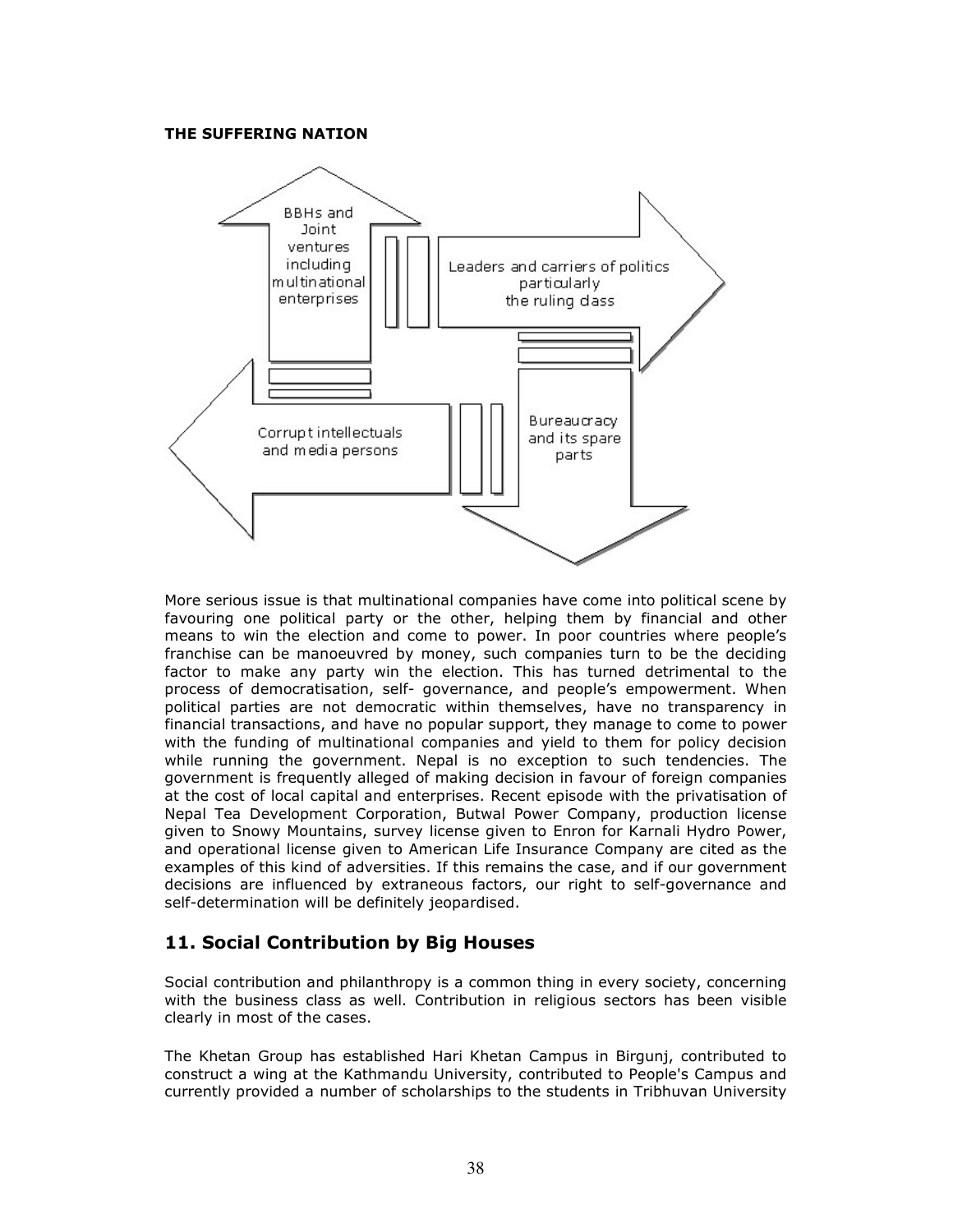and other institutes. Similarly on the health side, a hospital at Birgunj and Sanepa Health Post are constructed with the contribution of the Khetan Group. Even in the religious side, the Khetan Group is highly involved in Pashupati Gaushala, Agrawal Sewa Kendra and Marwari Sewa Samitee. The Khetan Group is also associated with motivational contributions through the provision of a number of awards and rewards, and also with mountaineering, journalism, sports, music and cultural fields.

The Golchha Organisation has contributed mainly to the health sector. Ram Lal Golchha Eye Hospital in Biratnagar is a free-service hospital. Paropkar Shree Hansha Raj Golchha Chikitsalaya in Lalbandi is another example. Besides, the Organisation has been continuously extending its financial assistance to many areas of social services, particularly to the religious institutions.

Chaudhary Group has shown high interest in social services. On school education, Chandbagh School is under operation. In public health sector, mentionable are the names Shree Lunkaran Das Ganga Devi Chaudhary Charity Hospital and Norvic Health Care Centre. For various social services, the Group has established Chaudhary Foundation, and for religious purposes Shankara Trust is functioning. The Group has also established Shree Lunkaran Das Ganga Devi Chaudhary Academy of Arts and Literature.

Kedia Organisation has established Sushil-Kedia Sewa Foundation and a school in Kathmandu. The Organisation has established Mahabir Prasad Brij Lal Kedia Sewa Trust, Kedia Eye Hospital and secondary girls school in Birgunj and Sushil Kedia Sewa Mandir in Sarlahi.

Vaidya Organisation of Industries and Trading Houses (VOITH) has a conservationist approach. The Organisation has contributed to environment protection with heavy emphasis on tree plantation. Their interest seems concentrated on environment-tilted social works. Karna Shakya of the Shakya and Shakya Group of Hotels is also a conservationist. His philanthropic contributions are important.

Banwari Lal Mittal of the mittal group is very much interested in social works from the very beginning of his business life. He is also one of the founder members of Nepal Eye Hospital.

The financial contribution in different aspect of social life is a recent phenomenon. Previously, there were Dharma Khatas or Daan Khatas (donation accounts) of the traders and businessmen but were particularly limited to religious works and chanda-donations.

Looking through a rough caste grouping, the scenario is that the Marwari family has dominated big houses. They have been supporting mainly the religious activities. But with increasing number of educated new generation in business groups, the possibility of lessening support for religious activities and diversification of social supports may be observed. However, the various types of social support, whatever they are, seem to have emerged from the religious corner of their social behaviour. The social contribution of the Marwari families, be it a small scale or the big house contribution, is aimed at the establishment of the recognition of the Marwaris in the Nepali society. However, they have not yet been able to make them fully mixed up in the society. Their feeling of insecurity in Nepal is evident in their bonds of relationships with Indians. For example, the Marwaris have a marriage relationship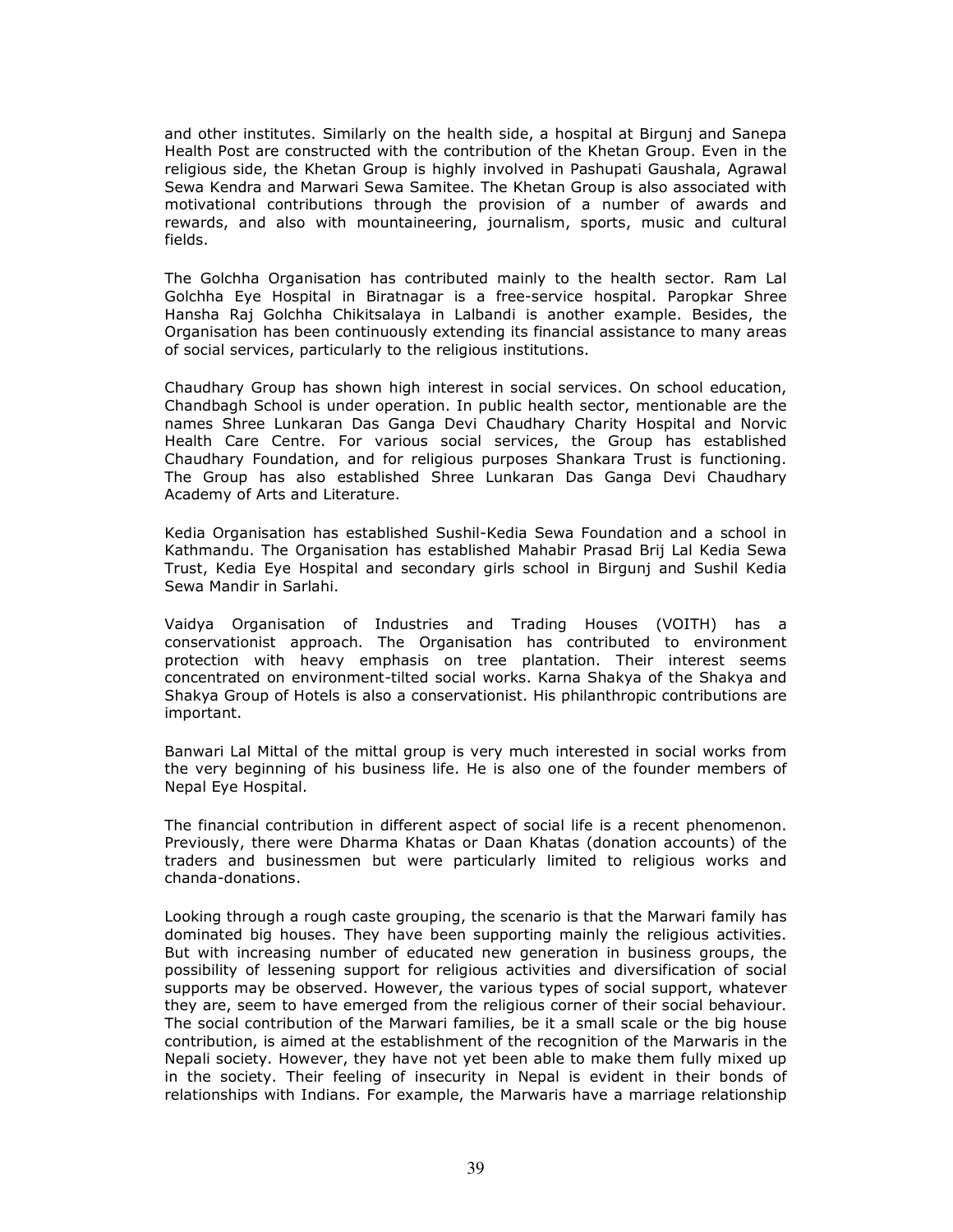with the Indian Community, in almost all cases. On the other hand, the business houses dominated by the Sherpas are not found interested in social services except to those related to their own caste and culture. Others, the Newars and Brahmin-Chhetris in particular, have small contributions, mostly invisible, which are diversified to the various aspects of the social life. Therefore, it can be said that the concept of corporate citizenship has to wait for a long time to be practised in Nepal in a broader sense.

But with regard to the contribution by business class in social sector, a new tendency is developing very fast. It is observed that social service from the private sector is being transformed in a form which is like a social business which gives direct profit in addition to the indirect profits and white cover for unfair profit earning activities. Considering the new tendency flourishing among the new generation of big house families, the service motive and corporate citizenship may not be the focal point of the social activities of the big houses, but just a tactical mask for the profit-sucker Shylok face.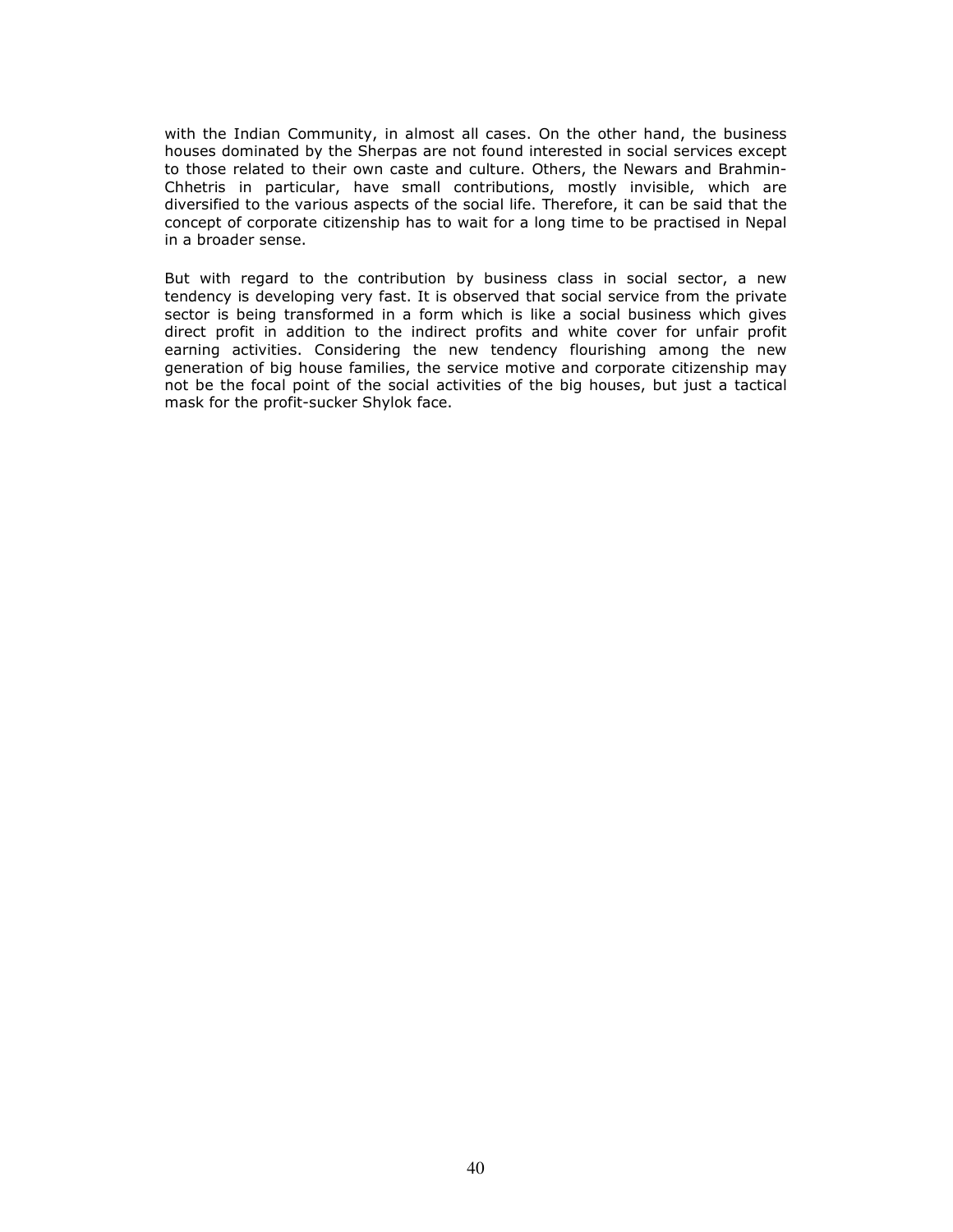# PART-III Concluding Paragraphs

The development of big houses is a new phenomenon. But the present day business scenario has paved easy ways for the development of big business groups. At the same time, globalisation has provided them better opportunities to go into joint ventures and enjoy the fruits of advanced technology through the collaboration with multinationals. Similarly, they have been enjoying easy credit facilities from banking and non-banking sources. As a result, their volume of investment indicates a position of less equity and more credits. They have, however, lost the previous advantages of protectionism in recent times, and are facing tough competition not only in the international market but also within internal markets. Therefore, they are also in fluctuation and in dilemma between liberalisation and protection. A dualistic character is thus highly visible in the big houses. On the one hand, they plead for protection, directly as well as indirectly, in case of their enterprises where foreign investment is not associated. On the other hand, they argue for liberalisation in case of JVs where they are making easy money through the investment of business godfathers from abroad. Globalisation on the other hand has a higher percentage of adverse effects in comparison to the low proportion of favourable effects on the working community. So resisting globalisation and minimising its adverse effects on the working masses is the need of the day. Big houses cannot join, by the very nature of their behaviour, the process of resistance. Therefore, a major conflict of the working class is inevitable with the big houses, MNCs and JVs.

On the backdrop of conflict possibilities, agencies like ILO have a very important role to play from the viewpoint of technical ideologies. Through continuous interaction and tripartite consultations, the conventions, recommendations, influence on national laws and enforcement mechanisms, ILO can work as an influential actor to minimise the adversities of globalisation, if it is ready even to fight against IMF, WB or WTO.

After all, whether to resist globalisation or to bargain effectively with big houses and MNCs, strong national trade union movement, and regional as well as international co-operation are the primary needs. The strong trade union movement and ILO efforts if combined together with other pro people social actors, can drag big houses and MNCs towards a high contribution in social security and social welfare aspects by motivating and persuading them to adopt humane norms of corporate citizenship in their activities and practices.

Measures need to be taken to increase their tax contribution and minimise possibilities of tax evasion. For this, the government bureaucracy and tax administration machinery has to be fully repaired effectively.

It is to be noted that the policies of liberalisation have contributed to the deductions in social expenditures. Even state expenditures in education and public health are being curtailed; at the same time the burden of the foreign debt has constantly increased. Hence, the hardships and difficulties of the working population have increased tremendously. The major consequences have been observed in the deteriorating living standard. Since the market deregulation has removed restrictions on prices, cost of living has increased. On the contrary, real wages,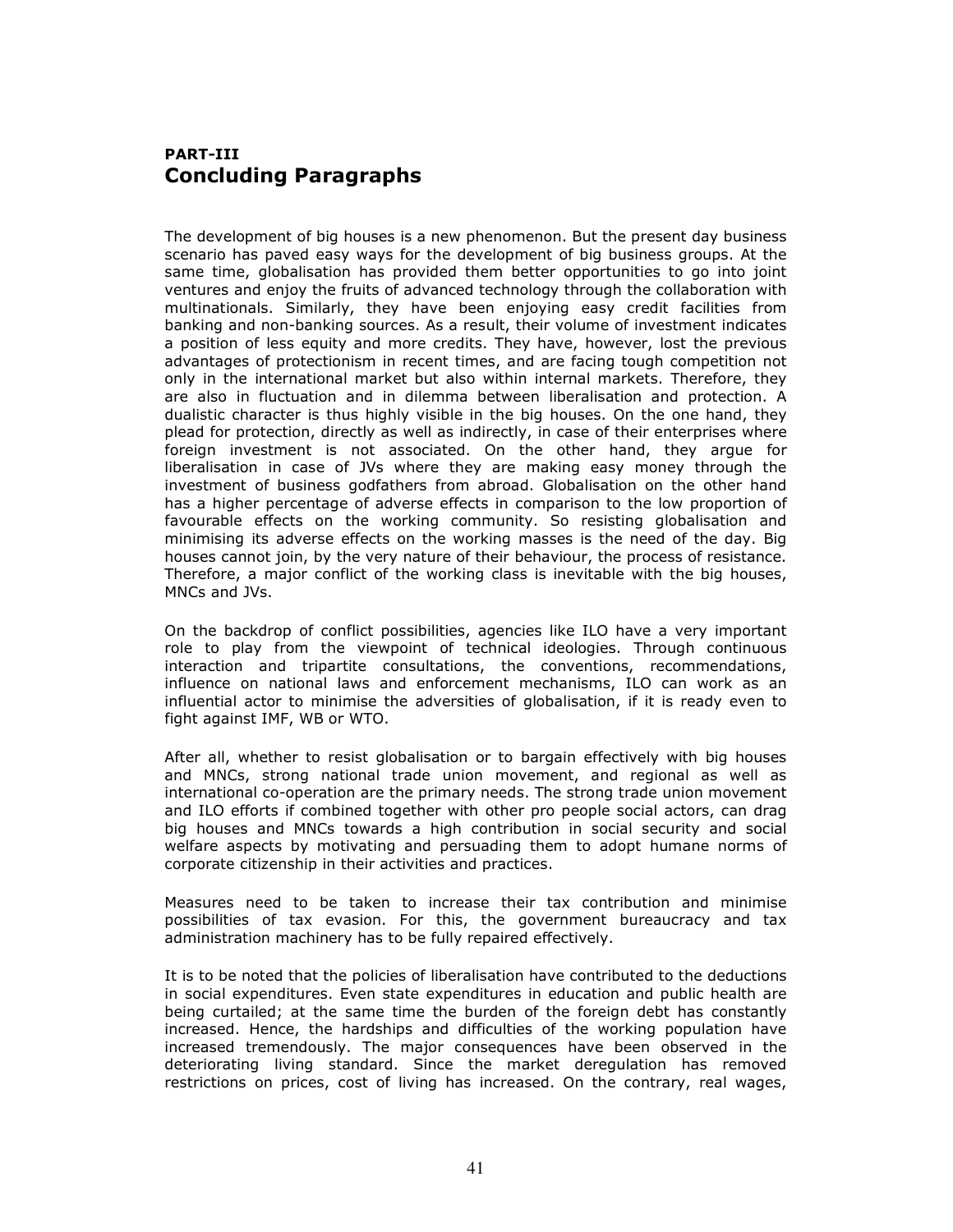hence the real incomes have declined. Thus, a one-way emphasis on productivity is practically insufficient to solve our problems. Therefore redistribution through a sound labour legislation and a comprehensive social security system is an urgent requirement of the day.

With the pace of time, the policy intervention and influence of trade union movement on national policies, government programmes and activities as well as the activities of other social actors has been increasing. Simultaneously, the influence and intervention of big houses and multinationals, directly and through backdoors, is being more and more consolidated and integrated. In this process, the class of national capitalists or patriotic entrepreneurs is gradually being vanished from the scene. All they are endeavouring is to minimise the labour costs through both fair and unfair ways. In between the fight and coexistence between labour and capital, there is no class of the socalled nationalist and patriotic capitalists in the present era of globalisation as such. And hence there is a small group of scattered small entrepreneurs with nationalist sentiment, which cannot act & proceed on its own independent policy. Therefore, the analysis of the character of capitalists during the cold war period has now become outdated. In Nepal, now, the big business houses are trying to share the state power by mobilising money and manipulating bureaucracy and political stalwarts. Also through social activities, they are coming to the scene. A shift of power from state to big business houses is evident with expanding globalisation. As the state responsibility on social affairs is on the decline, societies like ours come under the undue domination of money and its inhuman influences. Social norms and values come under threat. Therefore restricting their increasing undue power and heavy influence in the state calls for responsible politics from political parties & leadership and for a strong unified trade union movement. Urging them alone to be socially responsible will not work.

To sum up, in order to face the challenges of globalisation in favour of the working population, in addition to the above-mentioned factors, it is essential to pay emphasis on the following.

- Measures for employment generation to increase labour intensity of output.
- Minimisation of unfair labour practices and protection of women, children and young persons
- Fixation of working hours and national as well as sectoral minimum wages.
- Wage indexation to withstand the ever-increasing cost of living.
- Prevention from forced labour and efforts to ensure non-discrimination.
- Removal of direct & indirect restrictions on Freedom of Association and Collective Bargaining.
- Strong campaign for developing a sound social security system
- Provisions on occupational safety, health, and maternity.
- Mechanisms providing for a fair collective bargaining with big houses by confederations of trade unions, and with MNCs through sub regional alliances or through ITSs or TUIs.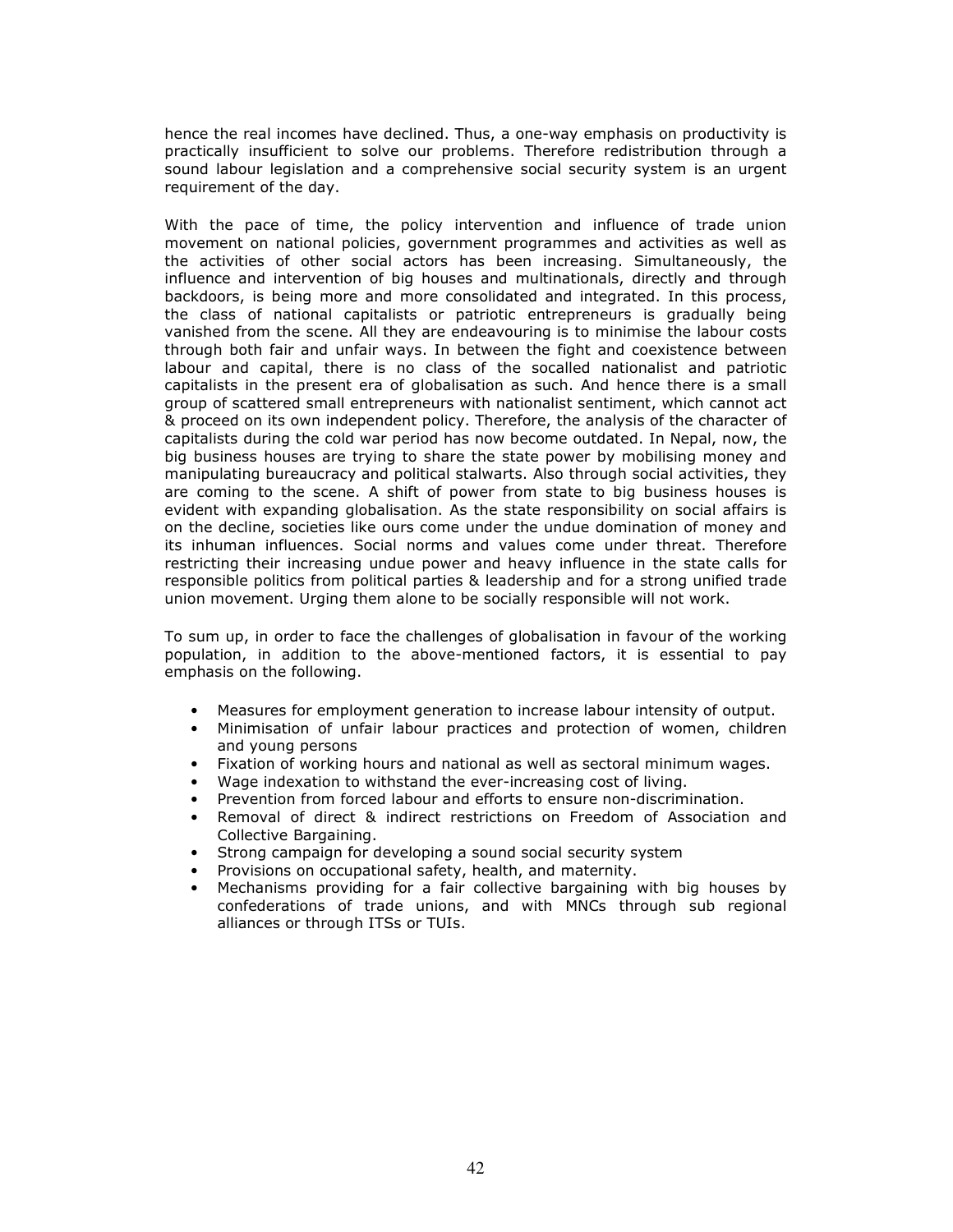# Annex:1 LIST OF ENTERPRISES OF SELECTED BUSINESS HOUSES

- Sunrise Group
- Golchha Organization Chaudhary Group Soaltee Group Khetan Group **KL Dugar Group** Triveni Group Amatya Organization and Jyoti Group Chronicle Vishal Group MC Group **ICTC Group** Maliram Shivakumar Sharada Group **Tolaram Motilal Dugar** Panchakanya Group Kedia Organization **Kabra Group** Golyan Group Golyan Group Murarka Organization VOITH (Vaidya Organization) HC (Hukum Chanda) Dugar Baid Group Mittal Group Rathi Group Chachan Group **Roongta Brothers (Chaosai Group)** Gadia Group House of Saakha Shakya & Shakya Group NB Group
	-

### Golchha Organization

- 
- 1. Agrani Aluminium (P) Ltd. 2. Arihant Multi-Fibres Ltd.
- 3. Arun Vanaspati Udyog Ltd.
- 4. Bhudeo Khadya Udyog
- 5. Bhudeo Maida Mills
- 6. Bhudeo Trading
- 7. Con Tech (P) Ltd.
- 8. Dhiraj Chamal Udyog
- 9. Eastern Sugar Mills Ltd.
- 10. Hans Pulses (P) Ltd.
- 11. Hansraj Hulas Chand & Co.
- 12. Hanuman Polypack Industries
- 13. Him Electronics
- 14. Himali Pipe Co. Ltd.
- 15. Himanshu Khadya Udyog
- 16. Hitesh Dal Udyog
- 17. Hitesh Zipper
- 18. Hulas Biscuit & Confectionery
- 19. Hulas Engineering Works
- 20. Hulas Metal Crafts (P) Ltd.
- 21. Hulas Motors (P) Ltd.
- 22. Hulas Steel Industries (P) Ltd. 23. Hulas Wire Industries (P) Ltd.
- 24. Koshi Metal Crafts Co. (P) Ltd.
- 25. Nepal Boards Ltd.
- 26. Novaknit Nepal (P) Ltd.
- 27. Sri Bhrikuti Pulp & Paper Nepal Ltd.
- 28. Sri Hanuman Industries (P) Ltd.
- 29. Sri Raghupati Jute Mills Ltd.
- 30. Sri Ram Sugar Mills Ltd.
- 31. Surya Pulses Industries (P) Ltd.

- Chaudhary Group
- 1. ABB Investments Pvt. Ltd.
- 2. AIT Pvt. Ltd.
- 3. Apollo Intercontinental
- 4. Apollo Steels Industries Pvt. Ltd.
- 5. Apollo Tubes Industries Pvt. Ltd.
- 6. Arun Intercontinental Traders
- 7. Chaudhary Investments
- 8. Chaudhary Udyog Gram (Private Industrial Park)
- 9. Fast Foods (Nepal) Pvt. Ltd.
- 10. Flexible Packaging Pvt. Ltd.
- 11. Gold Beverages (Nepal) Pvt. Ltd.
- 12. Himalayan Enterprises Pvt. Ltd.
- 13. Himalayan Intercontinental Pvt. Ltd.
- 14. Himalayan International Marketing Associates Pvt. Ltd.
- 15. Hotel Chitwan Keyman
- 16. Impact International
- 25. Norvic Health Care & Research Centre Ltd.
- 26. Perfect Blends (Nepal) Pvt. Ltd.
- 27. Pioneer Entrepreneurs Pvt. Ltd. 28. Polyfibre Nepal Pvt. Ltd.
- 29. Power Development (Nepal) Pvt. Ltd.
- 30. Rahul Exim Trading Pvt. Ltd.
- 31. Shangrila Exports
- 32. Shree Mahalaxmi Maida Mills Pvt. Ltd.
- 33. Shree Mahalaxmi Nutrition Foods Pvt. Ltd.
- 34. Shree Pashupati Biscuits Industries Pvt. Ltd.
- 35. Singha Brewery (Nepal) Pvt. Ltd.
- 36. United Finance Pvt. Ltd.
- 37. Varun Foods Pvt. td.
- 38. Ansal Chaudhary Developers (P) Ltd.
- 39. Appliances Industries (P) Ltd.
- 40. Goldstar Nepal Pvt. Ltd.
- 41. Nepal Lube Oil Ltd.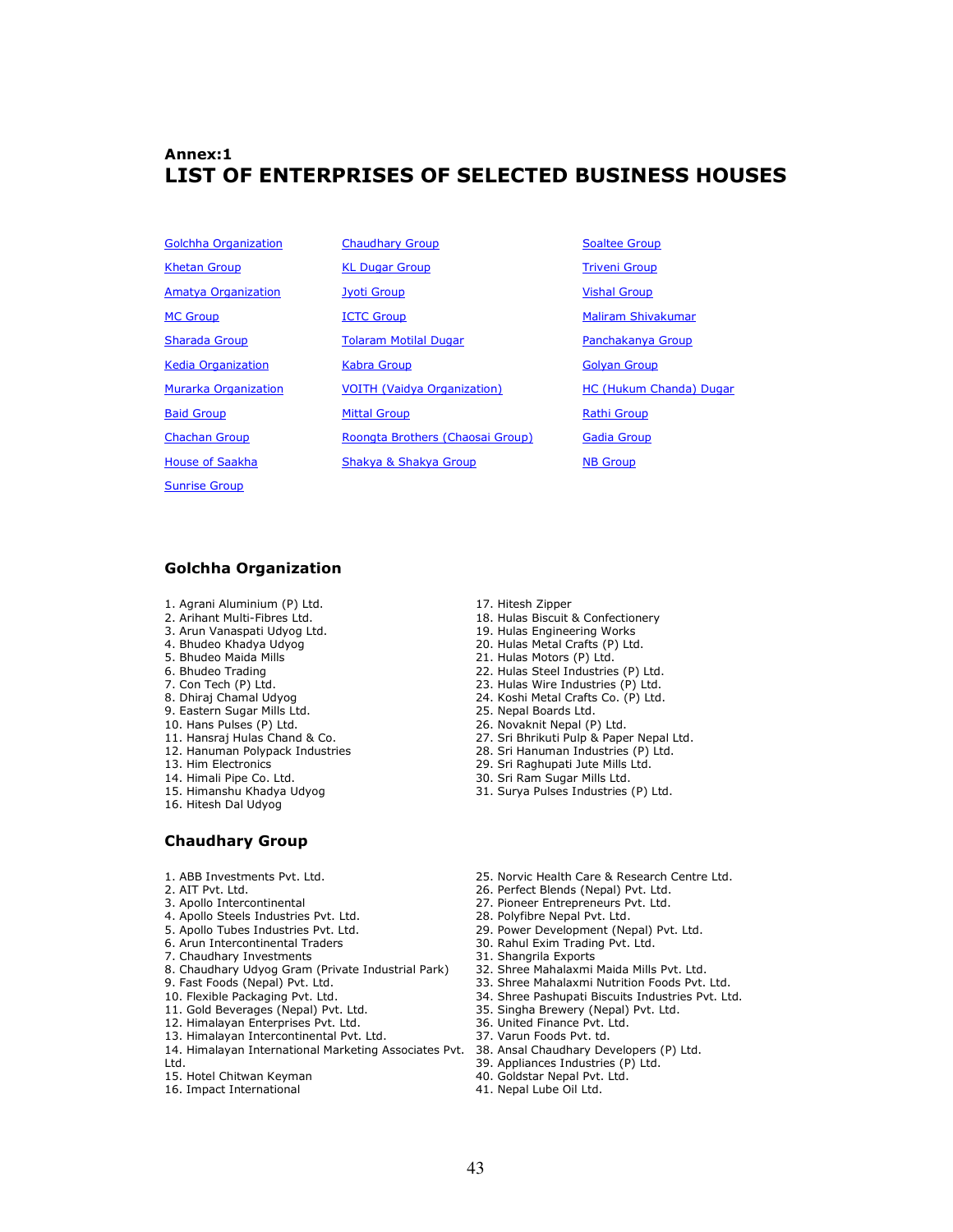- 17. Instant Meals Pvt. Ltd.
- 18. Kakani Mountain Resort
- 19. Karan Exims Pvt. Ltd.
- 20. Kwik Foods Pvt. Ltd.
- 21. Megha Woolen Mills Pvt. Ltd.
- 22. Naudanda Heights Resort Hotel Pvt. Ltd.
- 23. Nirvana Can Manufacturers Pvt. Ltd.
- 24. Nirvana Vanaspati Udyog Pvt. Ltd.

#### Soaltee Group

- 1. Amravati International Pvt. Ltd. 2. Himal International Power Com P. Ltd. (Under
- Constructor)
- 3. Himalaya Goodricke Pvt. Ltd.
- 4. Shipping Nepal Pvt. Ltd.
- 5. Sipradi Trading Co. Pvt. Ltd.

#### Khetan Group

- 1. Everest Air Ltd.
- 2. Everest Insurance Co.
- 3. Himalayan Bank Ltd.
- 4. Himalayan Exim P. Ltd.
- 5. Himalayan Hygienic Snax & Noodles P. Ltd.
- 6. Himalayan Petrochemicals
- 7. Himalayan Securities & Finance

#### KL Dugar Group

- 1. Arjun Dhan, Rice & Oil Flour (P) Ltd.
- 2. Bikas Flour Mills (P) Ltd.
- 3. Bikas Rice Mill
- 4. Dugar Brothers Concerns
- 5. Eastern Nepal Industries
- 6. Gyan Containers (P) Ltd.
- 7. Gyan Enterprises
- 8. Gyan Food Products

### Triveni Group

- 1. Annapurna Vegetable Products (P) Ltd.
- 2. Biswakarma Cements (P) Ltd.
- 3. Eastern Sugar Mills Ltd.
- 4. Gaurishankar Gas Udyog (P) Ltd.
- 5. Gopal Rai-Purushottamlal
- 6. Nepal Tea Development Corporation
- 7. Rainbow Photo
- 8. Shree Pashupati Cements (P) Ltd.

#### Amatya Organization

- 1. Amatya Enterprises
- 2. Bakratunda Trading House
- 3. Everest Ice Creams
- 4. Fulbari Resorts & Spa
- 5. Mt. Everest Brewery

### Jyoti Group

- 1. Bhajuratna Engineering & Sales (P) Ltd.
- 2. Bhajuratna Finance and Saving Company Ltd.

3. Bhajuratna Pharma

- 42. Nepal Thai Foods Pvt. Ltd.
- 43. Chaudhary Elder Laboratories (P) Ltd.
- 44. Sound Equipment and Electrical

45. United Insurance Pvt. Ltd.

- 46. Chaudhary Escorts Heart Institute & Research
- Center 47. Lunkaran Das Ganga devi Chaudhary Charity

Hospital

48. Lunkaran das Ganga Devi Chaudhary Academy for Arts & Literature

- 6. Soaltee Group Pvt. Ltd.
- 7. Soaltee Hotel Limited
- 8. Gorkha Lawrie (P) Ltd.
- 9. ORG-MARG Nepal (P) Ltd.
- 10. Surya Tobacco Co. (P) Ltd
- 8. Mutual Trading Co.
- 9. National Boring Co.
- 10. Nepal Metal Co.
- 11. Nepal Orind Magnesite 12. Shiva Shakti Ghee
- 
- 13. Gorkha Brewery (P) Limited

9. Gyan Udyan

- 10. Kishan Food Products
- 11. Nepal Strawboard Co (P) Ltd.
- 12. Neptea Nepal (P) ltd.
- 13. Pratibha Rice Mill
- 14. Saurabh Oil Mills (P) Ltd.
- 15. Swastik Contianers (P) Ltd.
- 16. Swastik Oil Industries (P) Ltd.
- 9. Triveni Dal and Oil Industries (P) Ltd.
- 10. Triveni Plasto Polymers
- 11. Triveni Spinning Mills (P) Ltd.
- 12. Triveni Sympax (P) Ltd.
- 13. Triveni Synthetic yarn Industries (P) Ltd.
- 14. Triveni Textile Industries (P) ltd. 15. Triveni Vyapar Company (P) Ltd.
- 
- 
- 
- 8. Nepal Steel
- 9. Quality Ice Cream
- 11. Jyoti Ceramics (P) Ltd.
- 12. Jyoti Farms (P) Ltd.
- 13. Jyoti Nursery
- 
- 6. Nepal Jewels
	- 7. Nepal Power Engineering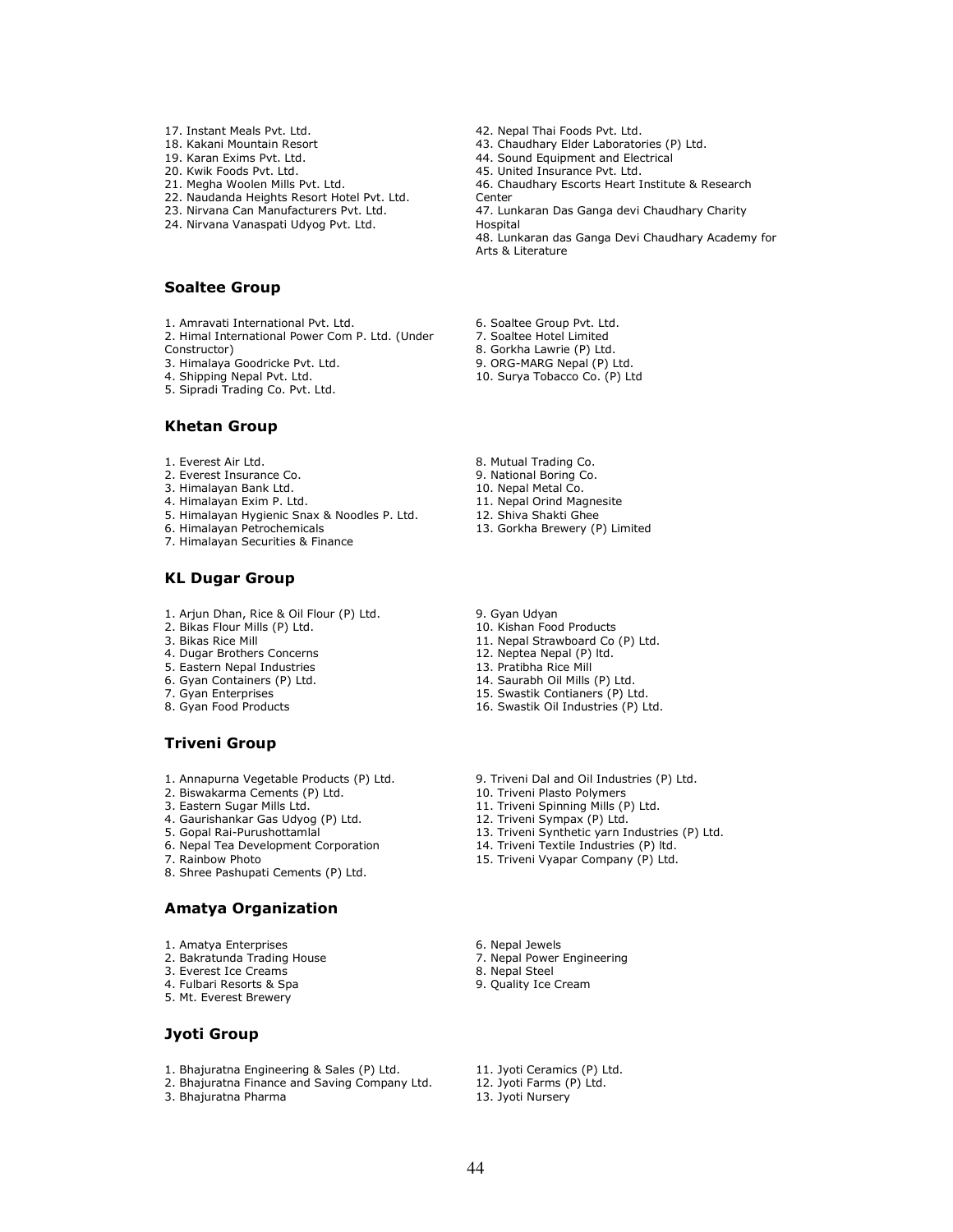4. Bhajutatna Bikri Kendra 5. Bhajutatna Agency (P) Ltd. 6. Bagmati Carpets (P) Ltd. 7. Himal Agencies 8. Himal Iron & Steel (P) Ltd. 9. Himal Oxygen (P) Ltd. 10. Himal Wires Ltd.

#### Vishal Group

- 1. Best Plastic Industries
- 2. Global Trading Concern
- 3. Global Trading House
- 4. Golden Battery
- 5. Gorsons (Nepal)
- 6. Kamala Iron Industries
- 7. Kamala Rolling Mills
- 8. Krishna Poshak Udyog
- 9. Mainawati Steel 10. NIC Bank Ltd.
- MC Group
- 1. Arunodaya Udyog
- 2. Dhaulagiri Stones (P) Ltd.
- 3. Ganesh Ferozinc (P) Ltd.
- 4. Ganesh Modern Dal
- 5. Geetanjali Impex
- 6. Global Writing System (P) Ltd.
- 7. Godavari Marble Ind. (P) Ltd.
- 8. Hanuman Metals (P) Ltd.
- 9. Inter Knit Industries
- 10. Nepal Marketing Co.

#### ICTC Group

- 1. Highland Distillery
- 2. ICTC (P) Ltd.
- 3. Prime International
- 4. Taragaon Regency Hotel

#### Maliram Shivakumar

- 1. Bgwati Rolling Mills
- 2. Bhagawati Carbide Industries
- 3. Bhagawati Steel Industries
- 4. Koshi Plastic Udyog
- 5. Pashupati Spinning Mills

#### Sharada Group

- 1. AC Footwear (P) Ltd.
- 2. Asian Thai Foods (P) Ltd.
- 3. Atlas Pet Plas Industries
- 4. Eastern Sugar Mills Ltd.
- 5. Hetaunda Iron & Steel
- 6. Jyoti Metal Udyog
- 7. Jyoti Rubber Udyog
- 8. Lion Rubber Industry 9. Pashupati Rice, Oil & Flour Mills
- 10. Pashupati Solvent Ltd.
- 11. Pashupati Tube Mills
- 12. Pasupati Khadya Tel Udhyog (P) Ltd.
- 13. Pioneer Carpet (P) Ltd.
- 14. Jyoti Spinning Mills Ltd.
- 15. Jyoti Yarn Processing Co. (P) Ltd.
- 16. Management Services (P) Ltd.
- 17. Suruchi Travel & Tours (P) Ltd.
- 18. Syakar Company Ltd. 19. Syamukapu International
- 20. The Roof of the World Wool Manufacture Co. Ltd.
- 11. Puja International
- 12. Reliance Spinning Mills
- 13. RG Products (P) Ltd.
- 14. Shiva Trade International
- 15. Vashima Mat
- 16. Vishal Enterprises
- 17. Vishal Group Ltd.
- 18. Nepal Life Insurance Co.
- 19. United Telecom Ltd.
- 11. Paras Trade Concern
- 12. Raj Kamal Associates
- 13. Raj Kamal Spinning Mills
- 14. Reliable Plastic Industries Pvt. Ltd.
- 15. Silpa International
- 16. Super Lamicoats Pvt. Ltd.
- 17. Supreme Oil Industries
- 18. Tusar International
- 19. Unique Packaging Industry
- 5. Highland BeveragesPvt. Ltd.
- 6. Premier Insurance Company
- 7. ICTC Construction Company
- 6. Pashupati Textile Mills (P) Ltd.
- 7. Everest Sugar & Chemical Ind Ltd.
- 8. Reliance Spinning Mills
- 9. Shiva Arcade (P) Ltd
- 10. Mankaman Chitralaya (P) Ltd.
- 14. Pioneer Electricals (P) Ltd.
- 15. Pioneer Pashmina
- 16. Pioneer Trading
- 17. Premier Wires (P) Ltd.
- 18. Premier Cables (P) Ltd. 19. Premier Tube Mills (P) Ltd.
- 20. Samiksha Enterprises
- 21. Sangrila handicrafts
- 22. Shankar Rice & Flour Mills
- 23. Shree Sandeep Enterprises
- 24. Swadeshi Sabun Udyog (P) Ltd.
- 25. Vinayak Oxygen Gas (P) Ltd.
- 45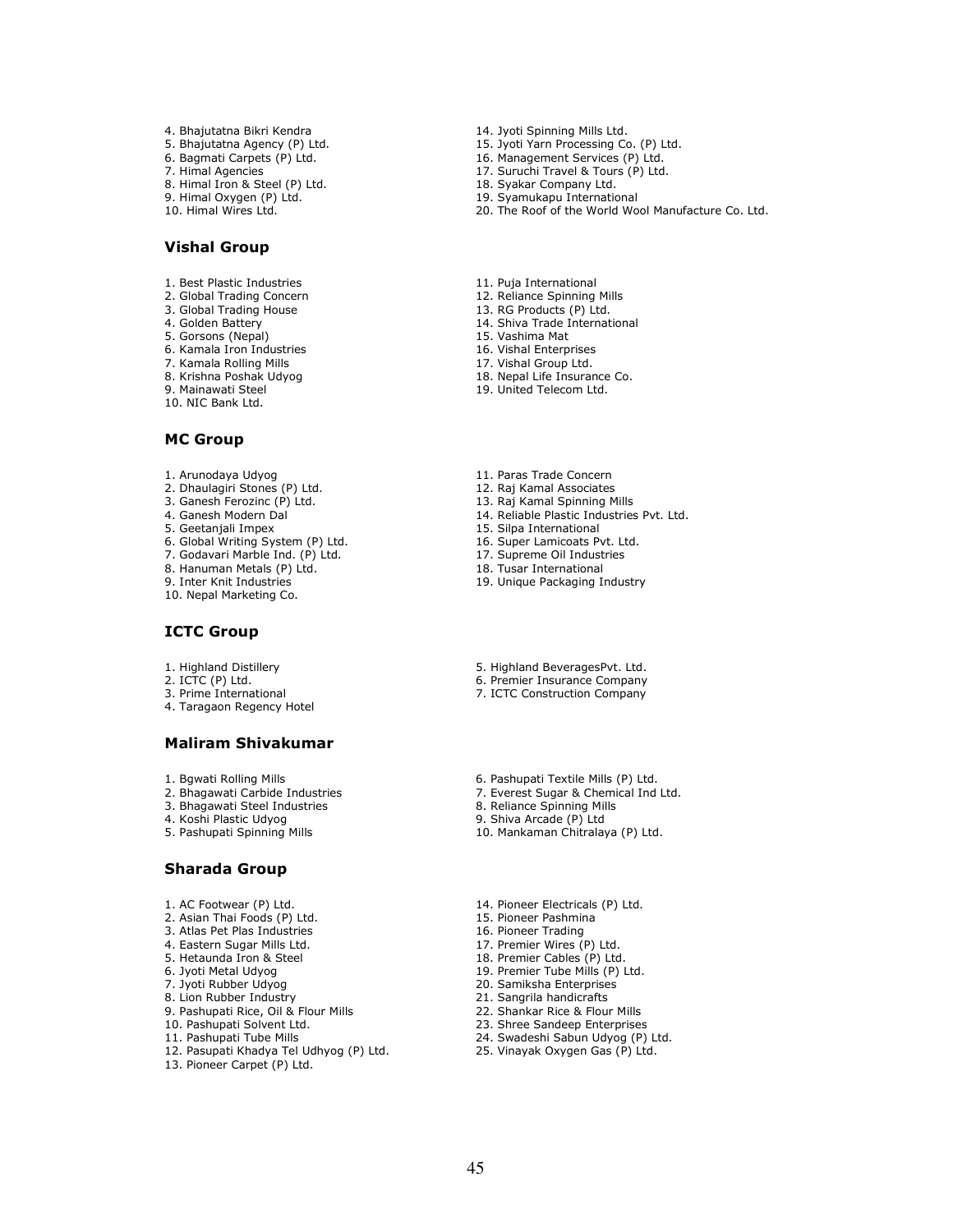#### Tolaram Motilal Dugar

- 1. Amrit Pulses Industries (P) Ltd.
- 2. Bikas Intercontinental
- 3. Chandan Bala International
- 4. Dugar Brothers & Sons
- 5. Dugar Food & Beverage
- 6. Gurans Engineers (P) Ltd. 7. Himalayan Aqua Mineral Ind
- 8. Kamala Impex

#### Panchakanya Group

- 1. Mechi Eastern Carpet Industries (P) Ltd.
- 2. Nepal Bitumen and Barrel Udyog Ltd.
- 3. Paka Overseas (P) Ltd.
- 4. Panchakanya Carding Industries (P) Ltd.
- 5. Panchakanya Cold Retreads (P) Ltd.
- 6. Panchakanya Dying Industries (P) Ltd.
- 7. Panchakanya Housing and Land Development (P) Ltd.
- 8. Panchakanya Iron Industries (P) Ltd.
- 9. Panchakanya Nail and Ailied Products

### Kedia Organisation

- 1. Amarawoti Madhyasala
- 2. Annmol Oils
- 3. Asia Trade Concern
- 4. Asian Metals
- 5. Birgunj Khadya Udyog
- 6. Birj Lal Chamal Udyog
- 7. Dimond Electronics
- 8. Indu Shankar Chini Udyog
- 9. Kanak New Traders
- 10. Mahabir Adhunik Dal Udyog
- 11. Narayani Metal Udyog
- 12. Nepal Bhanda Udyog
- 13. Nepal Sagarmatha Traders

#### Kabra Group

- 1. Apex pharmaceuticals
- 2. Arrotech (P) Ltd.
- 3. Nep and Flexi Pack Industry
- 4. Omni (p) Ltd.
- 5. Phara Chem
- 6. Quality Biscuit Industry

#### Golyan Group

- 1. Ashok Traders
- 2. Atlanta Trading Co. Ltd.
- 3. Ever Green Textile
- 4. Himal Pasmina Udhyog
- 5. Manakamana Pasmina Udhyog
- 6. Reliable Yarn Industries Ltd.
- 7. Reliance Spinning Mills Ltd.

### Murarka Organization

- 1. Bageswori Iron & Steel (P) Ltd.
- 2. Ilam Tea Producers
- 3. Murarka Store
- 4. Orbit International
- 9. Kohinoor Cold Storages
- 10. Navkar International
- 11. Nepal Sal Seed Industries (P) Ltd.
- 12. Nidhi Oil Industries
- 13. Puja Dal Mills 14. Puja Rice Mills
- 15. Sraddha Food Products
- 10. Panchakanya Product Sales (P) Ltd.
- 11. Panchakanya Rice Mill (P) Ltd.
- 12. Panchakanya Rotomould (P) Ltd.
- 13. Panchakanya Steel (P) Ltd.
- 14. Panchakanya Wires (P) Ltd.
- 15. Panchakayna Plastic Industries (P) Ltd.
- 16. Pexim International
- 17. Tej Construction (P) Ltd.
- 14. Rohit International
- 15. Reliance Pashmina Industries
- 16. Sitaram Gokul Mills
- 17. Sumit Impex
- 18. Sundar Candles
- 19. Sundar Electricals
- 20. Sundar Galvanised
- 21. Sunder Steel (P) Ltd. 22. Sunder Wires & nails
- 23. Sushil Everest Water Pvy. Ltd.
- 24. Sushil Vanaspati
- 25. Yeti Fabrics
- 7. Quality Soap & Chemical industry
- 8. Saurav Enterprises
- 9. Shilmo Grevier Trade
- 10. Bhrikuti Palp & Paper
- 11. Shriram Sugar Mills
- 8. Saino Nepal
- 9. Shah Fashion Pvt. Ltd.
- 10. Shah Handi crafts
- 11. Shah Iron & Steel
- 12. Shah Udhyog Pvt. Ltd.
- 13. Shivam Plastic Industries (P) Ltd.

8. Pashupati Paints

- 9. Pashupati Ribbed Bar
- 10. Pashupati Rice, Oil & Flour Mills
- 11. Pashupati Trade Link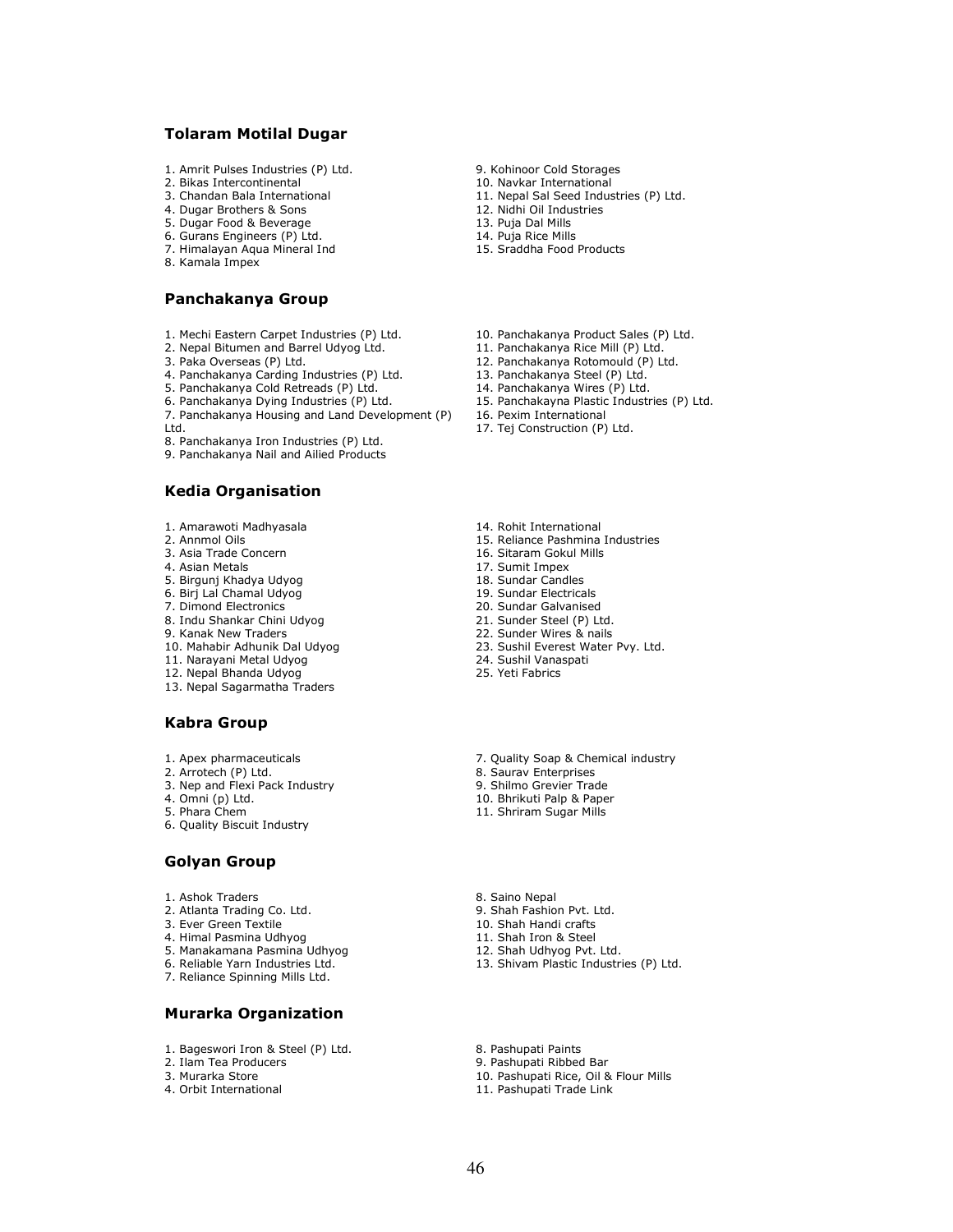5. P.K. Traders

- 6. Pashupati Containers
- 7. Pashupati Iron & Steel P. Ltd.

### VOITH (Vaidya Organization)

- 1. Agri Breeders (P) Ltd.
- 2. Agriflora (P) Ltd.
- 3. Befa-Nepal (P) Ltd.
- 4. Gurans Tea Estate
- 5. NE-KO Alliance Industries (P) Ltd.
- 6. Nepal Singha Construction (P) Ltd.

### HC (Hukum Chanda) Dugar

- 1. Rishab Med (P) Ltd.
- 2. Aqua Minerals Nepal
- 3. Ashis Industries
- 4. Gyan Industries (P) Ltd.
- 5. HC Modern Industries

#### Baid Group

- 1. Hemanta Industries
- 2. Pradip & Co.
- 3. RDS & Co.
- 4. Reliance wire Industries
- 5. Vijay Metal Industries

#### Mittal Group

- 1. Ankita Khadya Udyog
- 2. Ankita Plastic Industries
- 3. Ankita Textile Industries 4. Curex Pharmaceuticals
- 
- 5. Kriti Textile 6. Rolly Garments

### Rathi Group

- 1. Annapurna Binding Wire
- 2. Annapurna Electricals
- 3. Annapurna Fixtures
- 4. Baba Paper Mills
- 5. Jay Kisan Jugal Kishore
- 6. JK Polypropylene
- 7. Jugal Rice & Oil Mills

#### Chachan Group

- 1. Adasha Oil Industry
- 2. Adhunik Chamal Tel Udyog
- 3. Agro Processing Industries
- 4. Chachan Impex
- 5. Narayan Leather Manufacturing

## Roongta Brothers (Chaosati Group)

- 1. Chaosati Khadya Udyog
- 2. Chaosati Overseas
- 3. Ganesh Adhunik Dal Udyog
- 4. Jagadamba Trading Co.
- 12. Pashupati Wire Products
- 13. Shree Ram Refined Oil Product (P) Ltd.
- 7. Subirasa Incorporated (P) Ltd.
- 8. Suzuki Auto Workshop
- 9. Suzuki Incorporated (P) Ltd.
- 10. Tawache Brick & Tile Industry (P) Ltd. 11. United Traders Syndicate
- 12. Vaicol Industries & Product (P) Ltd.
- 6. Hukum Chand & Sons
- 7. Hukum Foods Nepal
- 8. Hukum Pharmaceuticals
- 9. Nepal Food Products
- 10. Vijay Industries

- 7. Sambridi Impex 8. Sambridi Textile 9. Shree Garments 10. Siddhi Plastic
- 11. Siddhi Textile
- 8. Kaveri Enterprises 9. Rathi Adhesive Industries 10. Rathi Electricals 11. Rathi Overseas 12. Rathi Trading Co. 13. Style Footwear
- 6. Narayani Leather Goods Indusrtries
- 7. Narayani modern Pulses
- 8. Narayani Oil Refinery Udyog
- 9. Narayani Skin Tanning
- 10. Satish International
- 5. Roongta Processing
- 6. Roongta Traders
- 7. Tinthan Uni-Dhago Katai Udyog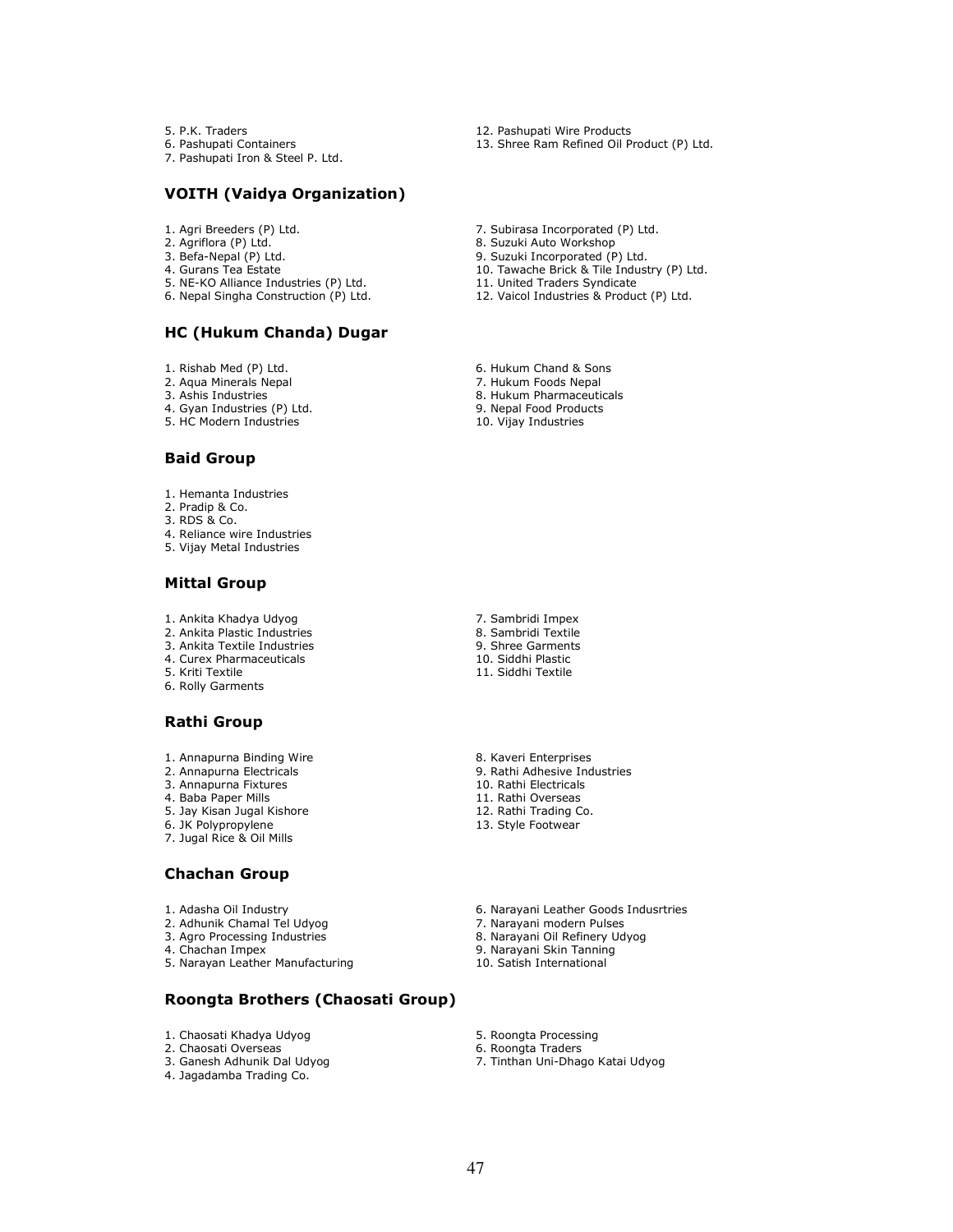### Gadia Group

- 1. Arnika Pprocessing
- 2. Gunjan Traders
- 3. Himgiri Textile
- 4. Jayshree Trading

### House of Saakha

- 1. Ganesh Fashion Garent Industries
- 2. Nepal Paint Industries (P) Ltd.
- 8. Nepal Trade Temple Public Ltd.
- 9. Saakha & Co. (P) Ltd.
- 5. Saakha Polymer Industries

#### Shakya & Shakya Group

- 1. Ambassodar hotel
- 2. Club Himalayas Resort Hotel
- 3. Gorkha Ayurvedic Company
- 4. Kathmnadu Guest House

#### NB Group

- 1. Chemi Trade (P) Ltd.
- 2. Harisidhi Brick & Tiles Factory Ltd.
- 3. National Hydro Power Co Ltd.
- 4. NB International (P) Ltd.

#### Sunrise Group

- 1. Himalayan Petro Chemicals
- 2. HISEF Ltd.
- 3. Kathmandu Insurance
- 4. Laxmi Bank
- 5. Olympia Textile Industries
- 6. Sandeep Traders
- 7. Shiva Sakti Ghee Industries
	-
- 5. Saakha Metal Industries (P) Ltd.
- 6. Saakha Steel Industries (P) Ltd.
- 8. Unisa Polychem Industries (P) Ltd.
- 9. Multi Food Industries
- 5. Marco Polo Business Hotel
- 6. Nepal Lithograph Company
- 7. Park Royal Village
- 5. Nepal Bangladesh Bank Ltd.
- 6. Nepal Bangladesh Finance & Leasing Co. Ltd.
- 7. Nepal Bank of Cylon Ltd
- 8. Nepal Sri Lanka Merchan Bank Limited
- 5. Pacifi Office Automation
- 6. SB Trading
- 7. Shiva Bhagawan Industries
- 8. Tulsi Spices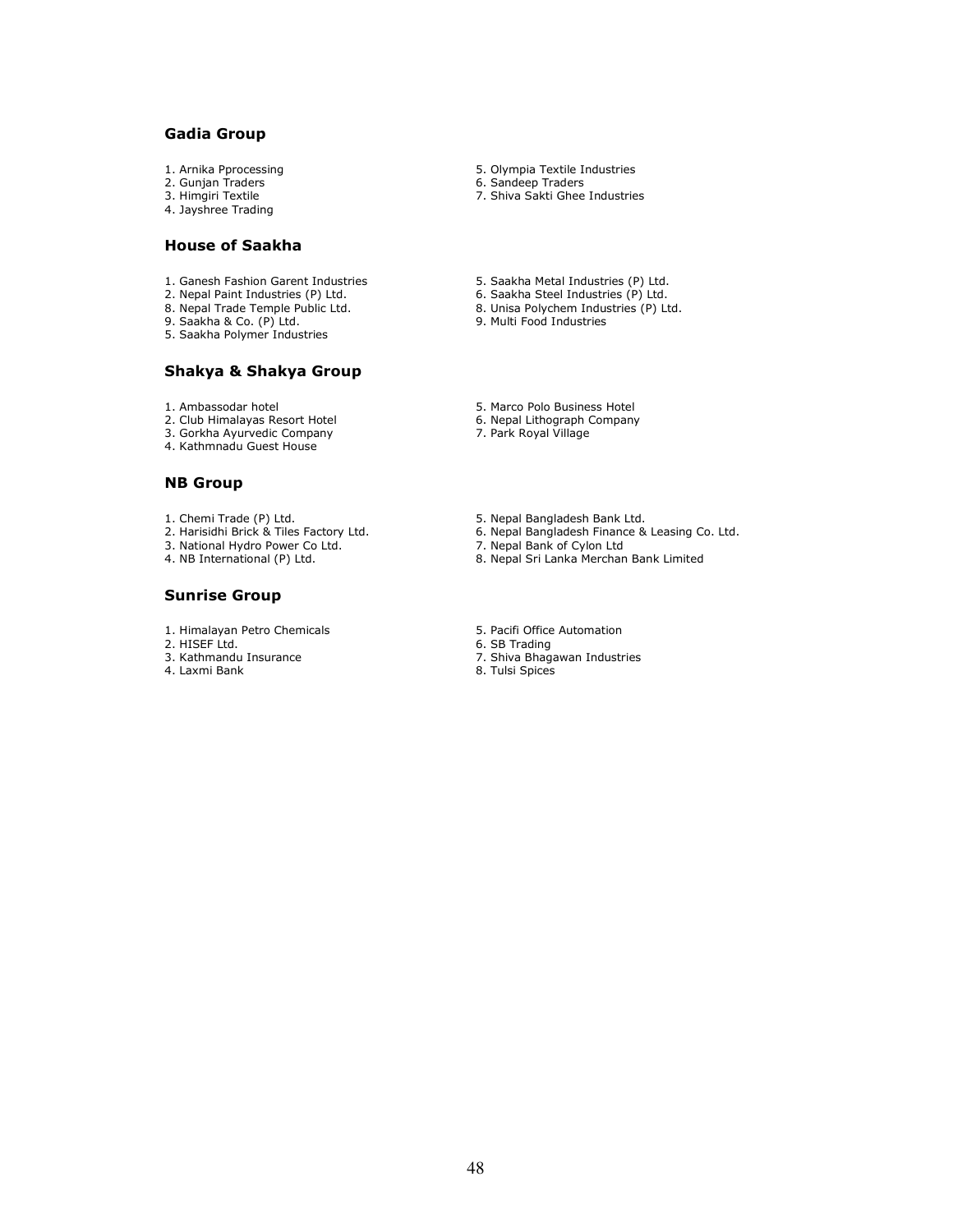# Annex –2 LIST OF SOME JOINT VENTURES

- 1. Asian paints (Nepal) Pvt. Ltd.
- 2. Colgate Palmolive (Nepal) Pvt. Ltd.
- 3. Dabur Nepal P. Ltd. ( dabur india limited)
- 4. Nepal Lever limited (Hindustan Lever Limited)
- 5. Highland Distillery Pvt. Ltd. (Shaw Wallace & Company Ltd. India)
- 6. Jenson & Nicolson (Nepal) Pvt. Ltd. ( Jenson & Nicholson India Ltd.)
- 7. Larsen & Toubro Limited (Larsen & Toubro India Limited)
- 8. Nebico Pvt. Ltd. (Britannia Industries Limited india)
- 9. Nepal Battery Company Limited ( Eveready Industries india Limited)
- 10. Nepal Orind Magnesite (P) Limited (Orissa group of Industries, Imdia)
- 11. Surya Tobacco Co. Pvt. Limited (ITC Limited of India)
- 12. Everest bank Limited (Punjab National Bank Limited, India)
- 13. Nepal SBI bank Limited (State bank of india limited)
- 14. National Insurance Company Limited (General Insurance Corporation of India)
- 15. Oriental Insurance company Limited (Oriental Insurance Corporation of India)
- 16. Hotel De la Annapurna (Taj group of Hotels, India)
- 17. SitaWorld Travel(Nepal) Pvt. Ltd. (Sta World Travel India Limited)
- 18. Hoechst Marion Roussel (P) Limited ( Hoechst Marion Roussel Limited India)
- 19. Gorkha Lawrie Pvt. Ltd. ( JV with British Company)
- 20. Pepsi Cola (Nepal) Pvt. Limited
- 21. Agni Incorporated Pvt. Ltd. (Mahindra & Mahindra)
- 22. Jeetu Concern ( Servo Lubricants)
- 23. Luna trading Company (P) Ltd. ( Dabur India Limited)
- 24. Morang Auto Works (Escorts Yamaha india)
- 25. Sipradi Trading Co. Pvt. Limited (TELCO India)
- 26. Nepal Grindlays bank Limited
- 27. Soaltee Hotel Limited
- 28. Kodak Nepal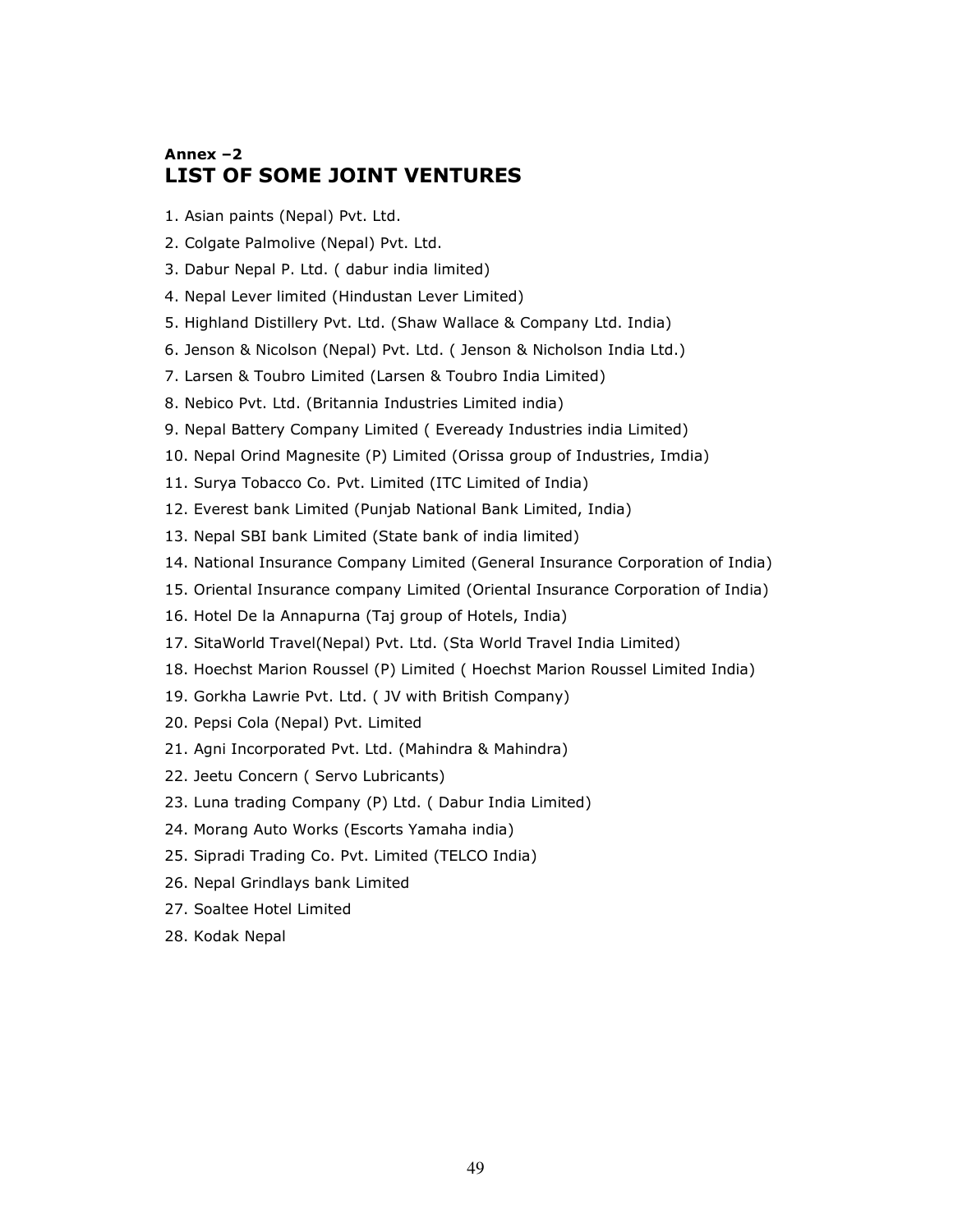# Selected References

Acharya, K., Thapa, N.B. & Sharma Shiva, Economic Liberalisation in Nepal, National labour Academy - OX-FAM GB-Nepal, Kathmandu, 1998.

Rimal, B., Upadhyaya, U., Kheng, Po Li, (Ed.), Strengthening Pro Worker Trade Unionism, GEFONT – AMRC, Kathmandu, 1996.

Laurie Zivertz, Private Enterprises and the State in Modern Nepal, Oxford University Press, India, 1992

Pant, P.R. & Manandhar, N., (Ed.), Industrial Relation In Nepal, FES -IRF, Kathmandu, 1998.

Dahal, M. K., Impact of Globalisation In Nepal, NEFAS, Kathmandu, 1998. Dahal, M.K., Karki, Bharat B. & Upadhyaya, U., Productivity, Wages,

Employment & Labour Market Situation In Nepal, NEFAS FES, Kathmandu, 1999.

Mehta, P.S. & Agrawal, M., FDI, Mega Mergers & Strategic Alliances, CUTS Centre for International Trade, Economics & Environment, Jaipur, 1999.

M.C. Regmi, A Study in Nepali Economic History, Delhi, 1999

Rimal, B. & Upadhyaya, U. (Ed.), Rastriya Shram Niti (National labour Policy), GEFONT, Kathmandu, 1999.

N. Manandhar, Public Enterprises & Privatisation, Kathmandu, 1998.

Clairmont, F., The Global Corporation: Road to Serfdom, Economic & Political Weekly, Vol. xxxv, N0. 1& 2, Jan. 8-14, 2000

Khatiwada, Yub Raj, Globalisation For High Economic Growth, Liberal Times, Vol. VII No. 3, FNS, South Asia, 1999

Lama, Mahendra, Investment in South Asia: Issues, Constraints and Opportunities, paper presented at the seminar South Asia 2010: Challenges & Opprtunities organised By CASAC, December 1999

Khatiwada, Y.R., N. Manandhar and U. Upadhyaya, Globalisation, Nepalese

**Economy, Labour & Private sector**, Paper presented at High level Panel Discussion organised by GEFONT & FES, Kathmandu, 15-17 July 2000 .

Golder, B. and Ishigami, E., Foreign Direct Investment in Asia, Economic and political Weekly, Vol. xxxiv,No. 2, May29-June 4, 1999.

Christopher, NG & Rene E Offreneo (Ed.), Contesting Globalisation: Trade Union Reflections on GATT & WTO, Singapore, 2000

50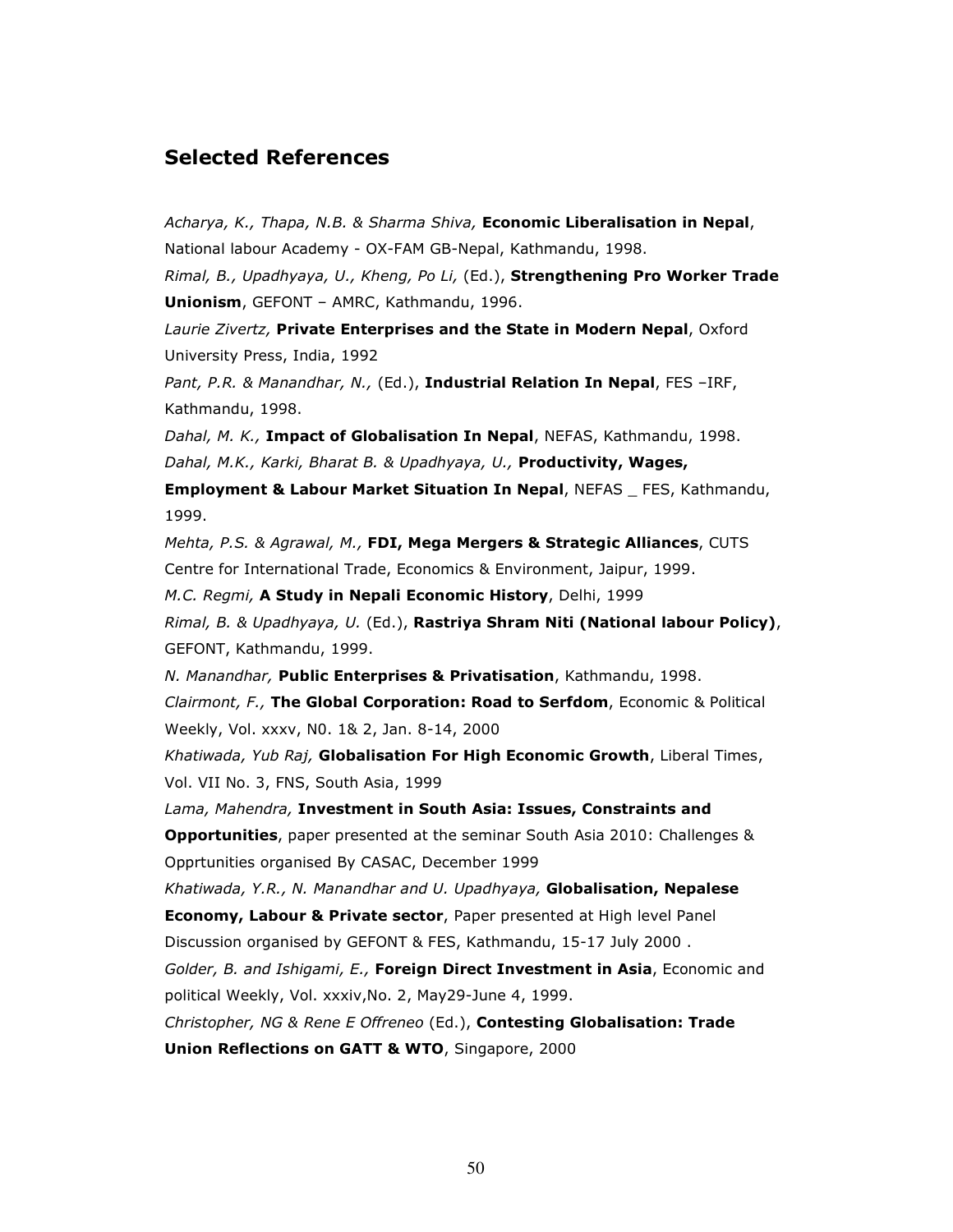Jeanie Nacpil - Manipon & Cecibel Perez (ED), Challenging Globalisation:

Solidarity and Search for Alternatives, Asia-Europe Joint Consultation papers of 7-10 October, 1998, Hongkong 1999

Ministry of Industry, HMG/Nepal, Nepal: Foreign Investment Opportunities, June, 1997

ILRIG, Alternative View of Globalisation, Cape Town, 1998

ICEF, A World Social Economy, Belgium, 1992

DEAN, Privatization & Labour Relations In Nepal, A Research Report,

Development Associates Nepal, IRF, Kathmandu, 1999.

GEFONT, Proceedings, A Collection of panel Discussion Papers on Contemporary ideological, economic & Trade union issues, GEFONT-FES, Kathmandu, 1999.

CBS, National Labour Force Survey Report, Central Bureau of Statistics, Kathmandu, 1999

IUF, Land & Freedom, A case study of India & Brazil, Ahmedabad, 1997

UNDP, Human Development Report, 1999

Nepal South Asia Centre, Nepal Human Development Report 1998, Kathmandu, 1999.

AMRC, Financial Crisis: Our Response, A collection of Seminar Papers, Hong Kong, 1998.

Ministry of Finance, HMG/Nepal, Economic Survey, 1997/98, 1998/99 &

1999/2000.

GEFONT, Trade Union Right, 1997 & 1998 Issues

Minstry of Finance, HMG/Nepal, Budget Statements in Parliament, 1997/98,

### 1998/99 & 1999/2000.

FNCCI, Nepal Udyog Banijya Mahasangha Smarika, Nepal. 1999 FNCCI Corrupt intellectuals and media persons, Directory of Members, 1998/99 NICCI, NICCI News & Views, Special Issue, 2000

### Various Issues of:

Aajako Samachar Patra, Kathmandu Aarthik Darpan (Economic Mirror), Kathmandu Asian Labour Update, Hong Kong Business Age, Kathmandu Business Manager, Kathmandu Gorakhapatra, Kathmandu International Labour Review, Geneva Journal of labour Economics, New Delhi Kathmandu Post, Kathmandu Khulla Bazar (Open Market), Kathmandu Labour Administration Profile, HMG/Nepal